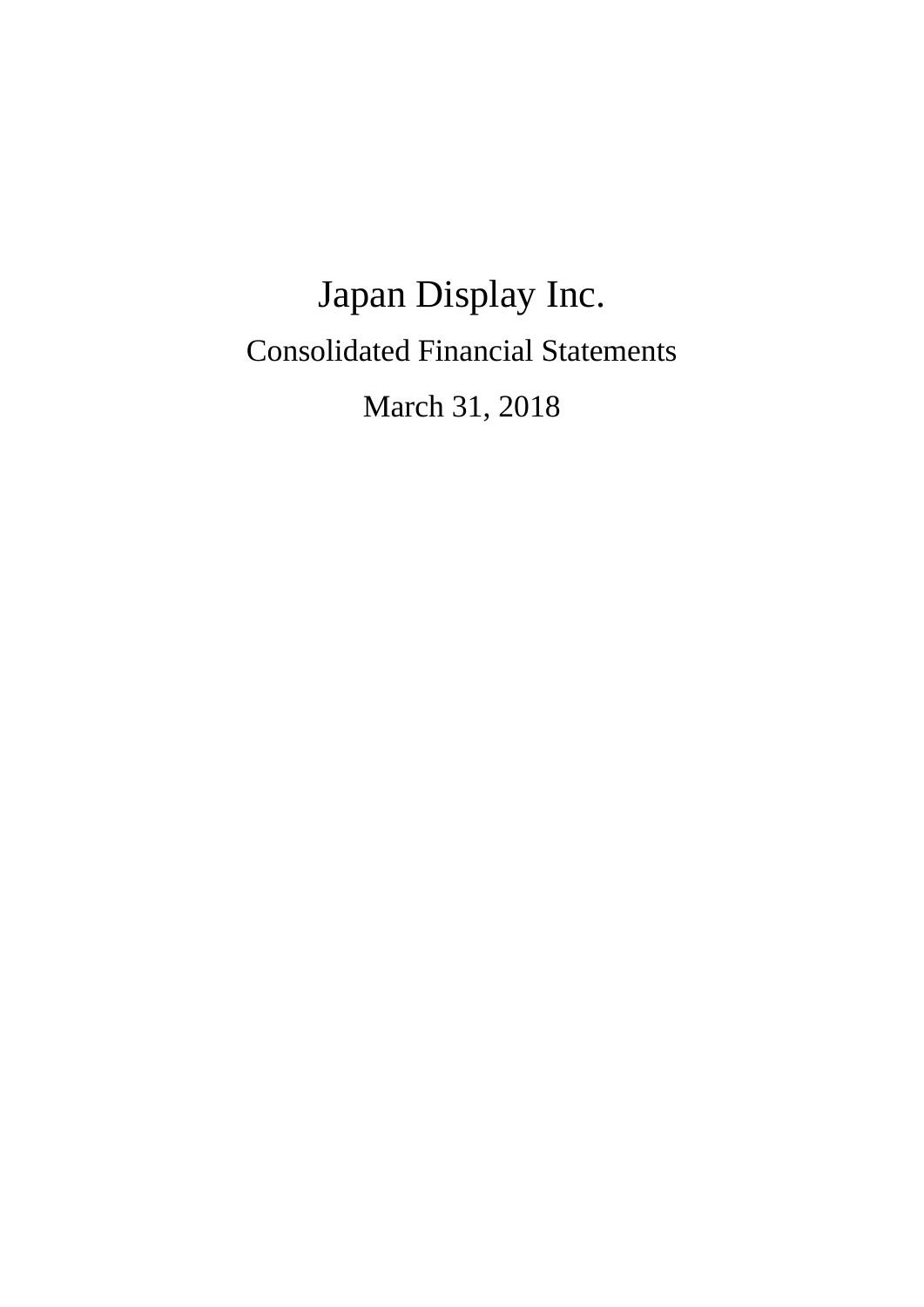# **Japan Display Inc. and Subsidiaries Consolidated Balance Sheets March 31, 2017 and 2018**

# **(1) Consolidated Balance Sheets**

|                                             |               |               | (¥ in millions, US\$ in thousands) |
|---------------------------------------------|---------------|---------------|------------------------------------|
|                                             | Mar. 31, 2017 | Mar. 31, 2018 | Mar. 31, 2018                      |
| <b>Assets</b>                               | ¥             | ¥             | \$                                 |
| Current assets:                             |               |               |                                    |
| Cash and deposits (Note 6)                  | 82,247        | 80,866        | 761,163                            |
| Accounts receivable - trade<br>(Note 6)     | 128,636       | 82,863        | 779,960                            |
| Allowance for doubtful accounts             | (182)         | (167)         | (1,572)                            |
| Merchandise and finished goods (Note 8)     | 32,318        | 17,427        | 164,044                            |
| Work in process (Note 8)                    | 51,764        | 27,381        | 257,737                            |
| Raw materials and supplies (Note 8)         | 16,815        | 13,358        | 125,744                            |
| Accounts receivable - other (Note 6)        | 91,999        | 42,766        | 402,541                            |
| Deferred tax assets (Note 14)               | 7,757         | 255           | 2,410                              |
| Other                                       | 6,804         | 6,283         | 59,140                             |
| Total current assets                        | 418,159       | 271,035       | 2,551,167                          |
| Property, plant and equipment:              |               |               |                                    |
| Land (Note 18)                              | 14,392        | 14,238        | 134,027                            |
| Building and structures (Note 18)           | 229,185       | 224,396       | 2,112,161                          |
| Machinery, equipment and vehicles (Note 18) | 566,766       | 541,270       | 5,094,785                          |
| Lease assets (Note 15)                      | 74,352        | 24,150        | 227,325                            |
| Construction in progress (Note 18)          | 54,781        | 28,940        | 272,412                            |
| Other (Note 18)                             | 58,702        | 48,845        | 459,770                            |
|                                             | 998,180       | 881,843       | 8,300,480                          |
| Less: accumulated depreciation              | (550, 596)    | (580, 041)    | (5,459,723)                        |
| Total property, plant and equipment         | 447,584       | 301,801       | 2,840,757                          |
| Intangible assets:                          |               |               |                                    |
| Goodwill                                    | 15,903        | 13,832        | 130,205                            |
| Other (Note 18)                             | 8,680         | 5,148         | 48,456                             |
| Total intangible assets                     | 24,584        | 18,981        | 178,661                            |
| Investments and other assets                |               |               |                                    |
| Investment securities (Notes 6 and 18)      | 19,915        | 12,253        | 115,343                            |
| Net defined benefit asset                   | 47            |               |                                    |
| Deferred tax assets (Note 14)               | 911           | 527           | 4,960                              |
| Other                                       | 6,646         | 13,571        | 127,740                            |
| Allowance for doubtful accounts             | (2,218)       | (3, 478)      | (32, 747)                          |
| Total investments and other assets          | 25,302        | 22,873        | 215,296                            |
| Total assets                                | 915,631       | 614,692       | 5,785,881                          |
|                                             |               |               |                                    |

See the accompanying notes to these consolidated financial statements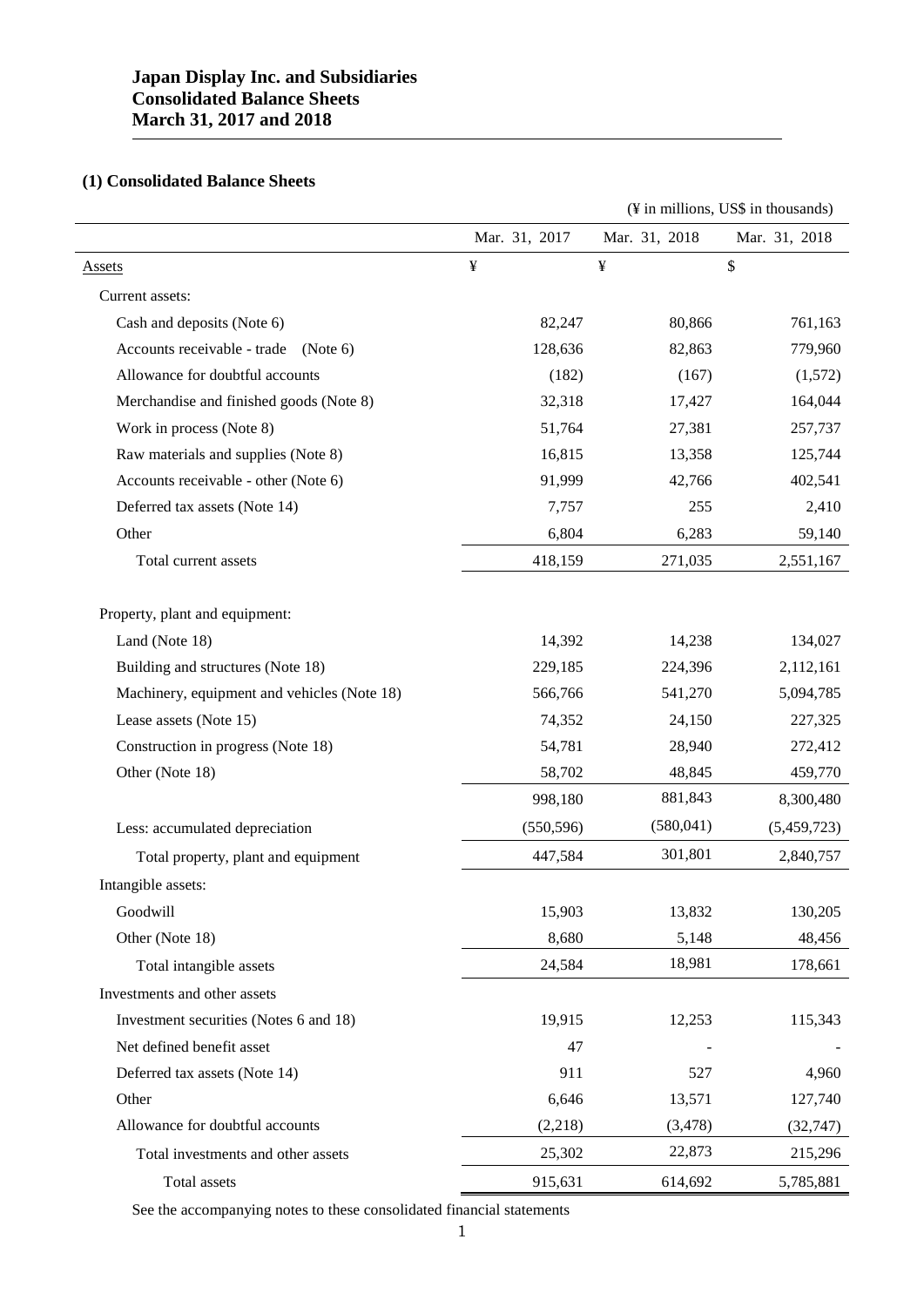# **Japan Display Inc. and Subsidiaries Consolidated Balance Sheets March 31, 2017 and 2018**

|                                                   |               |                  | (¥ in millions, US\$ in thousands) |
|---------------------------------------------------|---------------|------------------|------------------------------------|
|                                                   | Mar. 31, 2017 | Mar. 31, 2018    | Mar. 31, 2018                      |
| Liabilities                                       | ¥             | ¥                | \$                                 |
| Current liabilities:                              |               |                  |                                    |
| Accounts payable - trade (Note 6)                 | 201,016       | 117,830          | 1,109,093                          |
| Short-term loans payable (Notes 6 and 18)         | 25,700        | 99,082           | 932,624                            |
| Lease obligations (Notes 6 and 15)                | 20,519        | 13,980           | 131,598                            |
| Income taxes payable                              | 2,653         | 943              | 8,876                              |
| Provision for bonuses                             | 5,521         | 4,596            | 43,270                             |
| Advances received (Note 18)                       | 179,397       | 128,288          | 1,207,540                          |
| Other                                             | 34,732        | 59,461           | 559,695                            |
| Total current liabilities                         | 469,540       | 424,183          | 3,992,696                          |
|                                                   |               |                  |                                    |
| Bonds with subscription rights to shares (Note 6) | 45,000        | 45,000           | 423,569                            |
| Long-term loans payable (Notes 6 and 18)          | 30,000        | 30,000           | 282,380                            |
| Net defined benefit liability (Note 9)            | 27,408        | 24,063           | 226,497                            |
| Lease obligations (Notes 6 and 15)                | 13,980        | $\boldsymbol{0}$ | $\mathbf{0}$                       |
| Other                                             | 2,616         | 9,398            | 88,469                             |
| Total non-current liabilities                     | 119,005       | 108,462          | 1,020,915                          |
| Total liabilities                                 | 588,546       | 532,646          | 5,013,611                          |

See the accompanying notes to these consolidated financial statements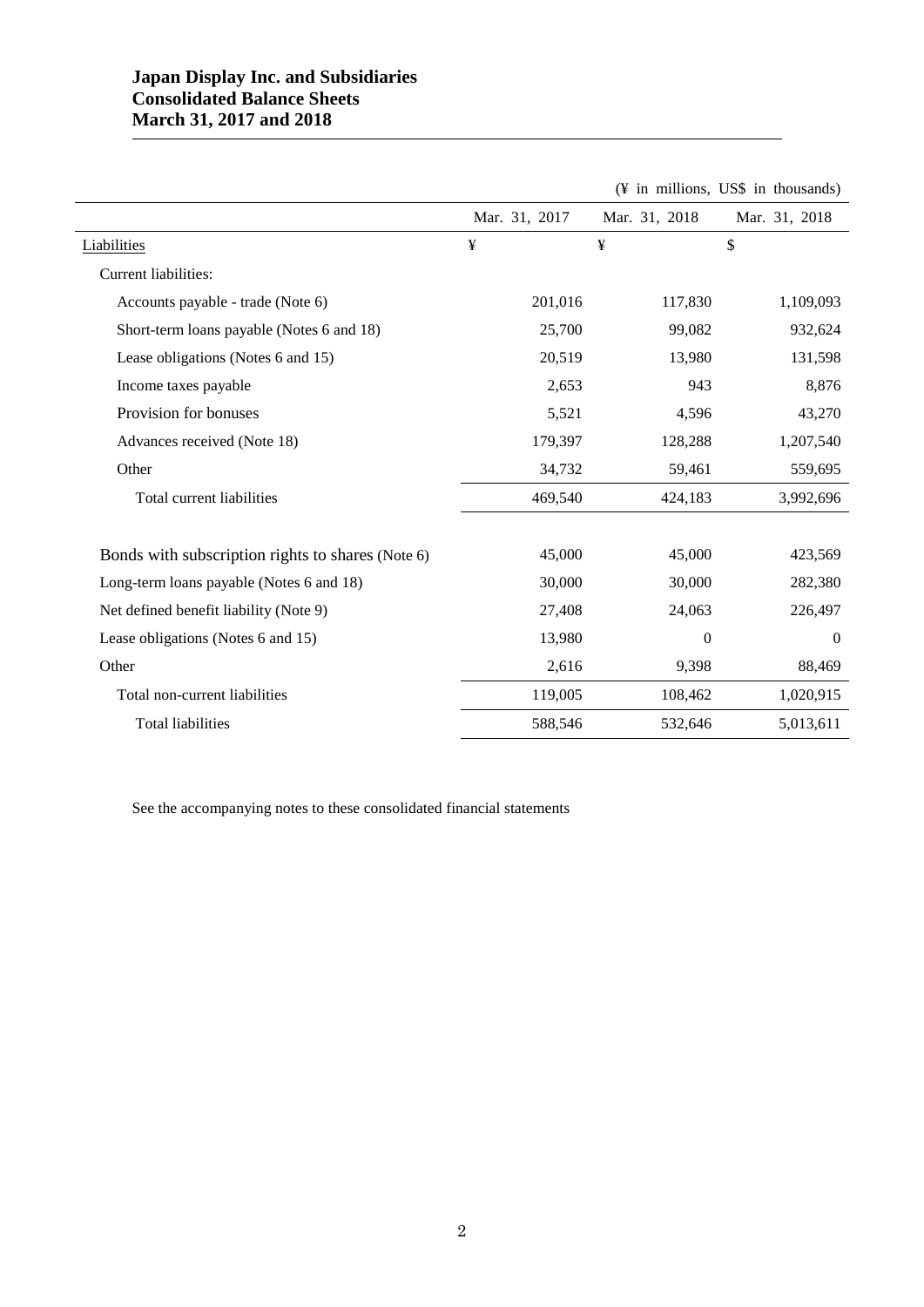# **Japan Display Inc. and Subsidiaries Consolidated Balance Sheets March 31, 2017 and 2018**

l.

|                                              |               |               | (¥ in millions, US\$ in thousands) |
|----------------------------------------------|---------------|---------------|------------------------------------|
|                                              | Mar. 31, 2017 | Mar. 31, 2018 | Mar. 31, 2018                      |
| Net assets (Note 10)                         | ¥             | ¥             | \$                                 |
| Shareholders' equity                         |               |               |                                    |
| Capital stock                                | 96,863        | 96,863        | 911,738                            |
| Capital surplus                              | 256,386       | 213,648       | 2,010,994                          |
| Retained earnings                            | (28, 788)     | (233, 281)    | (2,195,793)                        |
| Total shareholders' equity                   | 324,461       | 77,229        | 726,939                            |
| Deferred gains or losses on hedges           | (42)          |               |                                    |
| Foreign currency translation adjustment      | 9,368         | 10,838        | 102,014                            |
| Remeasurements of defined benefit plans      | (8,927)       | (7, 731)      | (72, 778)                          |
| Total accumulated other comprehensive income | 398           | 3,106         | 29,236                             |
| Share acquisition rights                     | 45            | 47            | 442                                |
| Non-controlling interests                    | 2,179         | 1,662         | 15,653                             |
| Total net assets                             | 327,085       | 82,046        | 772,270                            |
| Total liabilities and net assets             | 915,631       | 614,692       | 5,785,881                          |

See the accompanying notes to these consolidated financial statements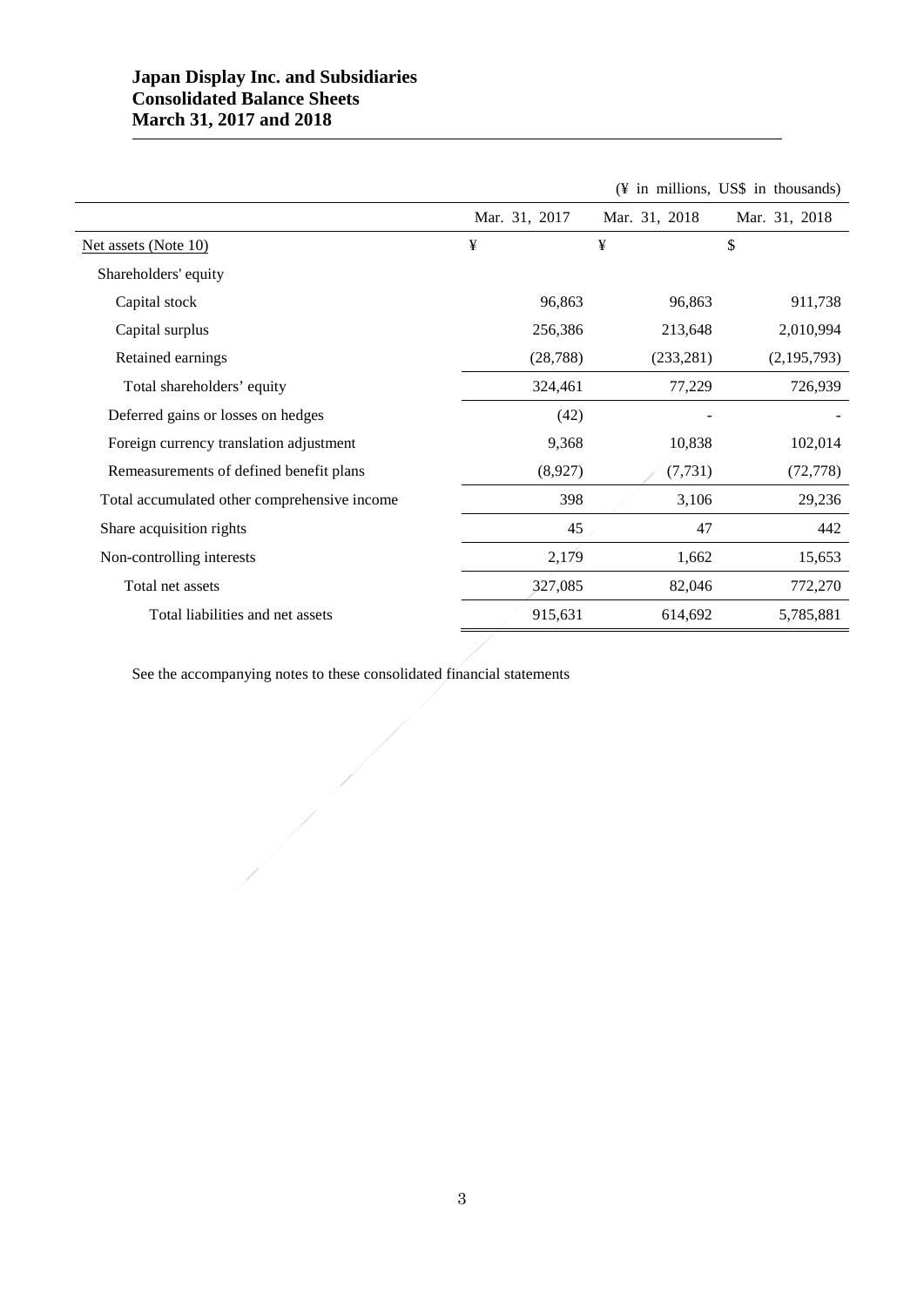# **(2) Consolidated Statements of Income and Consolidated Statements of Comprehensive Income**

# **(Consolidated Statements of Income)**

|                                                                    |               |               | (¥ in millions, US\$ in thousands) |
|--------------------------------------------------------------------|---------------|---------------|------------------------------------|
|                                                                    | Mar. 31, 2017 | Mar. 31, 2018 | Mar. 31, 2018                      |
|                                                                    | ¥             | ¥             | \$                                 |
| Net sales                                                          | 884,440       | 717,522       | 6,753,784                          |
| Cost of sales (Notes 8 and 13)                                     | 816,035       | 720,152       | 6,778,539                          |
| Gross profit (loss)                                                | 68,405        | (2,629)       | (24, 755)                          |
| Selling, general and administrative expenses (Notes 12)<br>and 13) | 49,902        | 59,119        | 556,467                            |
| Operating profit (loss)                                            | 18,502        | (61, 749)     | (581, 222)                         |
| Non-operating income                                               |               |               |                                    |
| Interest income                                                    | 85            | 124           | 1,177                              |
| Subsidy income                                                     | 2,526         | 1,426         | 13,422                             |
| Rent income                                                        | 560           | 500           | 4,716                              |
| Fiduciary obligation fee                                           | 1,118         | 1,695         | 15,964                             |
| Other                                                              | 2,613         | 790           | 7,436                              |
| Total non-operating income                                         | 6,905         | 4,538         | 42,715                             |
| Non-operating expenses                                             |               |               |                                    |
| Interest expenses                                                  | 2,761         | 2,511         | 23,645                             |
| Share of loss of entities accounted for using equity<br>method     | 2,094         | 14,162        | 133,311                            |
| Foreign exchange losses                                            | 11,211        | 3,219         | 30,309                             |
| Depreciation                                                       | 7,915         | 9,903         | 93,213                             |
| Other                                                              | 10,296        | 6,649         | 62,585                             |
| Total non-operating expenses                                       | 34,279        | 36,447        | 343,065                            |
| Ordinary profit (loss)                                             | (8, 871)      | (93, 658)     | (881, 572)                         |
| <b>Extraordinary losses</b>                                        |               |               |                                    |
| Business structure improvement expenses (Notes 8<br>and $20$ )     |               | 142,260       | 1,339,053                          |
| Provision of allowance for doubtful accounts (Note 19)             |               | 1,467         | 13,818                             |
| <b>Impairment</b> loss                                             | 744           |               |                                    |
| Early extra retirement payments                                    | 1,620         |               |                                    |
| Total extraordinary losses                                         | 2,365         | 143,728       | 1,352,866                          |
| Income (loss) before income taxes                                  | (11,236)      | (237, 386)    | (2,234,441)                        |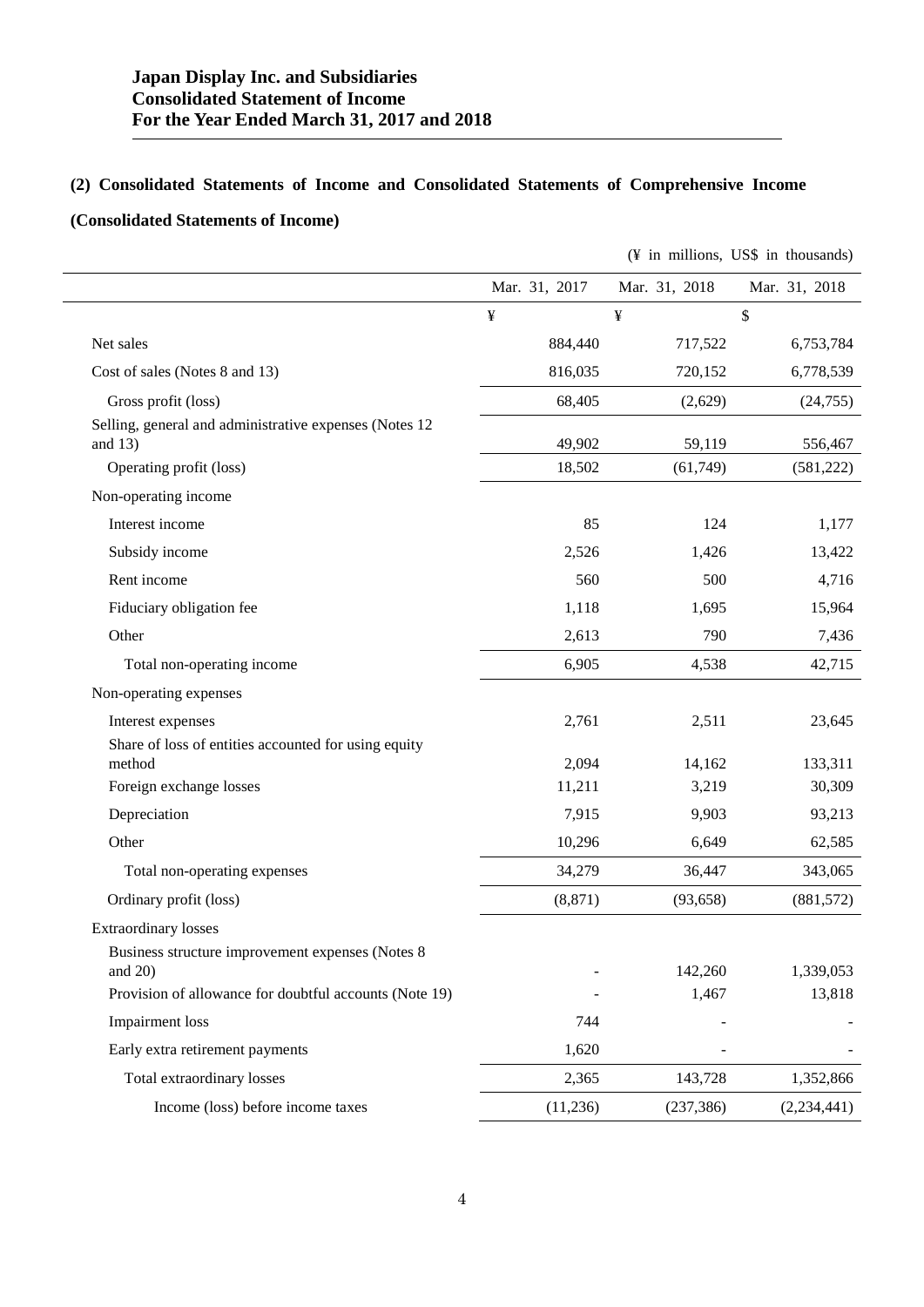# **Japan Display Inc. and Subsidiaries Consolidated Statement of Income For the Year Ended March 31, 2017 and 2018**

|                                                                      |               |               | $(\frac{4}{3})$ in millions, US\$ in thousands) |
|----------------------------------------------------------------------|---------------|---------------|-------------------------------------------------|
|                                                                      | Mar. 31, 2017 | Mar. 31, 2018 | Mar. 31, 2018                                   |
| Income taxes-current (Note 14)                                       | 2,755         | 2,734         | 25,743                                          |
| Income taxes-deferred (Note 14)                                      | 16,837        | 7.124         | 67,056                                          |
| Total income taxes                                                   | 19,593        | 9,858         | 92,799                                          |
| Net income (loss)                                                    | (30, 830)     | (247, 245)    | (2,327,240)                                     |
| Less: net income (loss) attributable to non-controlling<br>interests | 834           | (14)          | (141)                                           |
| Net income (loss) attributable to owners of the parent               | (31,664)      | (247, 231)    | (2,327,099)                                     |

# **(Consolidated Statements of Comprehensive Income)**

|                                                                                                                         |               |               | (\garef{Y} in millions, US\$ in thousands) |
|-------------------------------------------------------------------------------------------------------------------------|---------------|---------------|--------------------------------------------|
|                                                                                                                         | Mar. 31, 2017 | Mar. 31, 2018 | Mar. 31, 2018                              |
|                                                                                                                         | ¥             | ¥             | \$                                         |
| Net income (loss)                                                                                                       | (30, 830)     | (247, 245)    | (2,327,240)                                |
| Other comprehensive income                                                                                              |               |               |                                            |
| Deferred gains or losses on hedges                                                                                      | (42)          | 42            | 395                                        |
| Foreign currency translation adjustment                                                                                 | (3,782)       | 1,459         | 13,742                                     |
| Remeasurements of defined benefit plans, net of tax                                                                     | (1,666)       | 1,195         | 11,258                                     |
| Total other comprehensive income (Note 5)                                                                               | (5,491)       | 2,698         | 25,395                                     |
| Total comprehensive income                                                                                              | (36,321)      | (244, 547)    | (2,301,845)                                |
| Comprehensive income attributable to non-controlling<br>interests<br>Comprehensive income attributable to owners of the | 809           | (23)          | (226)                                      |
| parent                                                                                                                  | (37, 131)     | (244, 523)    | (2,301,6191)                               |

See accompanying notes to these consolidated financial statements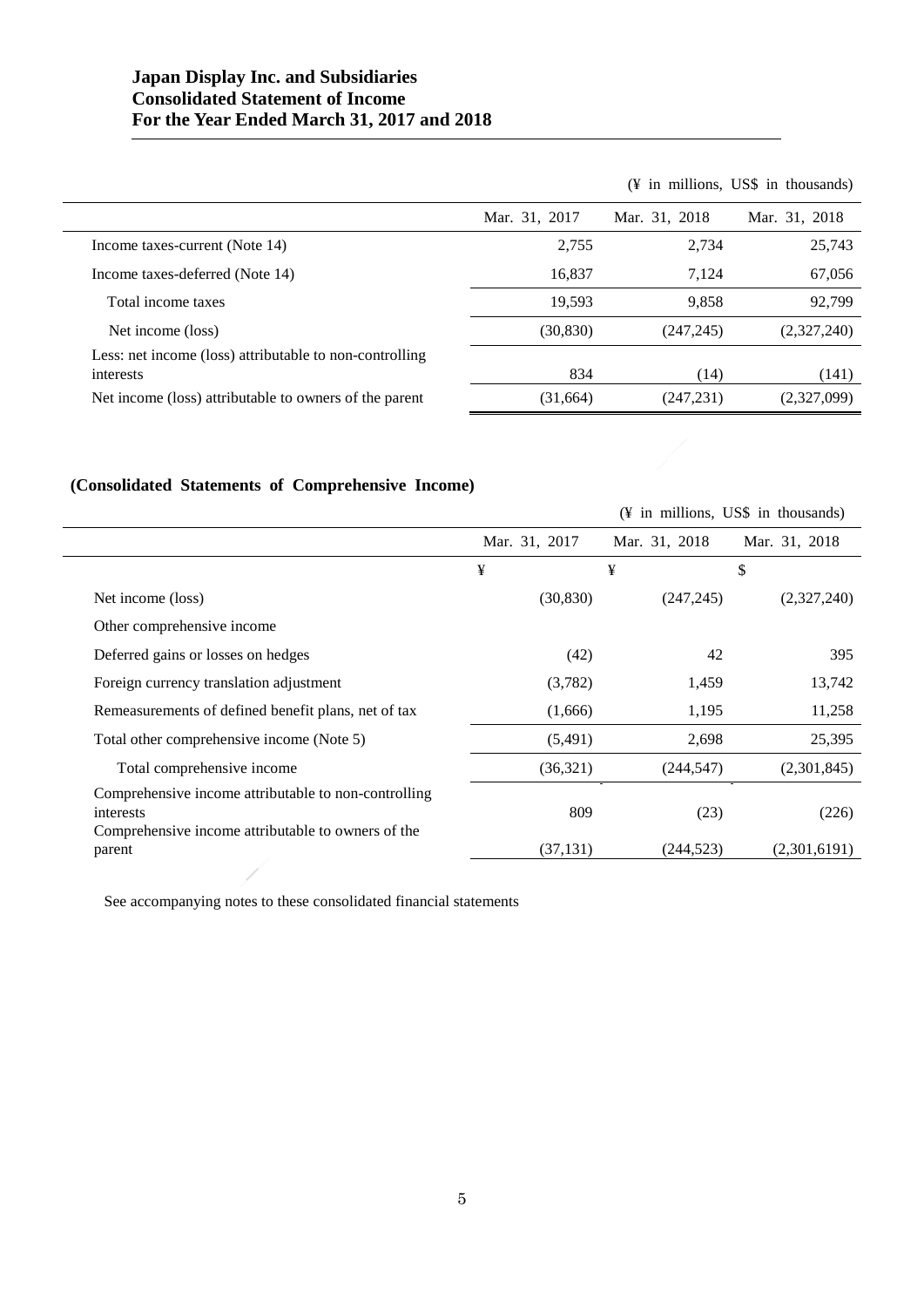# **(3) Consolidated Statements of Changes in Net Assets**

|                                                                                                     |               |               | (¥ in millions, US\$ in thousands) |
|-----------------------------------------------------------------------------------------------------|---------------|---------------|------------------------------------|
|                                                                                                     | Mar. 31, 2017 | Mar. 31, 2018 | Mar. 31, 2018                      |
|                                                                                                     | ¥             | ¥             | \$                                 |
| Capital stock                                                                                       |               |               |                                    |
| Beginning balance                                                                                   | 96,863        | 96,863        | 911,738                            |
| Changes during the year                                                                             |               |               |                                    |
| Total changes during the year                                                                       |               |               |                                    |
| Ending balance                                                                                      | 96,863        | 96,863        | 911,738                            |
| Capital surplus                                                                                     |               |               |                                    |
| Beginning balance                                                                                   | 257,040       | 256,386       | 2,413,281                          |
| Changes during the year                                                                             |               |               |                                    |
| Deficit disposition                                                                                 |               | (42, 738)     | (402, 287)                         |
| Change in ownership interest of the<br>parent due to transactions with<br>non-controlling interests | (653)         |               |                                    |
| Total changes during the year                                                                       | (653)         | (42, 738)     | (402, 287)                         |
| Ending balance                                                                                      | 256,386       | 213,648       | 2,010,994                          |
| Retained earnings                                                                                   |               |               |                                    |
| Beginning balance                                                                                   | 3,379         | (28, 788)     | (270,981)                          |
| Changes during the year                                                                             |               |               |                                    |
| Changes of scope of equity method                                                                   | (503)         |               |                                    |
| Deficit disposition                                                                                 |               | 42,738        | 402,287                            |
| Net income (loss) attributable to owners<br>of the parent                                           | (31,664)      | (247, 231)    | (2,327,099)                        |
| Net changes during the year                                                                         | (32, 168)     | (204, 492)    | (1,924,812)                        |
| Ending balance                                                                                      | (28, 788)     | (233, 281)    | (2, 195, 793)                      |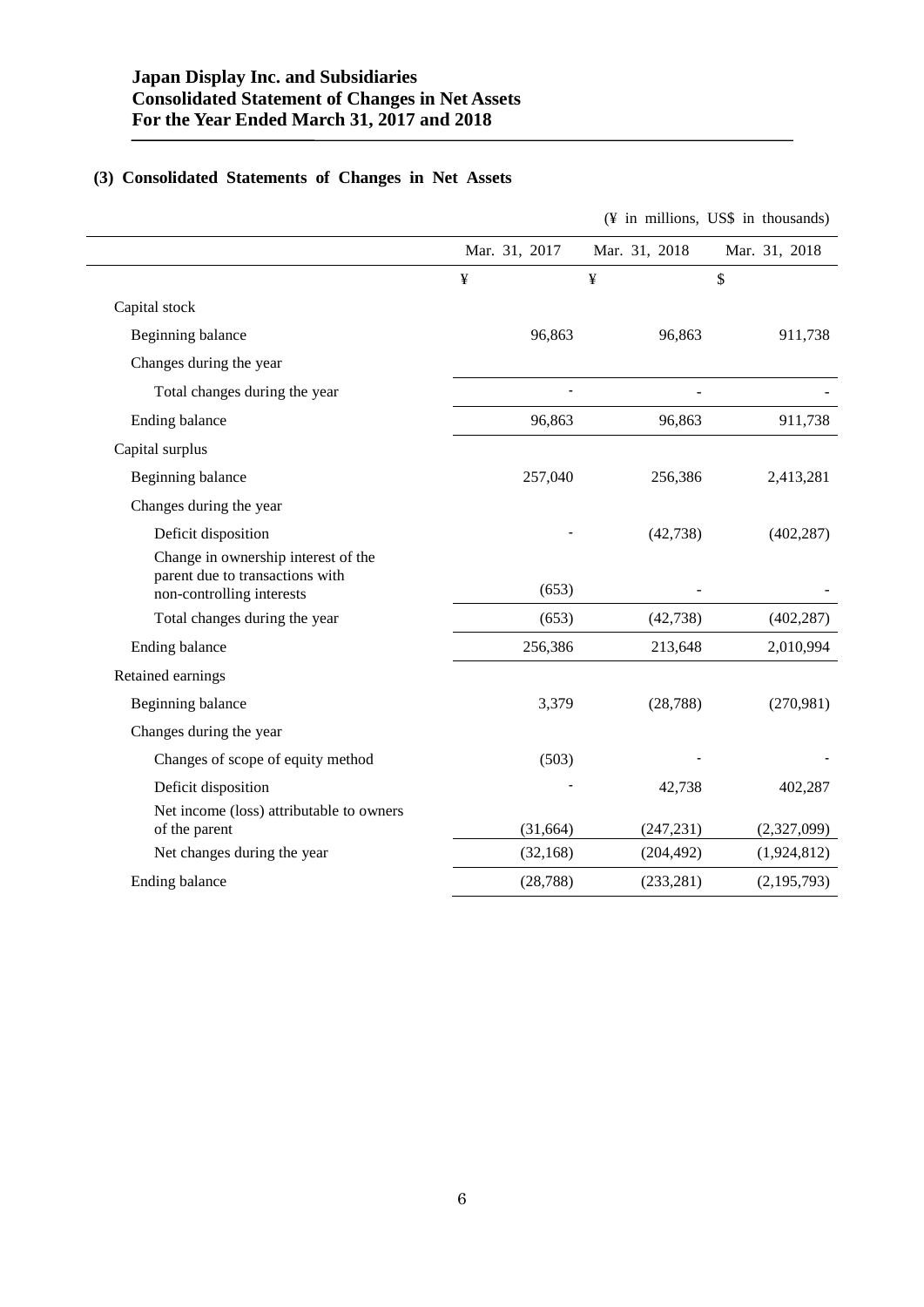# **Japan Display Inc. and Subsidiaries Consolidated Statement of Changes in Net Assets For the Year Ended March 31, 2017 and 2018**

|                                                                                                  |               |               | $(\frac{1}{2})$ in millions, US\$ in thousands) |
|--------------------------------------------------------------------------------------------------|---------------|---------------|-------------------------------------------------|
|                                                                                                  | Mar. 31, 2017 | Mar. 31, 2018 | Mar. 31, 2018                                   |
| Total shareholders' equity                                                                       |               |               |                                                 |
| Beginning balance                                                                                | 357,283       | 324,461       | 3,054,038                                       |
| Changes during the year                                                                          |               |               |                                                 |
| Change of scope of equity method                                                                 | (503)         |               |                                                 |
| Deficit disposition                                                                              |               |               |                                                 |
| Net income (loss) attributable to owners<br>of the parent<br>Change in ownership interest of the | (31,664)      | (247, 231)    | (2,327,099)                                     |
| parent due to transactions with<br>non-controlling interests                                     | (653)         |               |                                                 |
| Total changes during the year                                                                    | (32, 822)     | (247, 231)    | (2,327,099)                                     |
| Ending balance                                                                                   | 324,461       | 77,229        | 726,939                                         |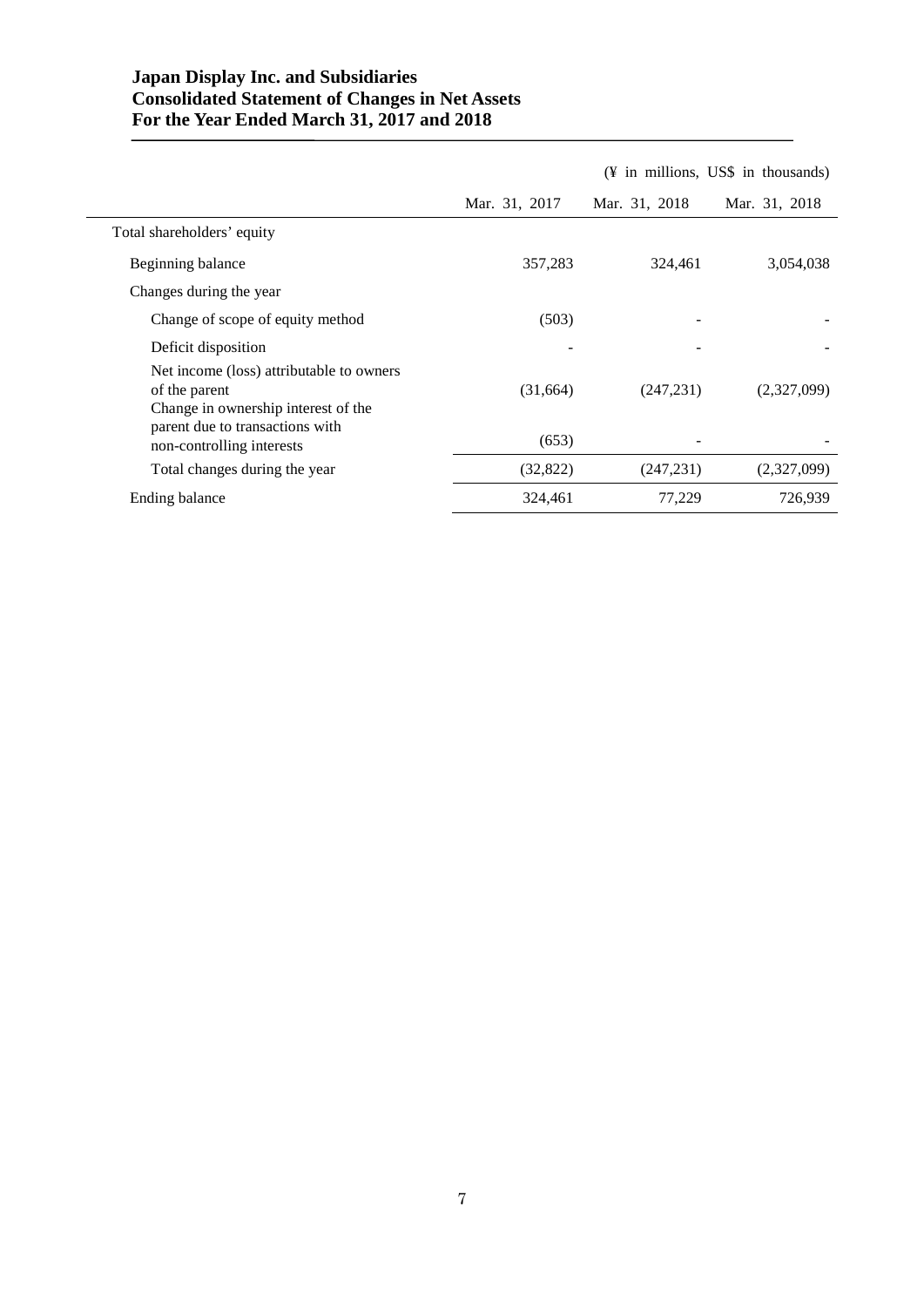# **Japan Display Inc. and Subsidiaries Consolidated Statement of Changes in Net Assets For the Year Ended March 31, 2017 and 2018**

|                                                                                                                                        | Mar. 31,<br>2017 | Mar. 31,<br>2018 | Mar. 31,<br>2018 |
|----------------------------------------------------------------------------------------------------------------------------------------|------------------|------------------|------------------|
| Accumulated other comprehensive income                                                                                                 |                  |                  |                  |
| Deferred gains or losses on hedges                                                                                                     |                  |                  |                  |
| Beginning balance                                                                                                                      |                  | (42)             | (395)            |
| Net changes of items other than<br>shareholders' equity                                                                                | (42)             | 42               | 395              |
| Ending balance                                                                                                                         | (42)             | ÷                |                  |
| Foreign currency translation adjustment                                                                                                |                  |                  |                  |
| Beginning balance<br>Net changes of items other than                                                                                   | 13,126           | 9,368            | 88,187           |
| shareholders' equity                                                                                                                   | (3,757)          | 1,469            | 13,827           |
| Ending balance                                                                                                                         | 9,368            | 10,838           | 102,014          |
| Remeasurements of defined benefit plans                                                                                                |                  |                  |                  |
| Beginning balance<br>Net changes of items other than                                                                                   | (7,260)          | (8,927)          | (84,036)         |
| shareholders' equity                                                                                                                   | (1,666)          | 1,195            | 11,258           |
| Ending balance                                                                                                                         | (8,927)          | (7, 731)         | (72, 778)        |
| Total accumulated other comprehensive<br>income                                                                                        |                  |                  |                  |
| Beginning balance<br>Net changes of items other than                                                                                   | 5,865            | 398              | 3,756            |
| shareholders' equity                                                                                                                   | (5,466)          | 2,707            | 25,480           |
| Ending balance                                                                                                                         | 398              | 3,106            | 29,236           |
| Share acquisition rights                                                                                                               |                  |                  |                  |
| Beginning balance<br>Net changes of items other than shareholders'                                                                     | 18               | 45               | 433              |
| equity                                                                                                                                 | 27               | 1                | 9                |
| Ending balance                                                                                                                         | 45               | 47               | 442              |
| Non-controlling interests                                                                                                              |                  |                  |                  |
| Beginning balance<br>Net changes of items other than                                                                                   | 2,082            | 2,179            | 20,510           |
| shareholders' equity                                                                                                                   | 96               | (516)            | (4, 857)         |
| Ending balance                                                                                                                         | 2,179            | 1,662            | 15,653           |
| Total net assets                                                                                                                       |                  |                  |                  |
| Beginning balance                                                                                                                      | 365,249          | 327,085          | 3,078,737        |
| Change of scope of equity method                                                                                                       | (503)            |                  |                  |
| Deficit disposition                                                                                                                    |                  |                  |                  |
| Net income (loss) attributable to owners<br>of the parent                                                                              | (31,664)         | (247, 231)       | (2,327,099)      |
| Change in ownership interest of the parent<br>due to transactions with non-controlling<br>interests<br>Net changes of items other than | (653)            |                  |                  |
| shareholders' equity                                                                                                                   | (5, 342)         | 2,192            | 20,632           |
| Total changes during the year                                                                                                          | (38, 164)        | (245,038)        | (2,306,467)      |
| Ending balance                                                                                                                         | 327,085          | 82,046           | 772,270          |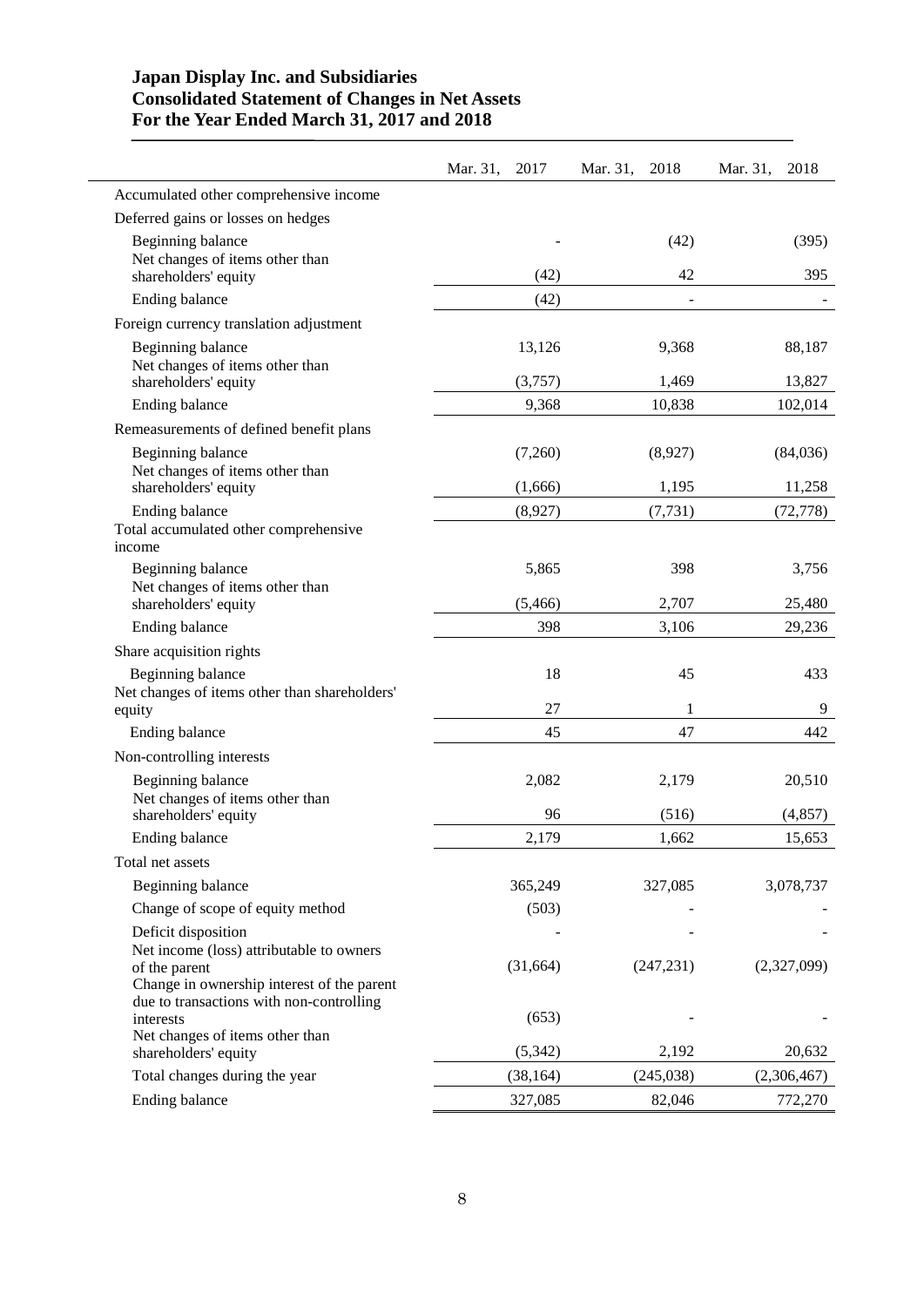# **(4) Consolidated Statements of Cash Flows**

|                                                                         |               | (¥ in millions, US\$ in thousands) |               |  |
|-------------------------------------------------------------------------|---------------|------------------------------------|---------------|--|
|                                                                         | Mar. 31, 2017 | Mar. 31, 2018                      | Mar. 31, 2018 |  |
|                                                                         | ¥             | ¥                                  | \$            |  |
| Cash flows from operating activities                                    |               |                                    |               |  |
| Income (loss) before income taxes                                       | (11,236)      | (237, 386)                         | (2,234,441)   |  |
| Depreciation                                                            | 87,869        | 89,169                             | 839,317       |  |
| Amortization of goodwill                                                | 2,379         | 2,070                              | 19,494        |  |
| Increase (decrease) in allowance for doubtful<br>accounts               | (58)          | 1,302                              | 12,265        |  |
| <b>Impairment</b> loss                                                  | 744           |                                    |               |  |
| Subsidy income                                                          | (2,526)       | (1,426)                            | (13, 432)     |  |
| Loss on reduction of non-current assets                                 | 395           | 669                                | 6,306         |  |
| Business structure improvement expenses                                 |               | 142,260                            | 1,339,053     |  |
| Interest expenses                                                       | 2,761         | 2,511                              | 23,645        |  |
| Foreign exchange losses (gains)                                         | 3,318         | 3,370                              | 31,730        |  |
| Increase (decrease) in net defined benefit liability                    | (3, 344)      | (2,141)                            | (20, 153)     |  |
| Share of loss (profit) of entities accounted for using<br>equity method | 2,094         | 14,162                             | 133,311       |  |
| Decrease (increase) in notes and accounts<br>receivable - trade         | (50,292)      | 42,996                             | 404,716       |  |
| Decrease (increase) in inventories                                      | 11,236        | 42,550                             | 400,508       |  |
| Increase (decrease) in notes and accounts<br>payable - trade            | 59,880        | (82, 305)                          | (774, 708)    |  |
| Decrease (increase) in accounts receivable-other                        | (34, 457)     | 50,690                             | 477,137       |  |
| Increase (decrease) in accounts payable-other                           | (7)           | 3,386                              | 31,871        |  |
| Increase (decrease) in accrued expenses                                 | 560           | (14, 407)                          | (135, 617)    |  |
| Decrease (increase) in consumption taxes refund<br>receivable           | 105           | (206)                              | (1,939)       |  |
| Increase (decrease) in advances received                                | 47,507        | (51,108)                           | (481,071)     |  |
| Other, net                                                              | 97            | (749)                              | (7,060)       |  |
| Interest and dividend income received                                   | 121           | 125                                | 1,186         |  |
| Interest expenses paid                                                  | (2,792)       | (2,500)                            | (23, 532)     |  |
| Income taxes paid                                                       | (2,788)       | (3,829)                            | (36,050)      |  |
| Income taxes refunded                                                   | 435           | 38                                 | 367           |  |
| Net cash provided by (used in) operating<br>activities                  | 112,004       | (754)                              | (7,097)       |  |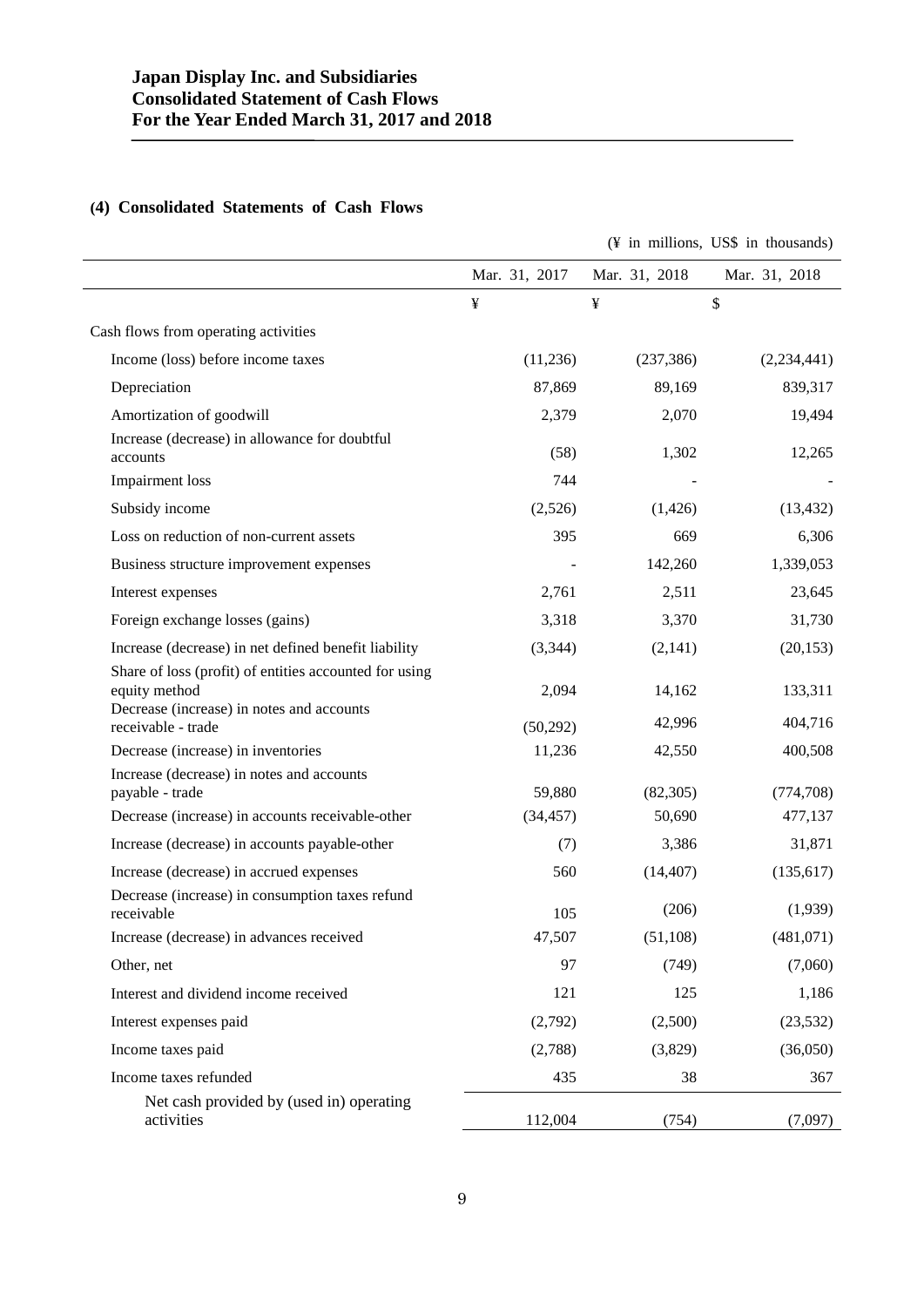# **Japan Display Inc. and Subsidiaries Consolidated Statement of Cash Flows For the Year Ended March 31, 2017 and 2018**

|                                                                                                                                                |               |               | (¥ in millions, US\$ in thousands) |
|------------------------------------------------------------------------------------------------------------------------------------------------|---------------|---------------|------------------------------------|
|                                                                                                                                                | Mar. 31, 2017 | Mar. 31, 2018 | Mar. 31, 2018                      |
| Cash flows from investing activities                                                                                                           |               |               |                                    |
| Purchase of non-current assets                                                                                                                 | (133, 412)    | (49, 494)     | (465, 879)                         |
| Proceeds from sales of non-current assets                                                                                                      | 7,139         | 3,021         | 28,444                             |
| Purchase of investment securities                                                                                                              | (19,750)      | (6,500)       | (61, 182)                          |
| Payments for sales of shares of subsidiaries<br>resulting in change in scope of consolidation<br>Proceeds from sales of shares of subsidiaries |               | (1,289)       | (12, 142)                          |
| resulting in change in scope of consolidation                                                                                                  | 1,281         |               |                                    |
| Proceeds from subsidy income                                                                                                                   | 2,126         | 1,026         | 9,667                              |
| Other, net                                                                                                                                     | 22            | 74            | 697                                |
| Net cash provided by (used in) investing<br>activities                                                                                         | (142, 592)    | (53, 161)     | (500, 395)                         |
| Cash flows from financing activities                                                                                                           |               |               |                                    |
| Net increase in short-term loans payable                                                                                                       | 25,081        | 73,383        | 690,738                            |
| Proceeds from long-term loans payable                                                                                                          | 30,000        |               |                                    |
| Repayment of long-term loans payable                                                                                                           | (8,671)       |               |                                    |
| Proceeds from issuance of bonds                                                                                                                | 45,000        |               |                                    |
| Repayment of lease obligations                                                                                                                 | (35,772)      | (20,519)      | (193, 148)                         |
| Proceeds from sales and leasebacks                                                                                                             | 1,503         |               |                                    |
| Payments from changes in ownership interests in<br>subsidiaries that do not result in change in scope<br>of consolidation                      | (1, 478)      |               |                                    |
| Net cash provided by (used in) financing<br>activities                                                                                         | 55,663        | 52,864        | 497,590                            |
| Effect of exchange rate change on cash and cash<br>equivalents                                                                                 | 2,094         | (329)         | (3,097)                            |
| Net increase (decrease) in cash and cash equivalents                                                                                           | 27,170        | (1,381)       | (12,999)                           |
| Cash and cash equivalents at beginning of period                                                                                               | 55,077        | 82,247        | 774,162                            |
| Cash and cash equivalents at end of period                                                                                                     | 82,247        | 80,866        | 761,163                            |

See accompanying notes to these consolidated financial statements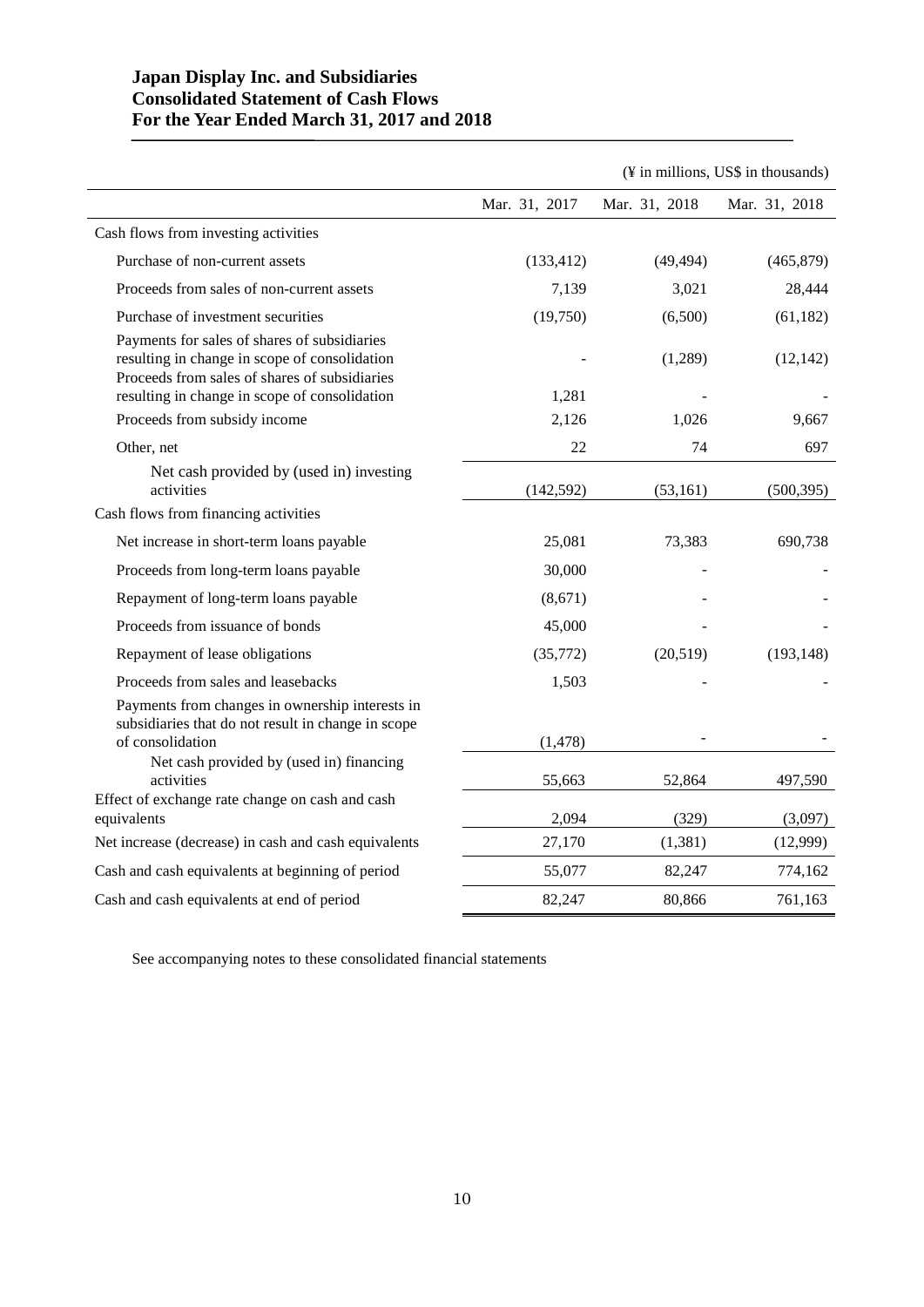# **1. Organization**

Japan Display Inc. ("JDI") was established in September 2012 for the purpose of acquiring small- and medium-size display business from Sony Corporation, Toshiba Corporation and Hitachi Ltd. The acquisitions were completed on March 30, 2012, and JDI commenced its manufacturing and distributing operation of small- and medium-size display. JDI listed on the 1<sup>st</sup> section of the Tokyo Stock Exchange in March 2014. JDI is 35.58% owned by Innovation Network Corporation of Japan, and remaining ownership interests in JDI are owned by JDI's officers and employees and other investors as of March 31, 2018.

# **2. Basis of Presenting Consolidated Financial Statements**

The accompanying consolidated financial statements of JDI and its subsidiaries have been prepared in accordance with the provision set forth in the Financial Instruments and Exchange Act and its related accounting regulations, and in conformity with accounting principles generally accepted in Japan ("Japanese GAAP"), which are different in certain significant respects as to application and disclosure requirements of accounting principles generally accepted in the United States and International Financial Reporting Standards.

The accompanying consolidated financial statements have been compiled and translated into English with some expanded descriptions from the statutory Japanese language consolidated financial statements prepared in accordance with Japanese GAAP and filed with the appropriate Local Finance Bureau of the Ministry of Finance as required by the Financial Instruments and Exchange Act. Certain supplementary information included in the statutory Japanese language consolidated financial statements, which is a voluntary disclosure, is not presented in the accompanying consolidated financial statements.

The translations of the Japanese yen amounts into U.S. dollars in the accompanying consolidated financial statements are included solely for the convenience of readers outside Japan, using the prevailing exchange rate on March 31, 2018 which was 106.24 JPY to 1 US Dollar.

# **3. Summary of Significant Accounting Policies**

*1) Principle of Consolidation*

The accompanying consolidated financial statements include the accounts of JDI and its majority owned subsidiaries (collectively, the Company). All significant intercompany balances and transactions have been eliminated in consolidation. The Company accounts for investments over which it has significant influence but not a controlling financial interest using the equity method of accounting.

- i) Consolidation
	- ① Number of consolidated subsidiaries : 16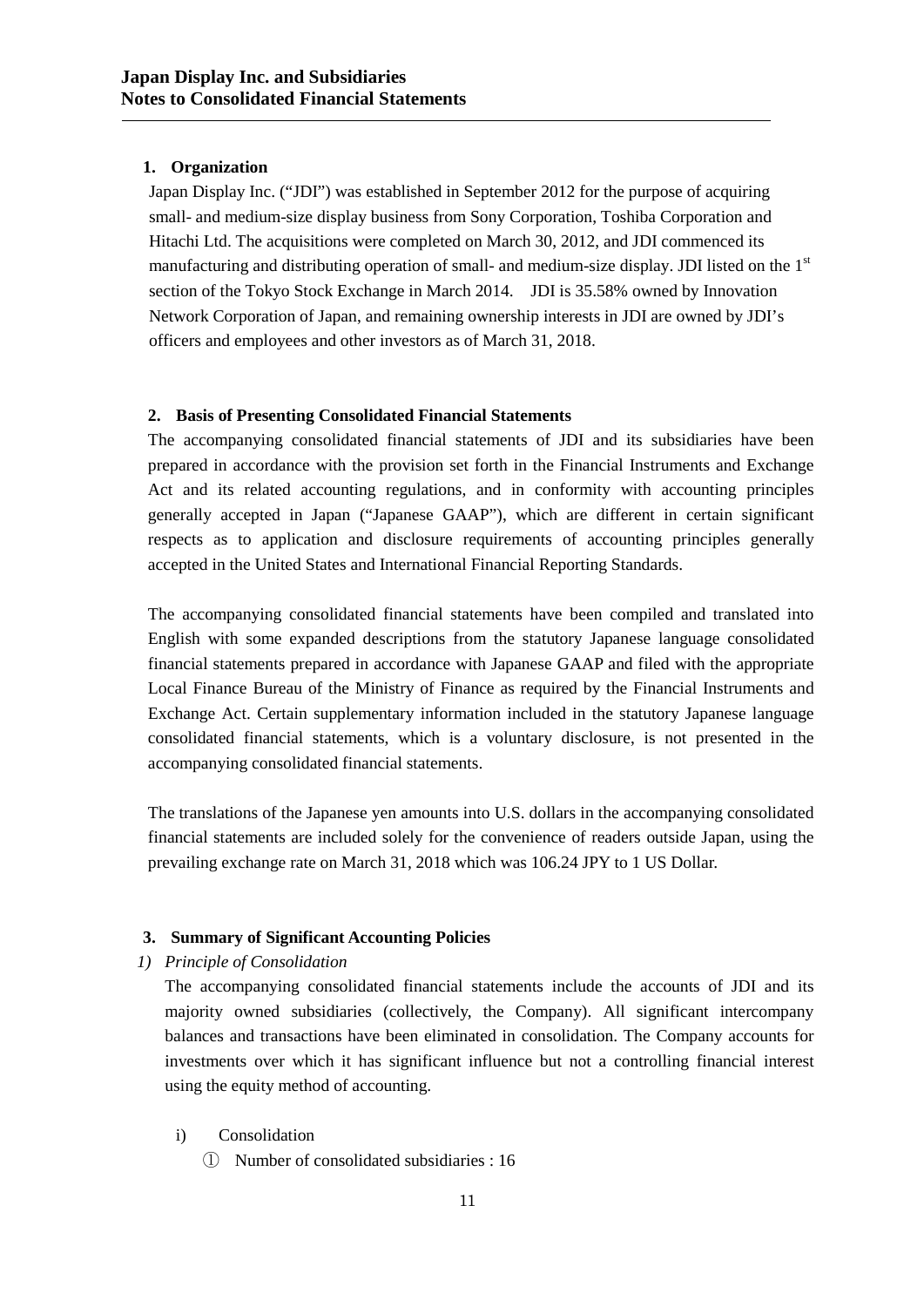The major consolidated subsidiaries as of March 31, 2018 are as follows: JDI Display America, Inc., JDI Europe GmbH, JDI Korea Inc., JDI China Inc., JDI Hong Kong Limited., Suzhou JDI Devices Inc., Suzhou JDI Electronics Inc., Kaohsiung Opto-Electronics Inc., Nanox Philippines Inc., and JDI Taiwan Inc..

Changes in the scope of consolidation during the year ended March 31, 2018 are as follows:

- (a) Due to a merger with Kaohsiung Opto-Electronics Inc. in December 2017, Star World Technology Corp. was excluded from the consolidation scope.
- (b) Due to sale of all shares in March 2018, Shenzhen JDI Inc. was excluded from the consolidation scope.
- ② Number of unconsolidated subsidiaries : None
- ii) Equity method
	- ① Number of affiliates accounted for by the equity method : 1 The affiliates accounted for by the equity method: JOLED Inc.
	- ② Number of affiliates not accounted :None

The fiscal year-end of all entities is March 31, except for 5 consolidated foreign subsidiaries. Financial statements provisionally closed for the period ending March 31 are used for those subsidiaries.

## *2) Cash and cash equivalents*

Cash and cash equivalents include cash on hand, deposits on demand placed with banks and highly liquid investments with insignificant risk of change in value which have maturities of three months or less when purchased. Cash and cash equivalents presented in the accompanying consolidated statement of cash flows are equal to the cash and deposit presented in the accompanying consolidated balance sheet as there are no highly liquid investments outstanding at March 31, 2018.

*3) Inventories*

Inventories are stated at the lower of cost or market. Cost is determined using the moving average cost method.

*4) Depreciation methods*

① Building and structures and machinery, equipment and vehicles

Depreciation expense is determined based on the straight-line method over the following useful lives:

Buildings and structures 3-50 years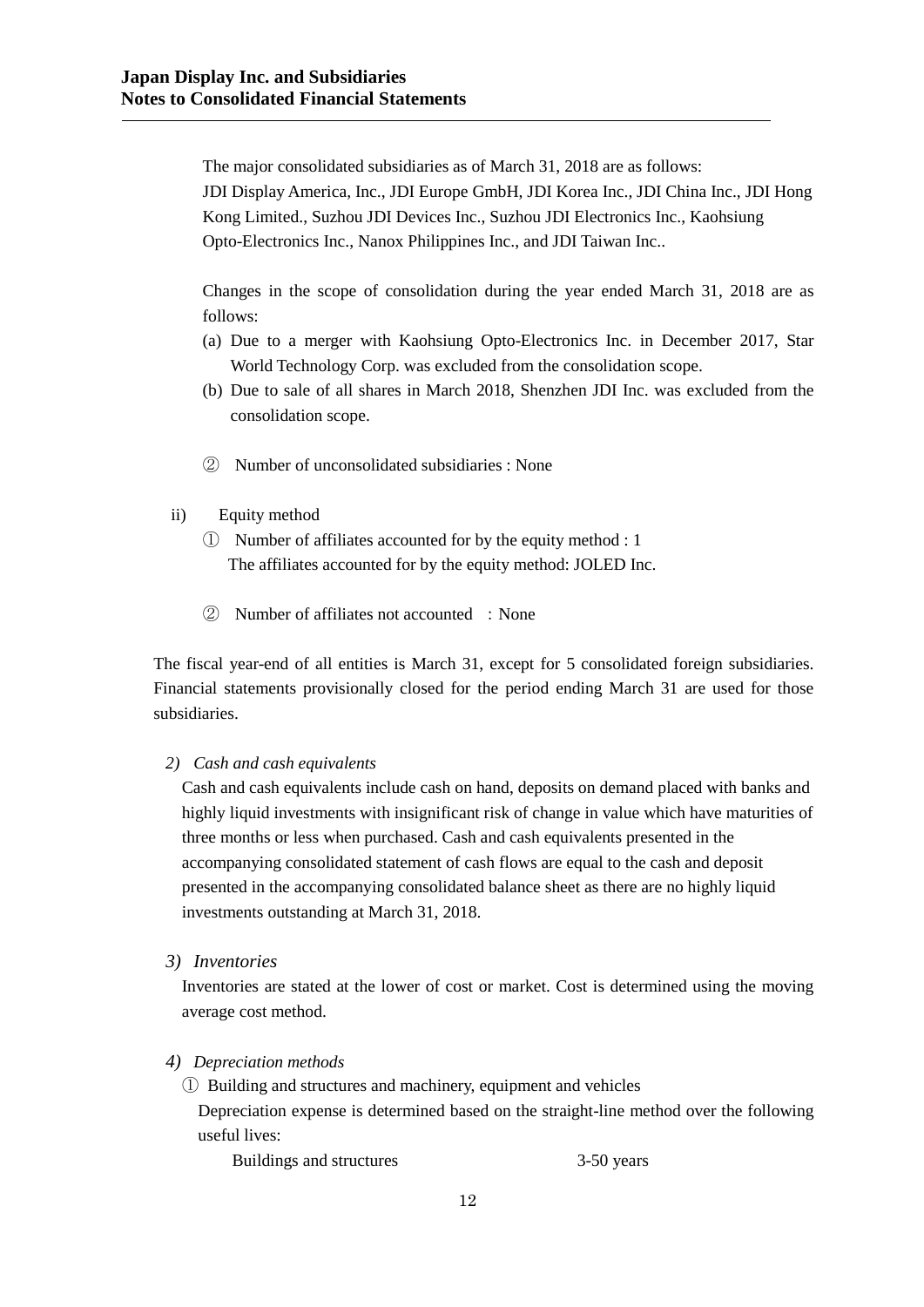Machinery, equipment and vehicles 4-7 years

② Intangible assets

Amortization expense is determined based on the straight-line method. A significant portion of the intangible asset is composed of internal-use software that is amortized over the estimated useful life of 5 years.

## ③ Lease assets

- a) Finance leases which transfer ownership of the leased property to the lessee Depreciation method for such leased properties is the same with those applied to the properties owned by the Company.
- b) Finance leases which do not transfer ownership of the leased property to the lessee

Depreciation cost of lease assets is determined based on the straight-line method over the term of the lease agreement with no residual values. If there is a residual value guarantee, the residual value is the guaranteed amount. Estimated useful lives of the lease assets are ranging from 1 to 5 years.

#### *5) Allowance for doubtful accounts*

Allowance for doubtful accounts is assessed on an individual customer account basis as well as based on the historical experiences of uncollectible amounts adjusted to take into account current customers' financial condition.

*6) Provision for bonuses*

Provision for bonuses are calculated based on the estimated future bonus payments to employees, which are incurred during the year.

*7) Retirement benefit obligations*

Provision is based on the estimated amount of the retirement benefit obligations and plan assets at the end of the year.

Prior service costs and actuarial gains and losses are amortized on a straight-line basis over 10 years, which is the period not exceeding the current estimate of average remaining employment service period. Amortization period will not be modified unless the estimated average remaining service period is determined to be less than 10 years. Prior service costs and actuarial gains and losses are recognized in the fiscal year following the year of generation, respectively.

# *8) Foreign currency translations and transactions*

Financial assets and liabilities denominated in foreign currencies are translated at the exchange rate on the fiscal year-end date resulting in gains and losses recognized in the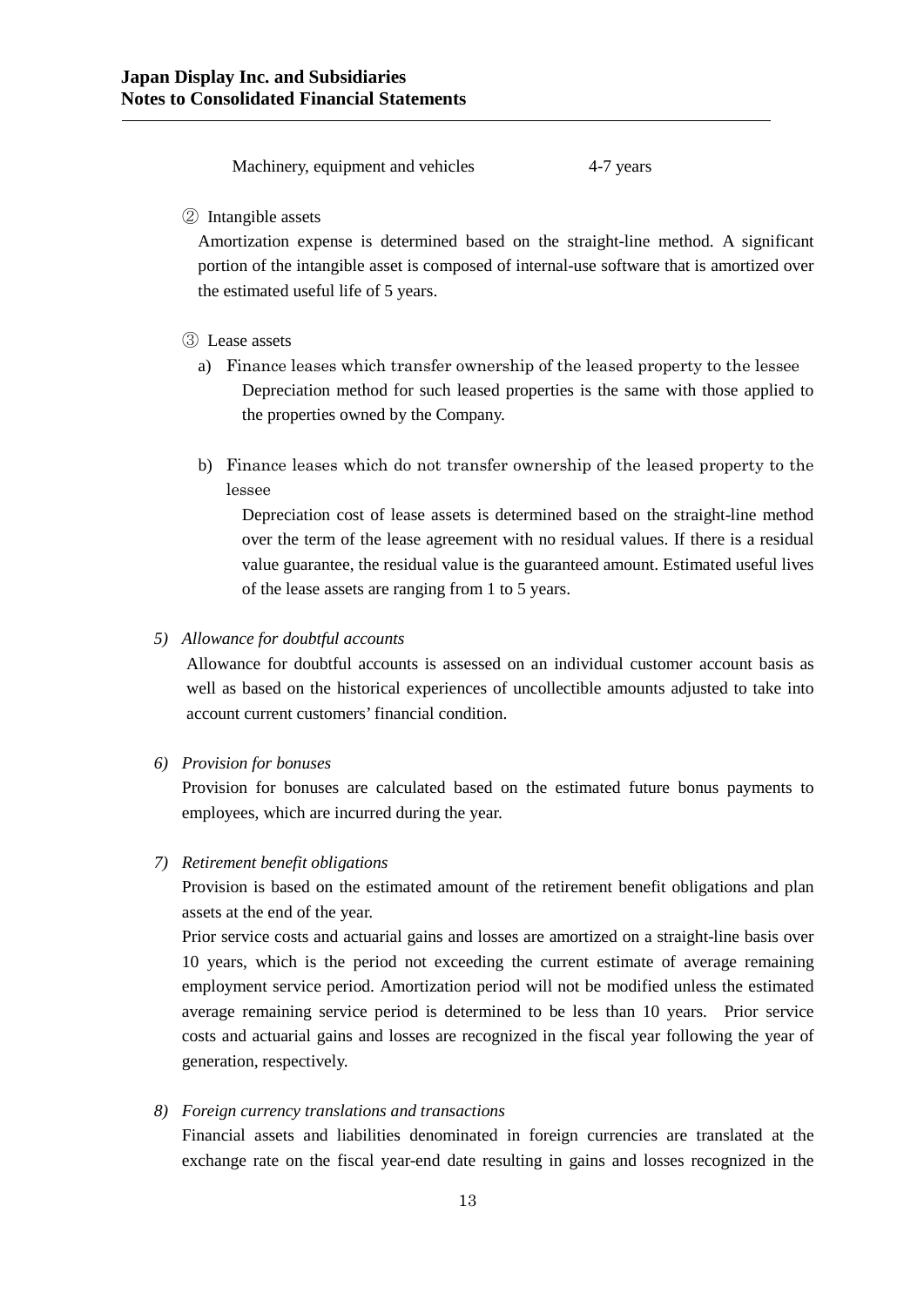accompanying consolidated statement of income. Assets and liabilities of the consolidated foreign subsidiaries are translated at the exchange rate on the fiscal year-end date, income and expenses are translated at the average exchange rate during the fiscal year and differences resulting from foreign currency translations are recorded in a foreign currency translation adjustment and in non-controlling interests in the accompanying consolidated balance sheet.

#### *9) Derivative and hedging activities*

The Company uses derivative financial instruments to manage their exposures to fluctuations in foreign exchange. The Company does not enter into derivatives for trading or speculative purposes, and the Company uses derivative financial instruments, including foreign exchange forward contracts, in order to hedge the risk of fluctuations in foreign currency exchange rates associated with assets and liabilities and forecasted transactions denominated in foreign currencies which arise from imports and exports of products.

All derivative financial instruments are stated at fair value. The risk of fluctuations in foreign currency exchange rates has been assumed to be completely hedged over the period of hedging contracts as the major conditions of the hedging instruments and the hedged items are consistent. Accordingly, an evaluation of the effectiveness of the hedging contracts is not required. Thus, the deferral method has been used for recognizing gains or losses on hedging instruments and the hedged items.

#### *10) Goodwill*

Goodwill is amortized on a straight-line basis over a period not exceeding 20 years.

#### *11) Consumption Taxes*

Consumption taxes and local consumption taxes are accounted for using the net-of-tax method.

## **4. Standards and guidance not yet adopted**

The following guidance were issued but not yet adopted.

- **"Implementation Guidance on Tax Effect Accounting"** (ASBJ Guidance No. 28, February 16, 2018 (hereinafter, "Guidance No.28"))

- **"Implementation Guidance on Recoverability of Deferred Tax Assets"** (ASBJ Guidance No. 26 (revised 2018), February 16, 2018 (hereinafter, "Guidance No.26"))

(1) Overview

The above guidance was revised in regard to the treatments for taxable temporary differences for investments in subsidiaries within the context of non-consolidated financial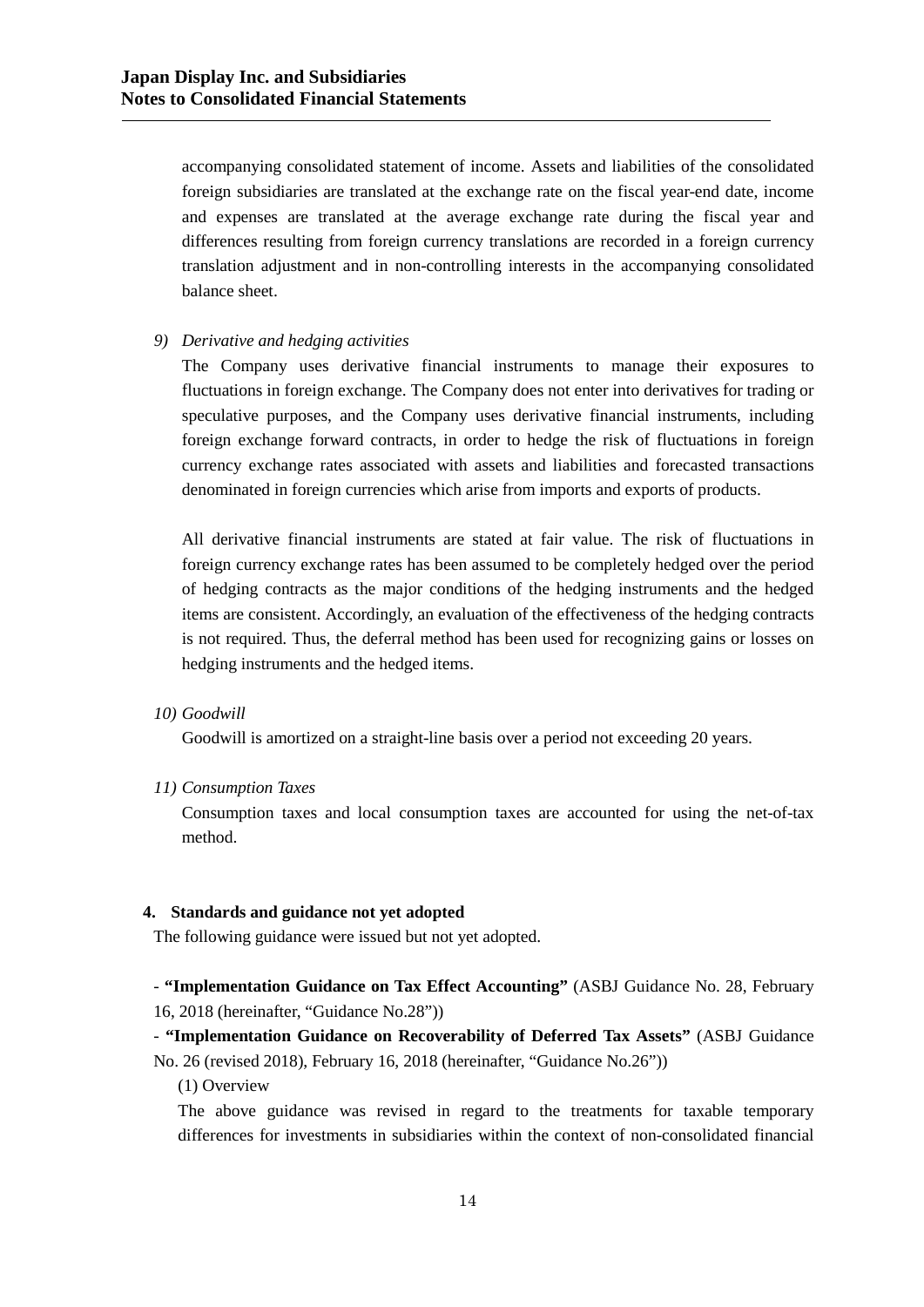statements, and to clarify the treatments in determining recoverability of deferred tax assets in a company which was categorized as 'Type1' according to the guidance.

(2) Effective date

Effective from the beginning of the fiscal year ending March 31, 2019.

(3) Effects of the application of the standards

These changes have no effect on the consolidated financial statements of the current fiscal year.

- **"Accounting Standard for Revenue Recognition"** (ASBJ Statement No.29, March 30, 2018)

- **"Implementation Guidance on Accounting Standard for Revenue Recognition"** (ASBJ Guidance No.30, March 30, 2018)

(1) Overview

The above standard and guidance provide comprehensive principles for revenue recognition. Under the standard and guidance, revenue is recognized by applying following 5 steps:

Step1: Identify contract(s) with customers.

Step2: Identify the performance obligations in the contract.

Step3: Determine the transaction price.

Step4: Allocate the transaction price to the performance obligation in the contract.

Step5; Recognize revenue when (or as) the entity satisfies a performance obligation.

(2) Effective date

Effective from the beginning of the fiscal year ending March 31, 2022.

(3) Effects of the application of the standards

The Company and its consolidated domestic subsidiaries are currently in the process of determining the effects of these new standards on the consolidated financial statements.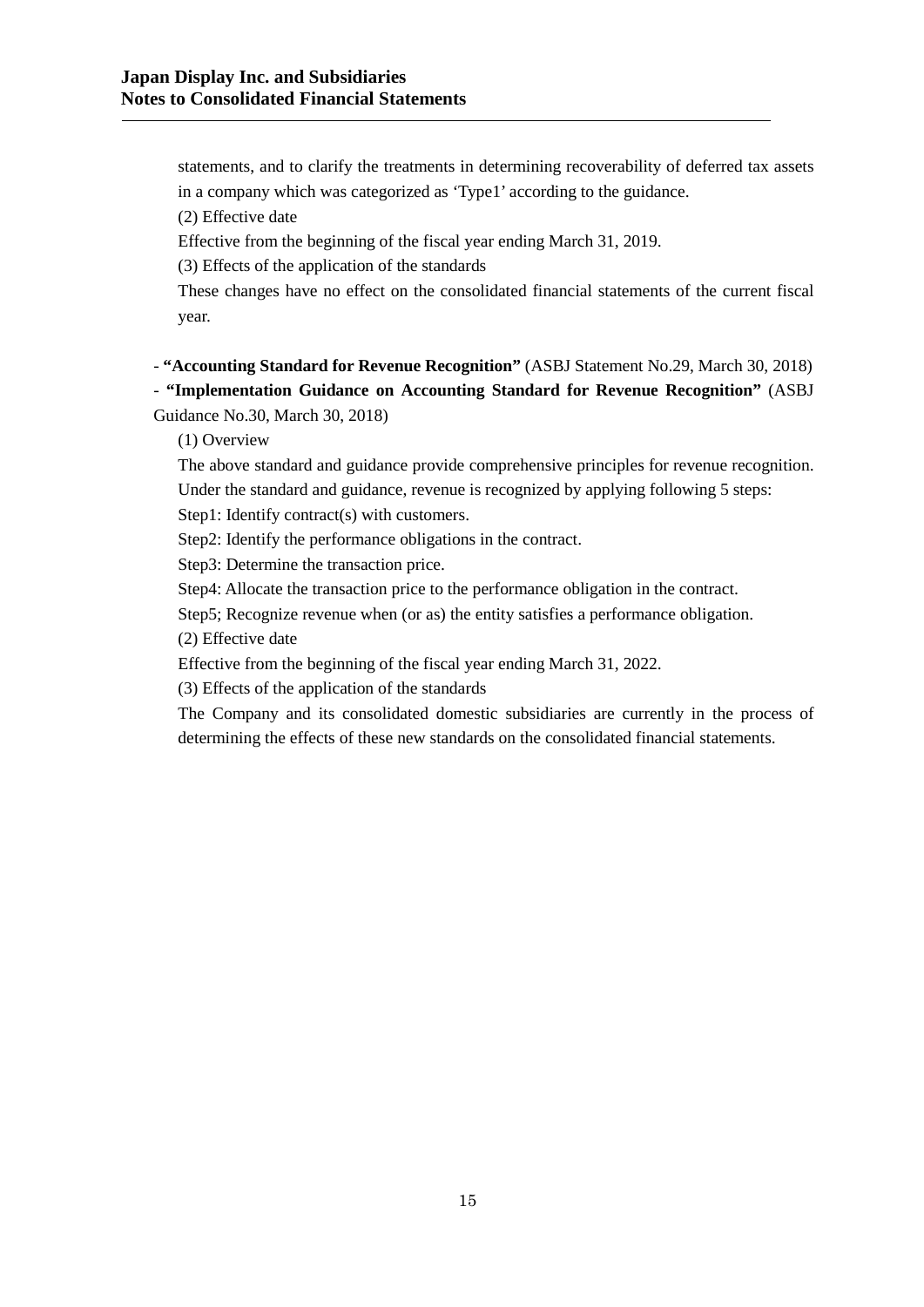## **5. Note to the Consolidated Statement of Comprehensive Income**

Amounts reclassified to net income for the years ended March 31, 2018 was recognized in other comprehensive income in the current or previous periods, and tax effects for each component of other comprehensive income were as follows:

|                                                     | (¥ in millions, US\$ in thousands) |        |
|-----------------------------------------------------|------------------------------------|--------|
|                                                     | ¥                                  | \$     |
| Deferred gains or losses on hedges                  |                                    |        |
| Increase during the year                            |                                    |        |
| Reclassification adjustments                        | 61                                 | 574    |
| Sub-total, before tax                               | 61                                 | 574    |
| Tax expense                                         | (18)                               | (179)  |
| Sub-total, net of tax                               | 42                                 | 395    |
| Foreign currency translation adjustment             |                                    |        |
| Increase during the year                            | 1,424                              | 13,413 |
| Reclassification adjustments                        | 35                                 | 329    |
| Sub-total, before tax                               | 1,459                              | 13,742 |
| Tax expense                                         |                                    |        |
| Sub-total, net of tax                               | 1,459                              | 13,742 |
| Remeasurements of defined benefit plans, net of tax |                                    |        |
| Increase during the year                            | (93)                               | (885)  |
| Reclassification adjustments                        | 1,280                              | 12,058 |
| Sub-total, before tax                               | 1,187                              | 11,173 |
| Tax expense                                         | 8                                  | 85     |
| Sub-total, net of tax                               | 1,195                              | 11,258 |
| Total other comprehensive income                    | 2,698                              | 25,395 |

## **6. Financial Instruments, Exposure Risks and Fair Value Measurements**

- (1) Qualitative information on financial instruments
	- ① Policies for using financial instruments

At March 31, 2018, investment activities are primarily focused on short-term time deposits. The Company is funded by borrowing on the basis of agreements with financial institutions and other party for funding.

- ② The exposures to risk of financial instruments and policies and procedures for managing risk
	- i. Credit risk management (customers' default risk)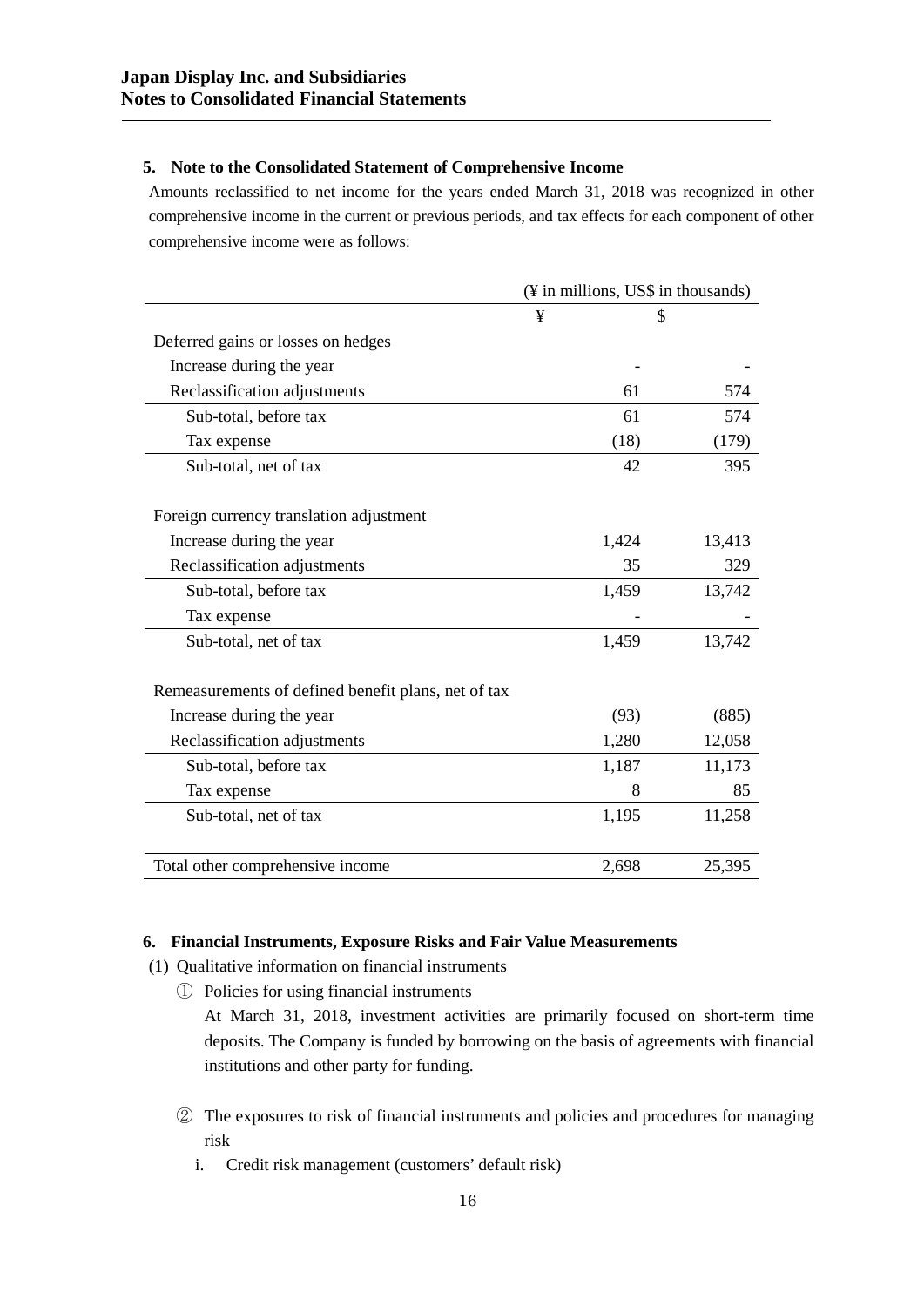Accounts receivable are exposed to customer credit risk. In addition, accounts receivable denominated in foreign currencies arising from global operations are exposed to the foreign currency fluctuation risk.

In accordance with internal credit management policy, past due and unpaid balance by each customers as well as the credit status of each customer are monitored on a regular basis.

Accounts payables that are denominated in foreign currencies are exposed to the foreign currency fluctuation risk.

The accounts payable derived from operating expenses are all settled within 6 months.

Debts borrowed from the financial institution is the purpose for the plant and equipment investment. Interest rate of those debts are fixed-rate.

ii. Market risk management (foreign currency exchange and interest rate fluctuation risk)

In order to reduce the foreign currency exchange risk arising from the receivables and payables denominated in foreign currencies, the company enters into forward foreign exchange contracts.

Foreign currency forward contracts are utilized to hedge the risk of foreign currency fluctuations for the respective foreign currency denominations, which are monitored on a monthly basis. However, such risk of the net of outstanding receivables and payables denominated in the same currency is limited.

Derivative instruments are utilized in accordance with internal management guidelines when considered necessary.

iii. Liquidity risk management of financing transactions (risk of inability to repay at payment due dates)

Cash flow forecasts are established by the respective departments on a monthly basis and adequate liquidity is maintained to manage the liquidity risks.

③ Fair values of financial instruments

The fair value of financial instruments is determined based on the market price, or on a reasonable estimate, such as expected cash flows discounted by risk-adjusted rate, when the market price is unavailable. Since the fair value measurement includes assumptions that may fluctuate, the calculated fair value may differ according to newly adopted assumptions.

# (2) Fair value of financial instruments

Carrying amount of the financial instruments included in the accompanying consolidated balance sheet, and their estimated fair values as of March 31, 2018 are as follows: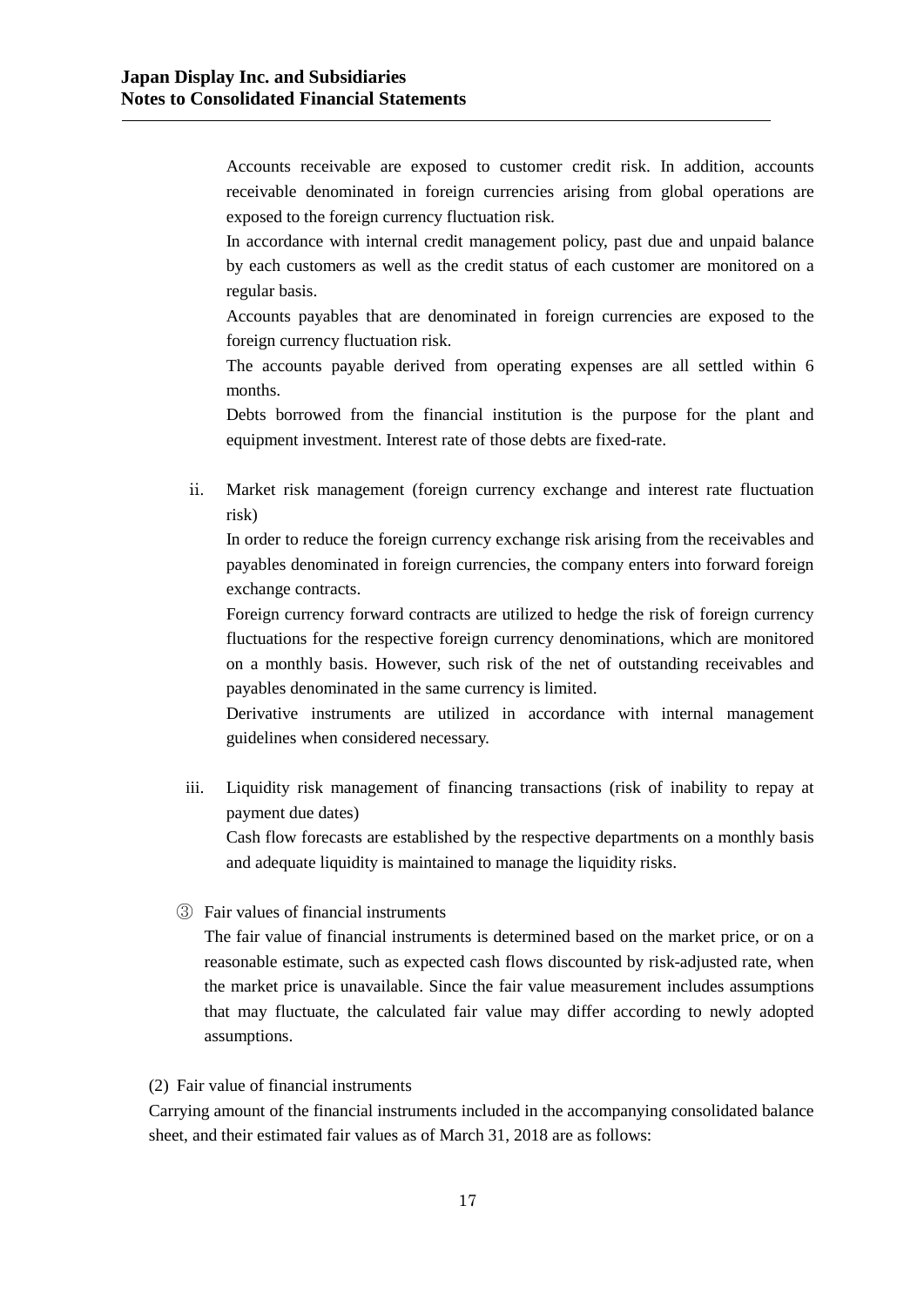|                                             |                                       |            | $(\frac{1}{2}$ in millions) |
|---------------------------------------------|---------------------------------------|------------|-----------------------------|
|                                             | Consolidated balance<br>sheet amounts | Fair value | Difference                  |
| Cash and deposits                           | 80,866                                | 80,866     |                             |
| Accounts receivable - trade                 | 82,863                                | 82,863     |                             |
| Accounts receivable - other                 | 42,766                                | 42,766     |                             |
| Total                                       | 206,495                               | 206,495    |                             |
| Accounts payable - trade                    | 117,830                               | 117,830    |                             |
| Short-term loans payable                    | 99,082                                | 99,082     |                             |
| Bonds with subscription rights to<br>shares | 45,000                                | 45,012     | 12                          |
| Long-term loans payable                     | 30,000                                | 30,200     | <b>200</b>                  |
| Lease obligations                           | 13,980                                | 14,216     | 235                         |
| Total                                       | 305,893                               | 306,342    | 448                         |
| Derivatives $(*)$                           |                                       |            |                             |

(\*) Derivatives are stated as the net of assets and liabilities. The figures in parentheses indicate net liabilities.

|                                             |                                       |            | (US\$ in thousands) |
|---------------------------------------------|---------------------------------------|------------|---------------------|
|                                             | Consolidated balance<br>sheet amounts | Fair value | Difference          |
| Cash and deposits                           | 761,163                               | 761,163    |                     |
| Accounts receivable - trade                 | 779,960                               | 779,960    |                     |
| Accounts receivable - other                 | 402,541                               | 402,541    |                     |
| Total                                       | 1,943,664                             | 1,943,664  |                     |
| Accounts payable - trade                    | 1,109,093                             | 1,109,093  |                     |
| Short-term loans payable                    | 932,624                               | 932,624    |                     |
| Bonds with subscription rights to<br>shares | 423,569                               | 423,692    | 123                 |
| Long-term loans payable                     | 282,380                               | 284,262    | 1,882               |
| Lease obligations                           | 131,598                               | 133,819    | 2,221               |
| Total                                       | 2,879,264                             | 2,883,490  | 4,226               |
| Derivatives                                 | 9                                     | 9          |                     |

(Note1) Fair value measurement of financial instruments

#### *Assets:*

Carrying amount of cash and deposits, accounts receivable - trade and accounts receivable - other approximates fair value due to the short-term maturity of these items.

#### *Liabilities:*

Carrying amount of accounts payable - trade and short-term loans payable approximates fair value due to the short-term maturity of these items.

Since there is no market value available, the fair value of bonds with subscription rights to shares is determined based on the present value calculation discounted with the current interest rate of similar borrowing contracts along with the value of subscription rights to shares.

The fair value of Long-term loans payable, including current portion, is determined based on the present value calculation discounted with the current interest rate of similar borrowing contracts.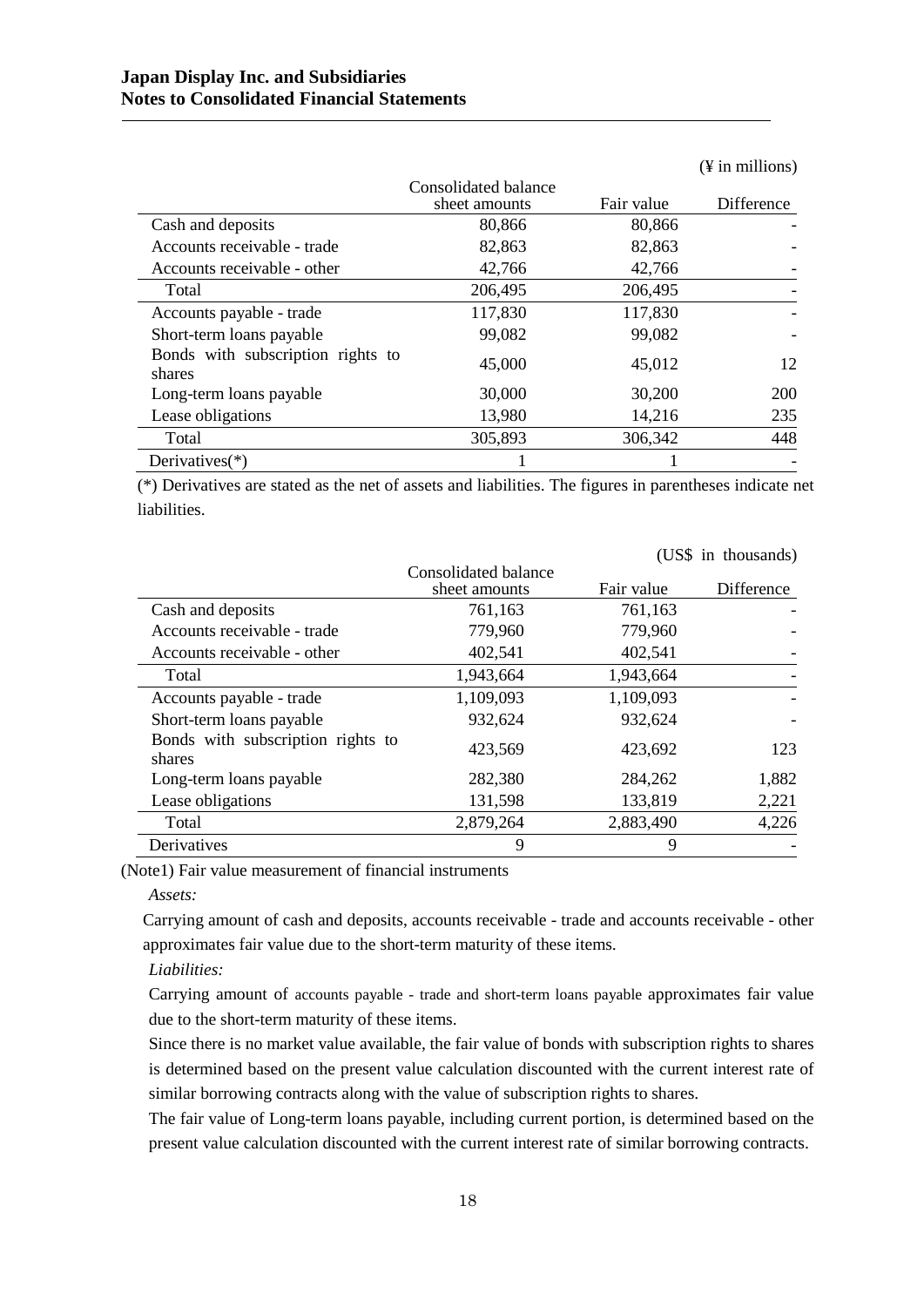The fair value of lease obligations is determined based on the present value calculation discounted with the current interest rate of similar lease contracts.

The fair value of derivatives is based on the prices obtained from financial institutions.

(Note2) Items for which obtaining an estimated fair value is deemed to be extremely difficult (¥ in millions, US\$ in thousands)

|                 |  | March 31, 2018 |         |
|-----------------|--|----------------|---------|
|                 |  |                |         |
| Unlisted stocks |  | 12.253         | 115,343 |

This figure is not included in the above tables, as it has no market value and the fair value is not readily determinable.

(Note3) Estimated amounts of repayment after the balance sheet date for monetary receivables

|                                | Less than<br>1 year | 1 to 5 years             | 5 to 10 years | More than 10<br>years |
|--------------------------------|---------------------|--------------------------|---------------|-----------------------|
| Cash and deposits              | 80,866              |                          |               |                       |
| Accounts receivable -<br>trade | 82,863              |                          |               |                       |
| Accounts receivable -<br>other | 42,766              | $\overline{\phantom{a}}$ |               |                       |
| Total                          | 206,495             |                          |               |                       |

|                    |              |               | (US\$ in thousands)   |
|--------------------|--------------|---------------|-----------------------|
| ess than<br>1 year | 1 to 5 years | 5 to 10 years | More than 10<br>years |
| 761162             |              |               |                       |

(¥ in millions)

|                                | рсээ шан<br>1 year | 1 to 5 years | 5 to 10 years | TATOLO URULLA L<br>years |
|--------------------------------|--------------------|--------------|---------------|--------------------------|
| Cash and deposits              | 761,163            |              |               |                          |
| Accounts receivable -<br>trade | 779,960            |              |               |                          |
| Accounts receivable -<br>other | 402,541            |              |               |                          |
| Total                          | 1,943,664          |              |               |                          |

Less than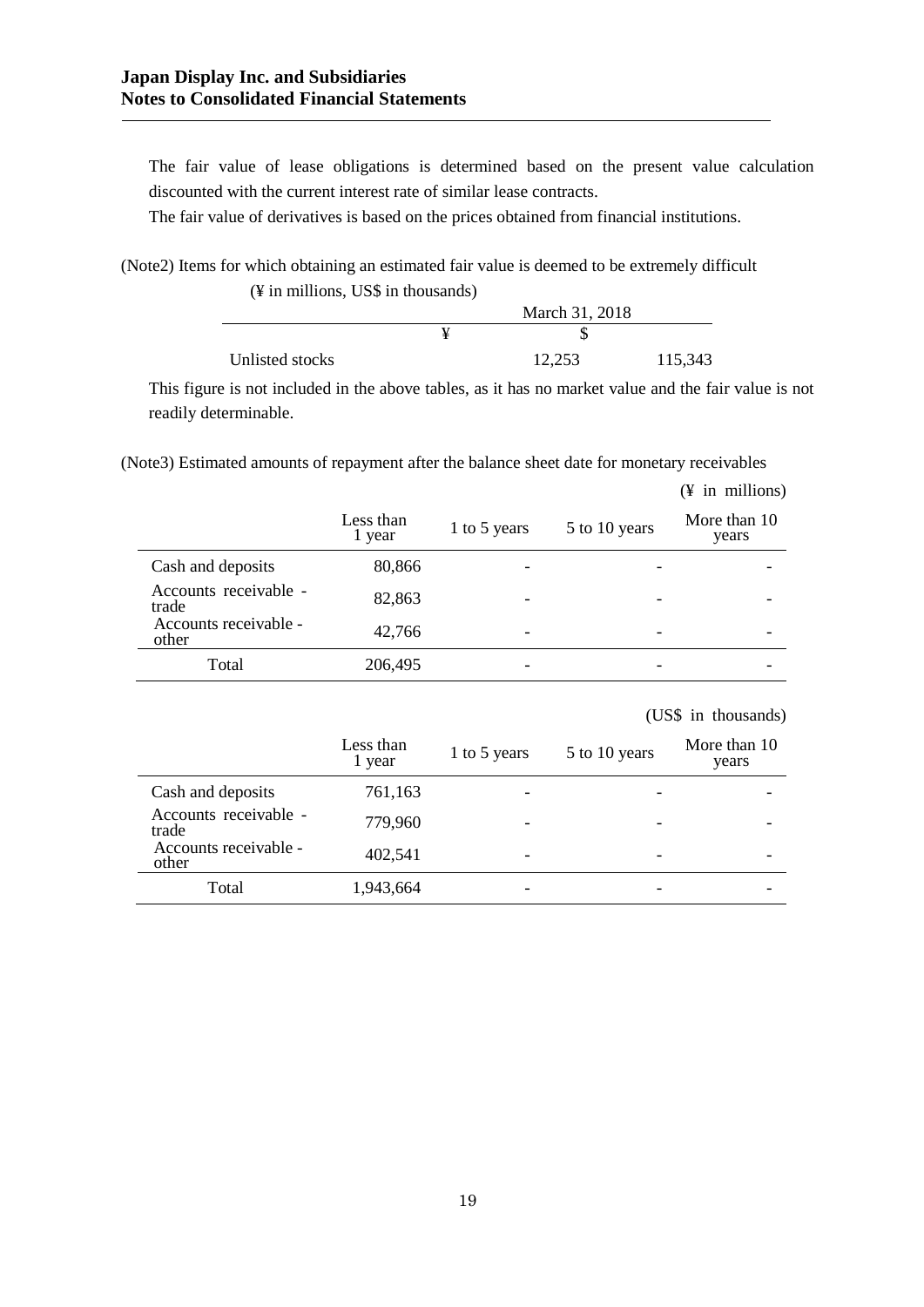| (Note4) Short-term loan, Long-term loan, and Bonds outstanding as of March 31, 2018 are as |  |  |  |
|--------------------------------------------------------------------------------------------|--|--|--|
| follows:                                                                                   |  |  |  |

| $(\frac{1}{2})$ in millions, US\$ in thousands) |         |         |                          |                   |      |
|-------------------------------------------------|---------|---------|--------------------------|-------------------|------|
| Classification                                  | Balance |         | Average<br>interest rate | Repayment<br>term |      |
|                                                 | ¥       |         | \$                       | (%)               |      |
| Short-term loans payable                        |         | 99,082  | 932,624                  | 0.5               | 2018 |
| Bonds with subscription<br>rights to shares     |         | 45,000  | 423,569                  |                   | 2024 |
| Long-term loans payable                         |         | 30,000  | 282,380                  | 4.2               | 2023 |
| Total                                           |         | 174,082 | 1,638,573                |                   |      |

Note: Average interest rate is calculated based on the weighted average interest rate of the year-end debt balances.

The aggregate amounts of annual maturities for the next 5 years are as follows for the year ending March 31:

(¥ in millions, US\$ in thousands)

|                            | ¥       | \$        |
|----------------------------|---------|-----------|
| March, 2019                | 99,082  | 932,624   |
| March, 2020                |         |           |
| March, 2021                |         |           |
| March, 2022                |         |           |
| March, 2023 and thereafter | 75,000  | 705,949   |
| Total                      | 174,082 | 1,638,573 |

# **<Line of credit>**

The Company maintains lines of credit for working capital purposes. The balances of unused lines of credit are as follows:

|                                 | (¥ in millions, US\$ in thousands) |         |           |
|---------------------------------|------------------------------------|---------|-----------|
|                                 | March 31, 2018                     |         |           |
|                                 | ¥                                  |         |           |
| Total amount of lines of credit |                                    | 107,000 | 1,007,154 |
| Outstanding amount              |                                    | 98,000  | 922,440   |
| Net amount                      |                                    | 9,000   | 84.714    |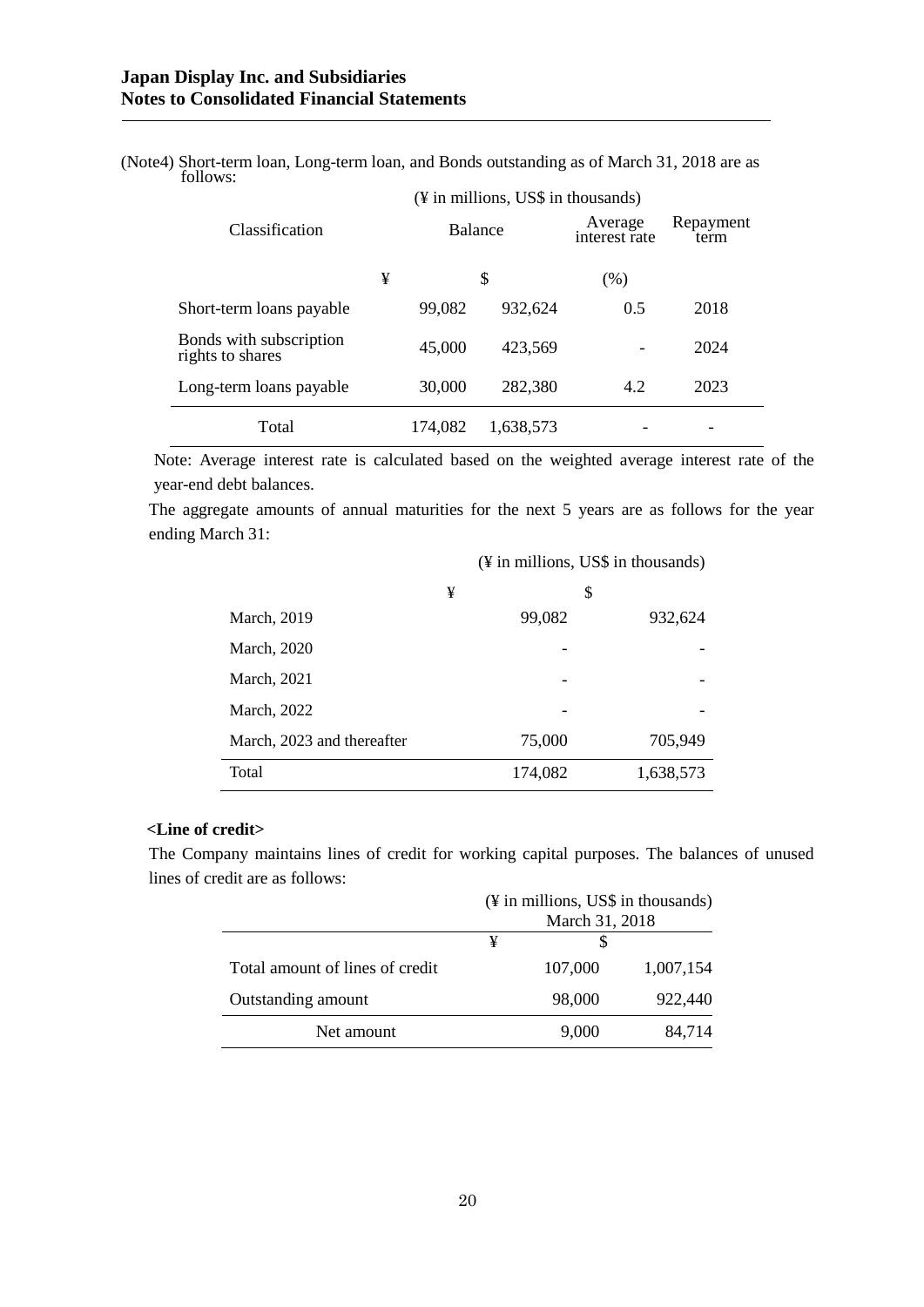## **7. Derivative Transactions**

(1) Derivative transactions to which hedge accounting is not applied

Currency-related transactions

|                               |                    |                                          |            | $(\frac{1}{2}$ in millions) |
|-------------------------------|--------------------|------------------------------------------|------------|-----------------------------|
| Type of derivatives           | Contract<br>amount | Contract<br>amount due<br>after one year | Fair value | Valuation<br>loss           |
| Forward exchange<br>contracts |                    |                                          |            |                             |
| Sell (Euro)                   | 106                |                                          |            |                             |
| Total                         | 106                |                                          |            |                             |
|                               |                    |                                          |            | (US\$ in thousands)         |
| Type of derivatives           | Contract<br>amount | Contract<br>amount due<br>after one year | Fair value | Valuation<br>loss           |
| Forward exchange<br>contracts |                    |                                          |            |                             |
| Sell (Euro)                   | 1,007              |                                          | 9          | 9                           |
| Total                         | 1,007              |                                          | 9          | 9                           |
|                               |                    |                                          |            |                             |

Fair value is based on the prices obtained from financial institutions.

(2) Derivative transactions to which hedge accounting is applied

None

## **8. Inventories**

Write-down to the lower of cost or market (or gain on reversal of valuation loss on goods) as of March 31, 2018 is recorded in accompanying consolidated statement of income as follows:

|                                          |   | For the Year Ended |           |  |
|------------------------------------------|---|--------------------|-----------|--|
|                                          |   | March 31, 2018     |           |  |
|                                          | ¥ |                    |           |  |
| Cost of sales                            |   | (6,445)            | (60, 674) |  |
| <b>Business</b><br>structure improvement |   |                    |           |  |
| expenses                                 |   | 7,748              | 72,929    |  |
| Total                                    |   | 1,302              | 12,255    |  |

#### (¥ in millions, US\$ in thousands)

#### **9. Retirement Benefit Plans**

1. The Company provides defined contribution pension plan and defined benefit plan, which consist of Lump-Sum Retirement Benefit Plan and Defined Benefit Corporate Pension Plan.

Following represents the summary of retirement benefit obligations related information for the defined benefit plan: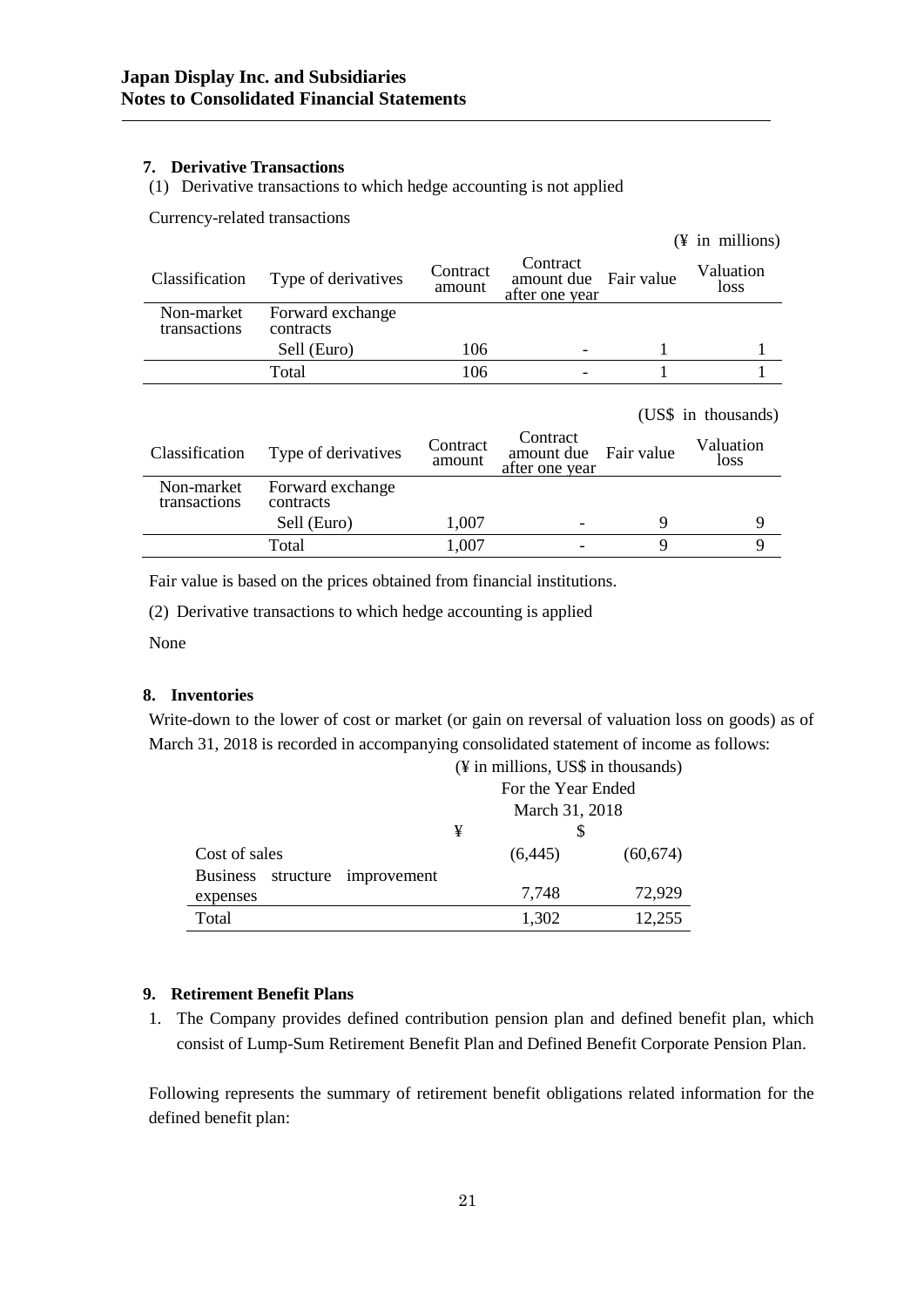# 2. Defined Benefit Plan

(1) Adjustment table of Project benefit obligations

|                                    | (¥ in millions, US\$ in thousands) |         |           |
|------------------------------------|------------------------------------|---------|-----------|
|                                    | For the Year Ended                 |         |           |
|                                    | March 31, 2018                     |         |           |
|                                    | ¥<br>\$                            |         |           |
| Beginning balance                  |                                    | 53,705  | 505,516   |
| Service cost                       |                                    | 1,718   | 16,180    |
| Interest cost                      |                                    | 98      | 922       |
| Unrecognized actuarial gain / loss |                                    | 129     | 1,214     |
| Payment of retirement benefit      |                                    | (3,133) | (29, 499) |
| Other                              |                                    | (63)    | (602)     |
| Ending balance                     |                                    | 52,453  | 493,731   |

(2) Adjustment table of Fair value of plan assets

|                                  | (¥ in millions, US\$ in thousands) |         |          |
|----------------------------------|------------------------------------|---------|----------|
|                                  | For the Year Ended                 |         |          |
|                                  | March 31, 2018                     |         |          |
|                                  | ¥<br>\$                            |         |          |
| Beginning balance                |                                    | 26,344  | 247,976  |
| Expected return on plan assets   |                                    | 518     | 4,885    |
| Unrecognized actuarial gain/loss |                                    | 43      | 414      |
| Contribution                     |                                    | 4,374   | 41,181   |
| Payment of retirement benefit    |                                    | (2,857) | (26,901) |
| Other                            |                                    | (33)    | (320)    |
| Ending balance                   |                                    | 28,390  | 267,235  |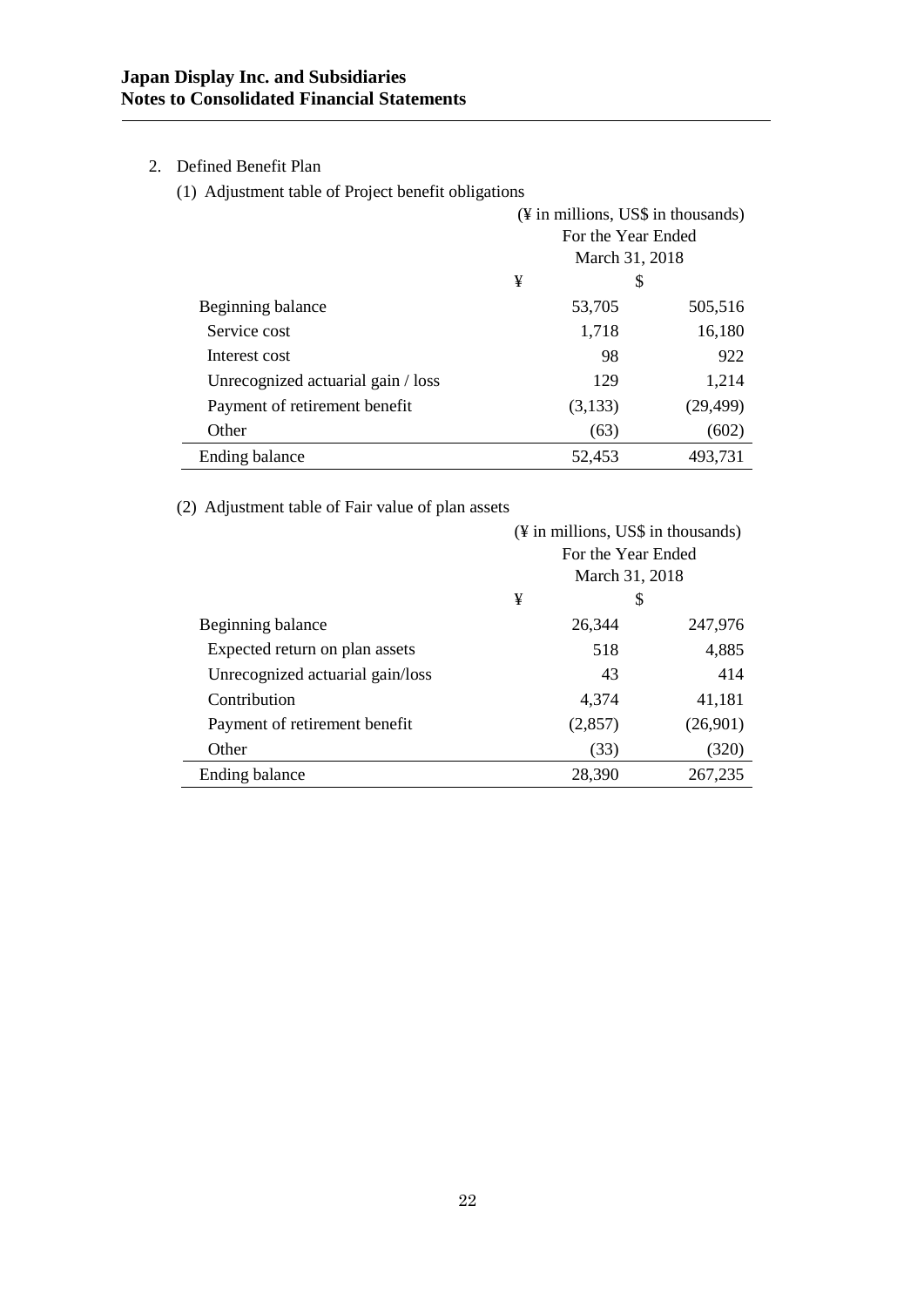(3) Adjustment table of the ending balance of Project benefit obligations, Fair value of plan assets and Net defined benefit liability recognized in consolidated balance sheet

|                                                           | (¥ in millions, US\$ in thousands)<br>For the Year Ended<br>March 31, 2018 |            |  |
|-----------------------------------------------------------|----------------------------------------------------------------------------|------------|--|
|                                                           | ¥                                                                          | S          |  |
| Saving type Project benefit obligations                   | 52,453                                                                     | 493,731    |  |
| Fair value of plan assets                                 | (28,390)                                                                   | (267, 234) |  |
|                                                           | 24,063                                                                     | 226,497    |  |
| Non-saving type Project benefit obligations               |                                                                            |            |  |
| Net amount presented on the consolidated<br>balance sheet | 24,063                                                                     | 226,497    |  |
|                                                           |                                                                            |            |  |
| Net defined benefit liability                             | 24,063                                                                     | 226,497    |  |
| Net defined benefit asset                                 |                                                                            |            |  |
| Net amount presented on the consolidated<br>balance sheet | 24,063                                                                     | 226,497    |  |

(4) Following represents the components of net periodic benefit costs:

|                                          | $(\frac{1}{2})$ in millions, US\$ in thousands) |       |         |  |
|------------------------------------------|-------------------------------------------------|-------|---------|--|
|                                          | For the Year Ended                              |       |         |  |
|                                          | March 31, 2018                                  |       |         |  |
|                                          | ¥<br>\$                                         |       |         |  |
| Service cost                             |                                                 | 1,718 | 16,180  |  |
| Interest cost                            |                                                 | 98    | 922     |  |
| Expected return on plan assets           |                                                 | (518) | (4,885) |  |
| Amortization of actuarial gain/loss      |                                                 | 1,063 | 10,006  |  |
| Amortization of prior year service costs |                                                 | 233   | 2,203   |  |
| Early extra retirement payment           |                                                 | 2,435 | 22,920  |  |
| Net periodic retirement benefit costs    |                                                 | 5,030 | 47,346  |  |

(5) Following represents the components of Remeasurements of defined benefit plans:

|                          | (¥ in millions, US\$ in thousands) |       |        |
|--------------------------|------------------------------------|-------|--------|
|                          | For the Year Ended                 |       |        |
|                          | March 31, 2018                     |       |        |
|                          | ¥                                  |       |        |
| Prior year service costs |                                    | 233   | 2,193  |
| Actuarial gain/loss      |                                    | 953   | 8,980  |
| Total                    |                                    | 1,187 | 11,173 |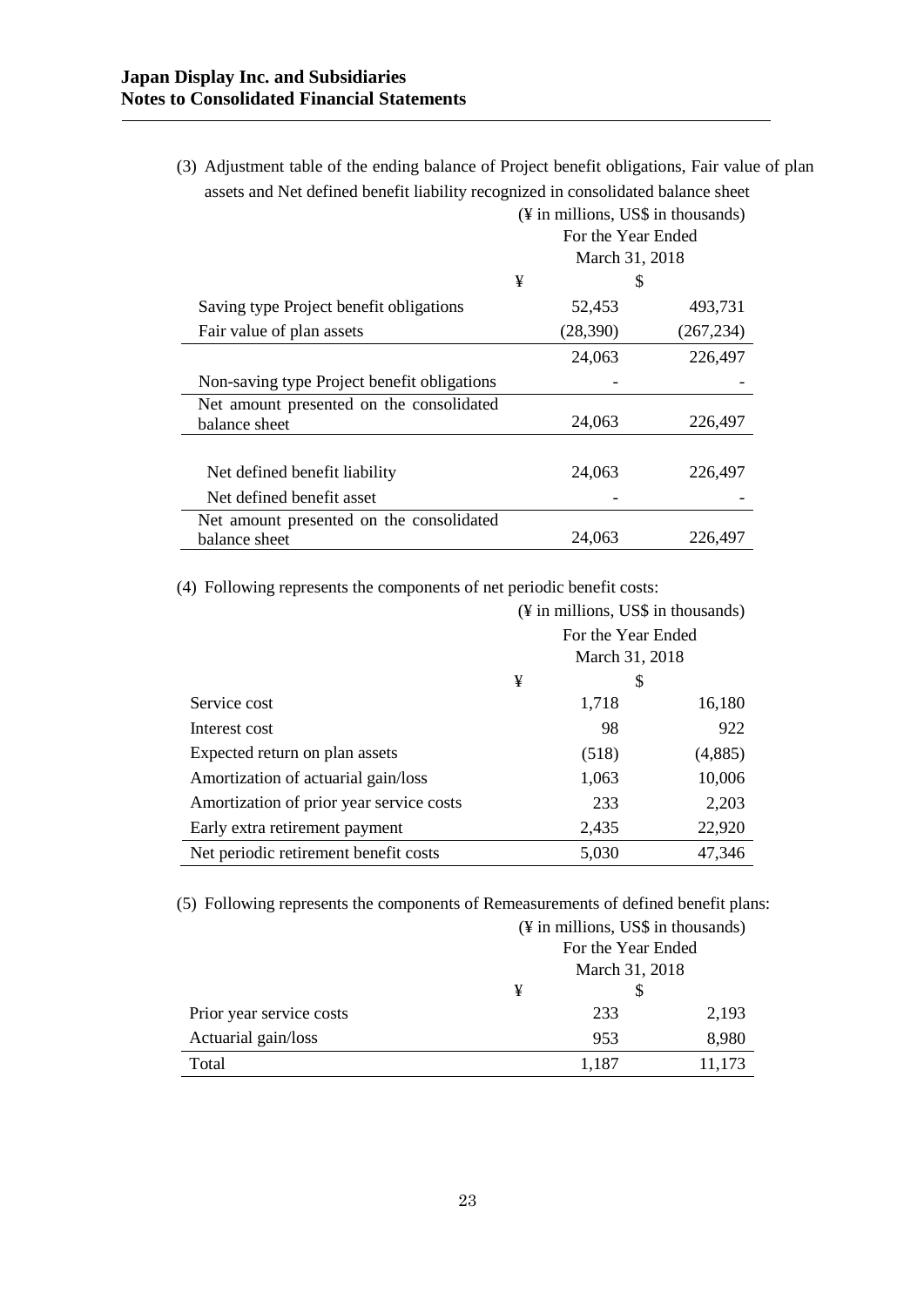(6) Following represents the components of Accumulated adjustments of defined benefit plans:

|                                       | (¥ in millions, US\$ in thousands) |          |           |
|---------------------------------------|------------------------------------|----------|-----------|
|                                       | For the Year Ended                 |          |           |
|                                       | March 31, 2018                     |          |           |
|                                       | ¥                                  |          |           |
| Unrecognized prior year service costs |                                    | (1,020)  | (9,610)   |
| Unrecognized actuarial gain/loss      |                                    | (6, 844) | (64, 420) |
| Total                                 |                                    | (7,864)  | (74,030)  |

(7) Following represents the main component of Fair value of plan assets:

① The main component of the Fair value of plan assets

|                                 | For the Year Ended |  |
|---------------------------------|--------------------|--|
|                                 | March 31, 2018     |  |
|                                 | (% )               |  |
| <b>B</b> ond                    | 65                 |  |
| <b>Stock</b>                    | 19                 |  |
| Life insurance general accounts | 10                 |  |
| Other                           | 6                  |  |
| Total                           |                    |  |

② Setting method of long-term expected return on plan assets Long-term expected return on plan assets is determined taking into account the current and expected future allocation of the fair value assets and the current and the

long-term expected return on plan assets.

(8) The basis for calculation of actuarial gain/loss

Basic assumption of calculation of actuarial gain/loss in the current fiscal consolidated year is as follows:

Discount rate 0.1%

Long-term expected return on plan assets rate 2.0%

3. Following represents the payments to the defined contribution plan:

(¥ in millions, US\$ in thousands)

|                                           |                | For the Year Ended |      |  |
|-------------------------------------------|----------------|--------------------|------|--|
|                                           | March 31, 2018 |                    |      |  |
|                                           |                |                    |      |  |
| Payments to the defined contribution plan | 946            |                    | 8914 |  |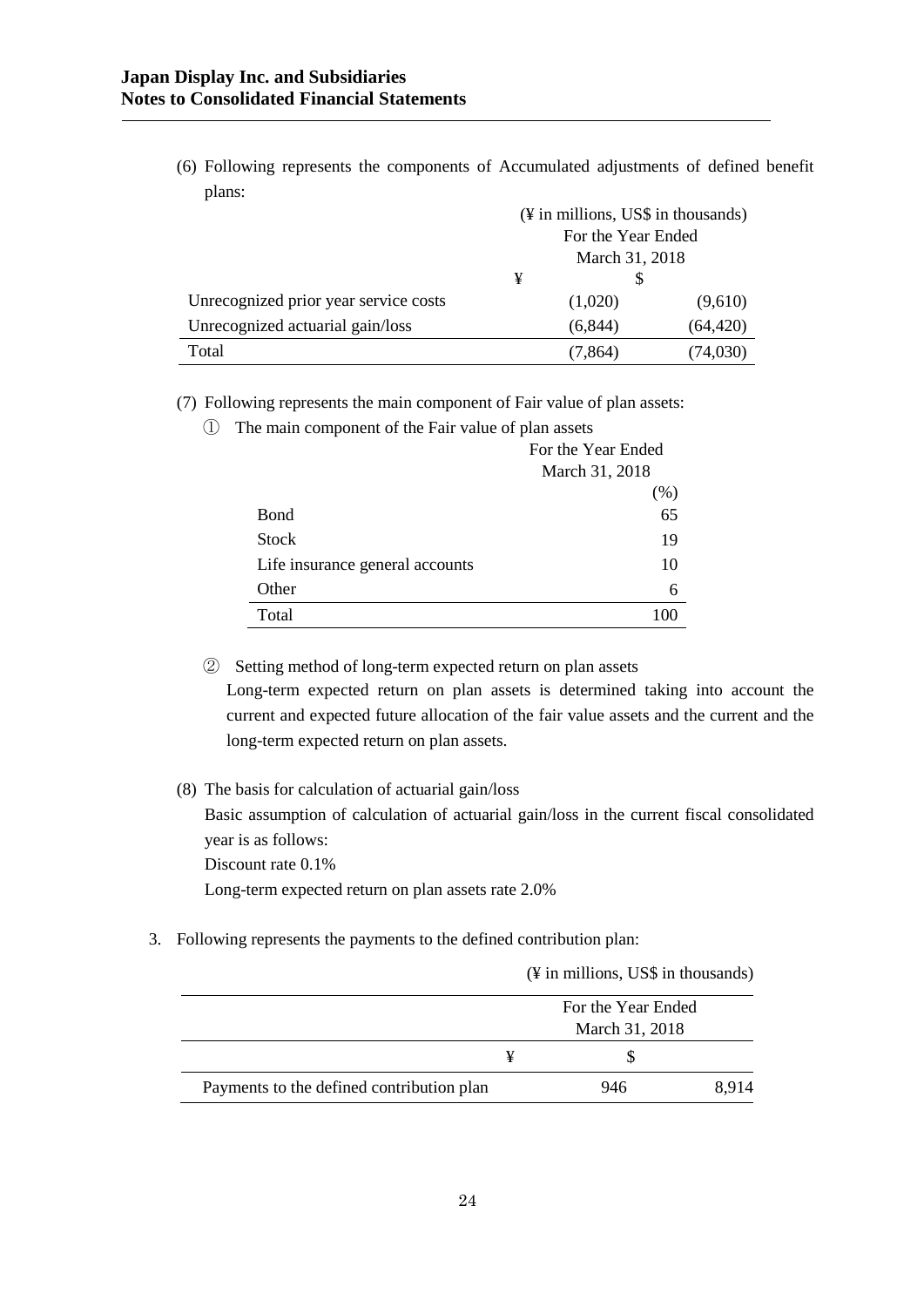#### **10. Net Assets**

Net assets consist of shareholders' equity, accumulated other comprehensive income, and minority interests. Under Japanese laws and regulations, the entire amount paid for new shares must be designated as common stock.

However, by resolution of the Board of Directors, a company can designate an amount not exceeding one-half of the price of the new shares as additional paid-in capital, which is then included in the capital surplus. It is a requirement under Japanese Corporate Law ("the Law") that, in cases where the surplus is distributed among shareholders as a dividend, the smaller of an amount equal to 10% of the dividend or the excess, if any, of 25% of common stock over the total of additional paid-in capital and the legal earnings reserve is set aside as additional paid-in capital or the legal earnings reserve.

The legal earnings reserve is included in retained earnings in the accompanying Consolidated Balance Sheets. Under the Law, appropriations of the legal earnings reserve and additional paid-in capital generally require a resolution by a General Meeting of Shareholders. Although additional paid-in capital and the legal earnings reserve may not be distributed as dividends, the Law allows all additional paid-in capital and all legal earnings reserves to be transferred to other capital surplus and retained earnings, respectively, which are potentially available for dividends. The maximum amount that the Company can return to shareholders as dividends is calculated based on the non-consolidated financial statements in accordance with the Law.

March 31, 2018

(in shares) Shares issued Common stock 601,411,900 Total 601,411,900 Treasury stock Common stock **Total** 

The balances of shares in the year ended March 31, 2018are as follows:

## **11. Per Share Information**

Net assets and net income per share are as follows:

|                              | For the Year Ended |                  |  |  |
|------------------------------|--------------------|------------------|--|--|
|                              | March 31, 2018     |                  |  |  |
| Net assets per share         | 133.58 yen         | 1.26 dollars     |  |  |
| Net income (loss) per share  | $(411.09$ yen)     | $(3.87$ dollars) |  |  |
| Diluted net income per share | - yen              | - dollars        |  |  |

Diluted net income per share is not presented because of net loss per share although potential shares exist.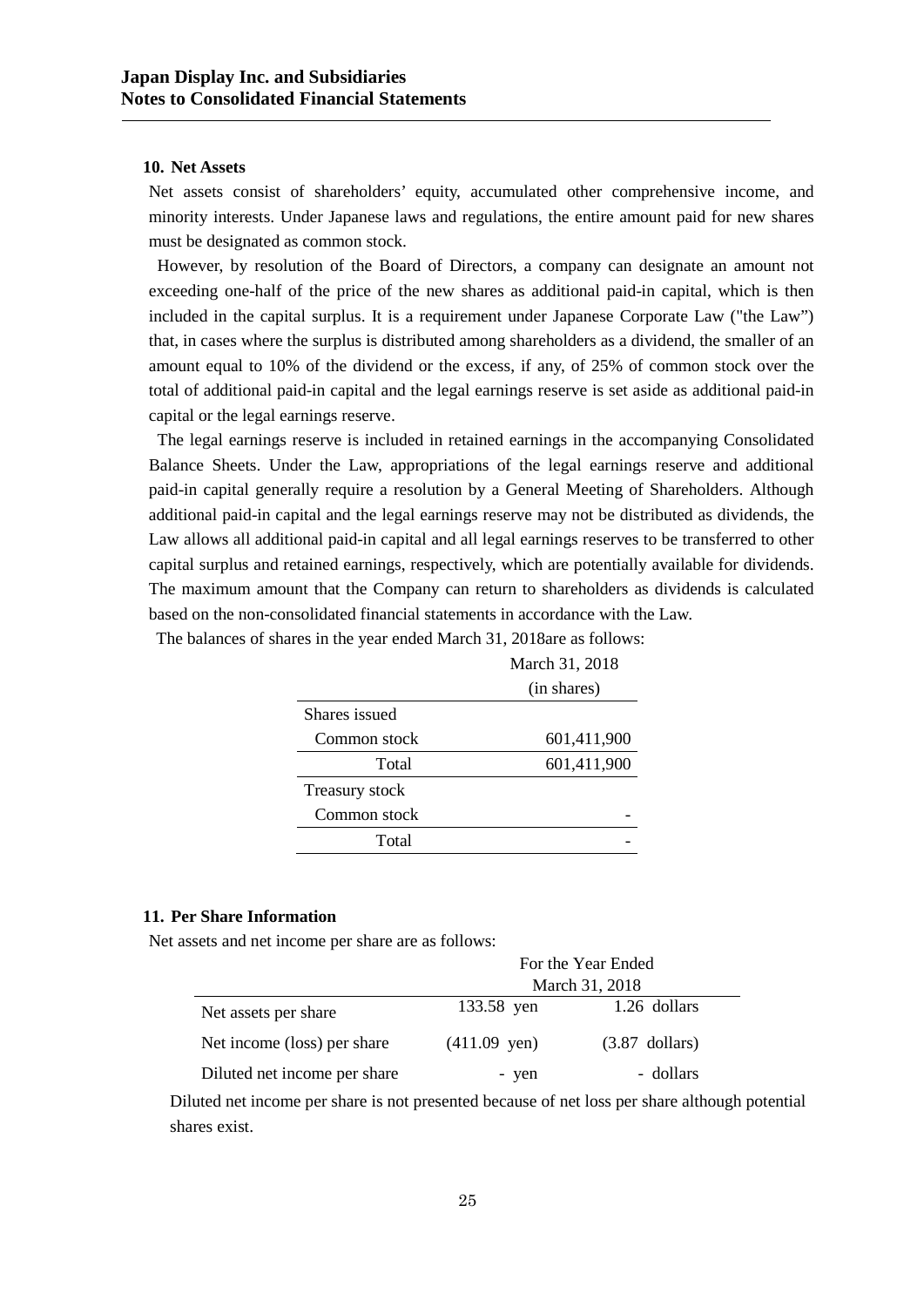The basis for the calculation of net assets per share is as follows:

|                                          | (¥ in millions, US\$ in thousands)        |          |  |
|------------------------------------------|-------------------------------------------|----------|--|
| ¥                                        | For the Year Ended<br>March 31, 2018<br>S |          |  |
| Total net assets                         | 82,046                                    | 772,270  |  |
| Amounts deducted from total net assets   | 1,710                                     | 16,095   |  |
| (Included Stock acquisition right)       | (47)                                      | (442)    |  |
| (Included Non-controlling interests)     | (1,662)                                   | (15,653) |  |
| Net assets attributable to common shares | 80,336                                    | 756,175  |  |

Number of common shares at the end of the year, which are used for the calculation of net assets per share, is 601,411,900.

The basis of the calculation for net income per share and diluted net income per share is as follows:

(¥ in millions, US\$ in thousands)

|                                                                 | For the Year Ended<br>March 31, 2018 |   |                           |
|-----------------------------------------------------------------|--------------------------------------|---|---------------------------|
| ¥                                                               |                                      | S |                           |
| Net income per share                                            |                                      |   |                           |
| Net Income (loss) attributable to owners of the parent          |                                      |   | $(247,231)$ $(2,327,099)$ |
| Amount not attributable to common shareholders                  |                                      |   |                           |
| Net income (loss) attributable to common shares                 |                                      |   | $(247,231)$ $(2,327,099)$ |
| Average number of common shares during the year is 601,411,900. |                                      |   |                           |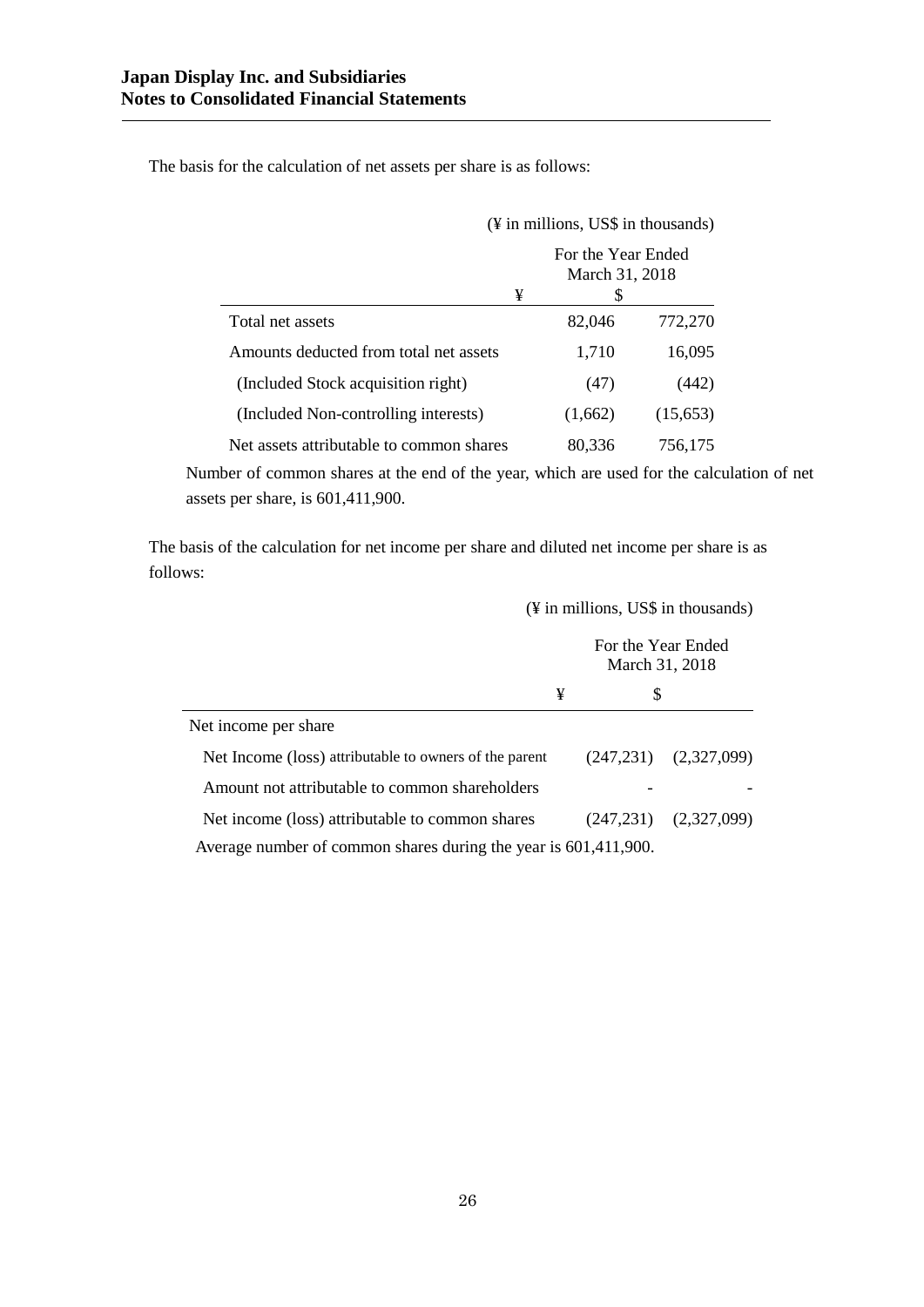# **12. Selling, General and Administrative Expenses**

Major items of selling, general and administrative expenses included in the accompanying consolidated statement of income are as follows:

|                                  | (¥ in millions, US\$ in thousands)   |                 |  |  |
|----------------------------------|--------------------------------------|-----------------|--|--|
|                                  | For The Year Ended<br>March 31, 2018 |                 |  |  |
|                                  | ¥                                    | \$              |  |  |
| Packing and delivery expenses    |                                      | 4,513<br>42,479 |  |  |
| Salary and allowances            |                                      | 71,103<br>7,554 |  |  |
| Provision for bonuses            |                                      | 10,683<br>1,135 |  |  |
| Retirement benefit expenses      |                                      | 876<br>8,246    |  |  |
| Subcontract expenses             |                                      | 5,114<br>48,146 |  |  |
| Research and development expense | 11,363                               | 106,966         |  |  |
| Other                            | 28,561                               | 268,845         |  |  |
| Total                            | 59,119                               | 556,467         |  |  |

# **13. Research and Development**

Research and development costs are expensed as they are incurred. The total amount of research and development expenses included in cost of sales and selling and general administrative expenses is 19,205 million yen (180,779 Thousands of US Dollars) for the year ended March 31, 2018.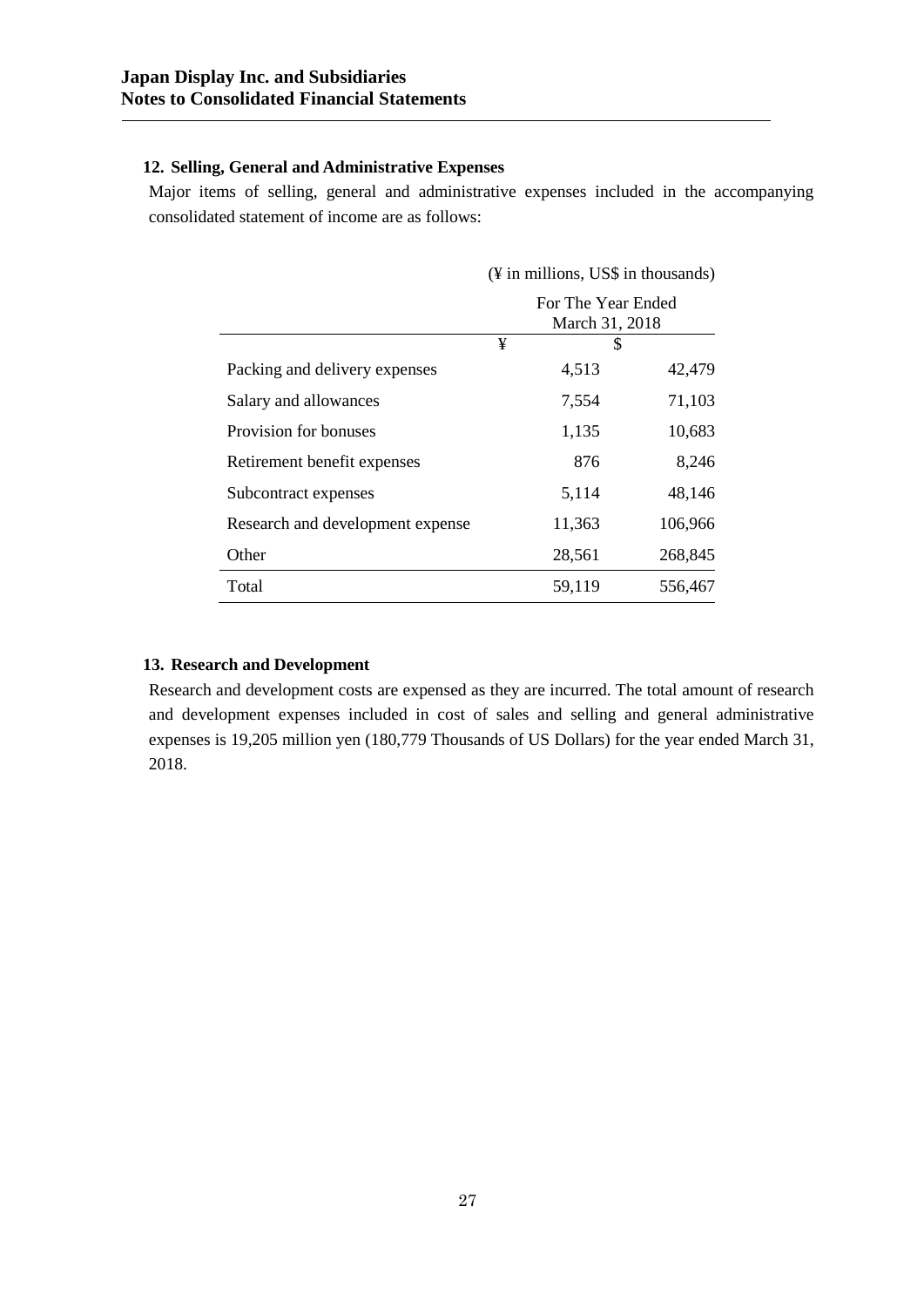# **14. Income Taxes**

Significant components of deferred tax assets and liabilities are as follows:

|                                        | (¥ in millions, US\$ in thousands) |         |                           |
|----------------------------------------|------------------------------------|---------|---------------------------|
|                                        |                                    |         | March 31, 2018            |
|                                        | ¥                                  |         | \$                        |
| Deferred tax assets                    |                                    |         |                           |
| Net operating loss carry forwards      |                                    | 85,638  | 806,090                   |
| Inventory reserve                      |                                    | 4,091   | 38,517                    |
| <b>Impairment</b> loss                 |                                    | 31,629  | 297,722                   |
| Business structure improvement expense |                                    | 2,808   | 26,440                    |
| Net defined benefit liability          |                                    | 7,346   | 69,145                    |
| Provision for bonuses                  |                                    | 1,214   | 11,427                    |
| Other                                  |                                    | 6,588   | 62,011                    |
| Total deferred tax assets              |                                    | 139,318 | 1,311,352                 |
| Valuation allowance                    |                                    |         | $(138,535)$ $(1,303,982)$ |
| Net deferred tax assets                |                                    | 783     | 7,370                     |
| Deferred tax liabilities               |                                    |         |                           |
| Patent fair value                      |                                    | (407)   | (3,831)                   |
| <b>Revaluation of lands</b>            |                                    | (1,829) | (17,216)                  |
| Other                                  |                                    | (439)   | (4,141)                   |
| Total deferred tax liabilities         |                                    | (2,676) | (25, 188)                 |
| Net deferred tax assets (liabilities)  |                                    | (1,893) | (17, 818)                 |

Net deferred tax assets and liabilities are presented as follows in the accompanying consolidated balance sheet:

(¥ in millions, US\$ in thousands)

|                                                    | March 31, 2018 |          |
|----------------------------------------------------|----------------|----------|
|                                                    |                |          |
| Current assets - deferred tax assets               | 255            | 2.410    |
| Non-current assets - deferred tax assets           | 527            | 4,960    |
| Current liabilities - deferred tax liabilities     | (83)           | (781)    |
| Non-current liabilities - deferred tax liabilities | (2,592)        | (24.407) |

Information for the reconciliation of tax rates is omitted as the loss before income taxes for the year ended March 31, 2018.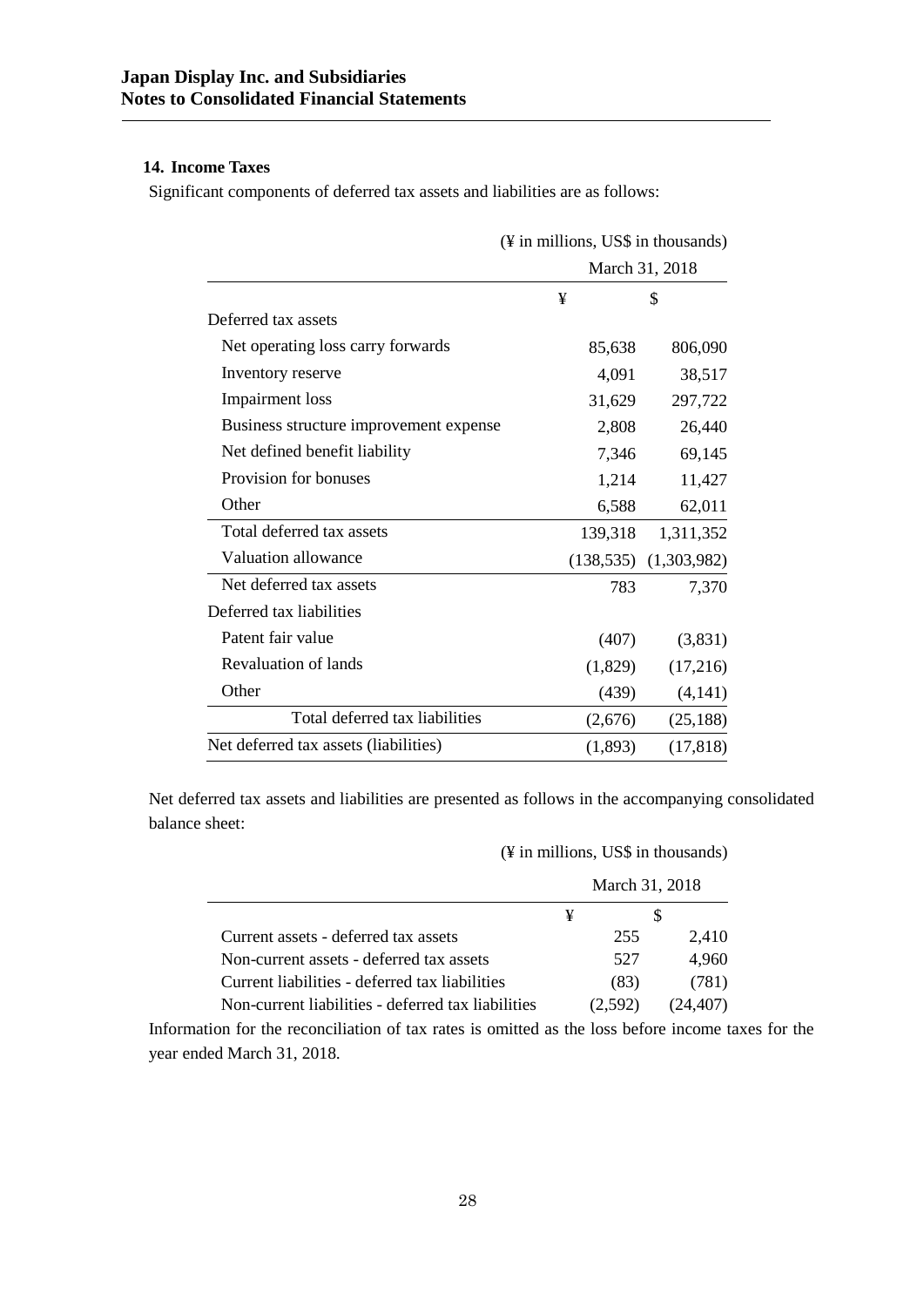# **15. Lease Transactions**

The Company primarily leases small- and medium-size display production machinery and transportation related equipment under a finance lease arrangement. Amortization of lease assets is determined based on a straight-line basis over the term of the lease with no residual values. If there is a residual value guarantee, the residual value is the guaranteed amount.

Lease obligations that are recorded in the accompanying consolidated balance sheet and related interest rate and repayment terms are as follows as of March 31, 2018:

|                              |          |                |          | $(\frac{1}{2})$ in millions, US\$ in thousands) |
|------------------------------|----------|----------------|----------|-------------------------------------------------|
|                              |          |                | Average  |                                                 |
| Classification               |          | Ending balance | interest | Repayment term                                  |
|                              |          |                | rate     |                                                 |
| ¥                            |          |                | (% )     |                                                 |
| Lease obligations due within |          |                |          |                                                 |
| one year                     | 13,980   | 131,598        | 3.4      |                                                 |
| Lease obligations            | $\theta$ | $\theta$       | 3.7      | 2018 to 2019                                    |
| Total                        | 13,980   | 131,598        |          |                                                 |

Future minimum payments of lease obligations for the next 5 years are as follows at March 31:

|                     |   | (¥ in millions, US\$ in thousands) |         |
|---------------------|---|------------------------------------|---------|
|                     | ¥ | \$                                 |         |
| <b>March</b> , 2019 |   | 13,980                             | 131,598 |
| <b>March</b> , 2020 |   | $\theta$                           |         |
| March, 2021         |   |                                    |         |
| March, 2022         |   |                                    |         |
| March, 2023         |   |                                    |         |
| Total               |   | 13,980                             | 131,598 |
|                     |   |                                    |         |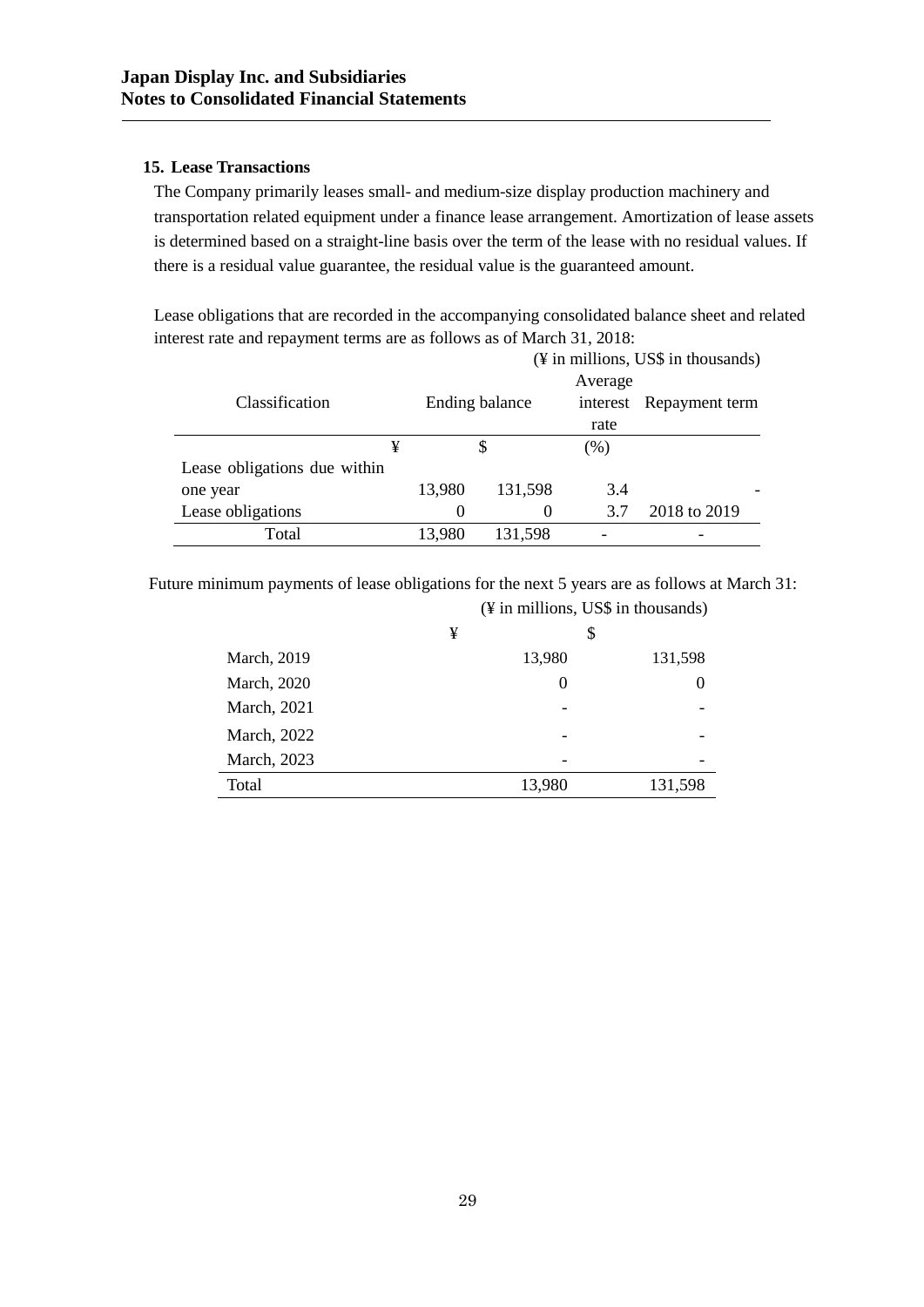# **16. Stock Options**

1. Descriptions of stock options are as follows:

|                                                                                       | $1st$ stock option                                                                                                                                                                                                                                                                                                                                                                                                                                                                                                                                                                                            | $2nd$ stock option                                                                                                                                                                                                                                                                                                                                                                                                                                                                                                                                                                                           |
|---------------------------------------------------------------------------------------|---------------------------------------------------------------------------------------------------------------------------------------------------------------------------------------------------------------------------------------------------------------------------------------------------------------------------------------------------------------------------------------------------------------------------------------------------------------------------------------------------------------------------------------------------------------------------------------------------------------|--------------------------------------------------------------------------------------------------------------------------------------------------------------------------------------------------------------------------------------------------------------------------------------------------------------------------------------------------------------------------------------------------------------------------------------------------------------------------------------------------------------------------------------------------------------------------------------------------------------|
| <b>Resolution</b> date                                                                | March 27, 2013                                                                                                                                                                                                                                                                                                                                                                                                                                                                                                                                                                                                | March 27, 2013                                                                                                                                                                                                                                                                                                                                                                                                                                                                                                                                                                                               |
| Employee classification<br>and number of participants                                 | Board of directors<br>1<br>66<br>Employees<br>10<br>Directors of subsidiaries<br>(excluding those who<br>concurrently serve as the<br>directors or employees of JDI)<br>Employees of subsidiaries<br>3                                                                                                                                                                                                                                                                                                                                                                                                        | Board of directors<br>1<br>9<br>Employees                                                                                                                                                                                                                                                                                                                                                                                                                                                                                                                                                                    |
| Number of stock options<br>by type of shares (Note)                                   | Common stock 8,525,000 shares<br>$(*1,3)$                                                                                                                                                                                                                                                                                                                                                                                                                                                                                                                                                                     | Common stock 1,340,000 shares<br>$(*1,3)$                                                                                                                                                                                                                                                                                                                                                                                                                                                                                                                                                                    |
| Grant date                                                                            | April 1, 2013                                                                                                                                                                                                                                                                                                                                                                                                                                                                                                                                                                                                 | April 1, 2013                                                                                                                                                                                                                                                                                                                                                                                                                                                                                                                                                                                                |
| Vesting conditions                                                                    | Participants can exercise its vested<br>option rights when any of the<br>following conditions is met.<br>a) Voting rights of JDI held by<br><b>Innovation Network Corporation</b><br>of Japan ("INCJ") is reduced to<br>33% or less.<br>b) INCJ is no longer the largest<br>shareholder of the Company.<br>c) The Company's common stock<br>becomes publicly traded in any<br>country's stock market.<br>Stock acquisition rights will be<br>vested at the rates described below.<br>i April 1, 2013: 20%<br>ii April 1, 2014: 20%<br>iii April 1, 2015: 20%<br>iv April 1, 2016: 20%<br>v April 1, 2017: 20% | Participants can exercise its vested<br>option rights when any of the<br>following conditions is met.<br>a) Voting rights of JDI held by<br><b>Innovation Network Corporation</b><br>of Japan ("INCJ") is reduced to<br>33% or less.<br>b) INCJ is no longer the largest<br>shareholder of the Company<br>c) The Company's common stock<br>becomes publicly traded in any<br>country's stock market.<br>Stock acquisition rights will be<br>vested at the rates described below.<br>i April 1, 2013: 20%<br>ii April 1, 2014: 20%<br>iii April 1, 2015: 20%<br>iv April 1, 2016: 20%<br>v April 1, 2017: 20% |
| Service period                                                                        |                                                                                                                                                                                                                                                                                                                                                                                                                                                                                                                                                                                                               |                                                                                                                                                                                                                                                                                                                                                                                                                                                                                                                                                                                                              |
| Exercise period                                                                       | June 28, 2014 to June 27, 2022                                                                                                                                                                                                                                                                                                                                                                                                                                                                                                                                                                                | June 28, 2014 to June 27, 2022                                                                                                                                                                                                                                                                                                                                                                                                                                                                                                                                                                               |
| Number of stock<br>options( $\mathbf{\hat{x}}$ )                                      | 78,380 (*4)                                                                                                                                                                                                                                                                                                                                                                                                                                                                                                                                                                                                   | $12,980$ (*4)                                                                                                                                                                                                                                                                                                                                                                                                                                                                                                                                                                                                |
| Type, description and<br>number of shares related<br>to stock options $(\mathcal{X})$ | Common stock 7,838,000(*3,4)                                                                                                                                                                                                                                                                                                                                                                                                                                                                                                                                                                                  | Common stock 1,298,000(*3,4)                                                                                                                                                                                                                                                                                                                                                                                                                                                                                                                                                                                 |
| Amount paid upon<br>exercise of stock options<br>$(IPY) (\divideontimes)$             | $500$ (*3,5)                                                                                                                                                                                                                                                                                                                                                                                                                                                                                                                                                                                                  | $500$ (*3,5)                                                                                                                                                                                                                                                                                                                                                                                                                                                                                                                                                                                                 |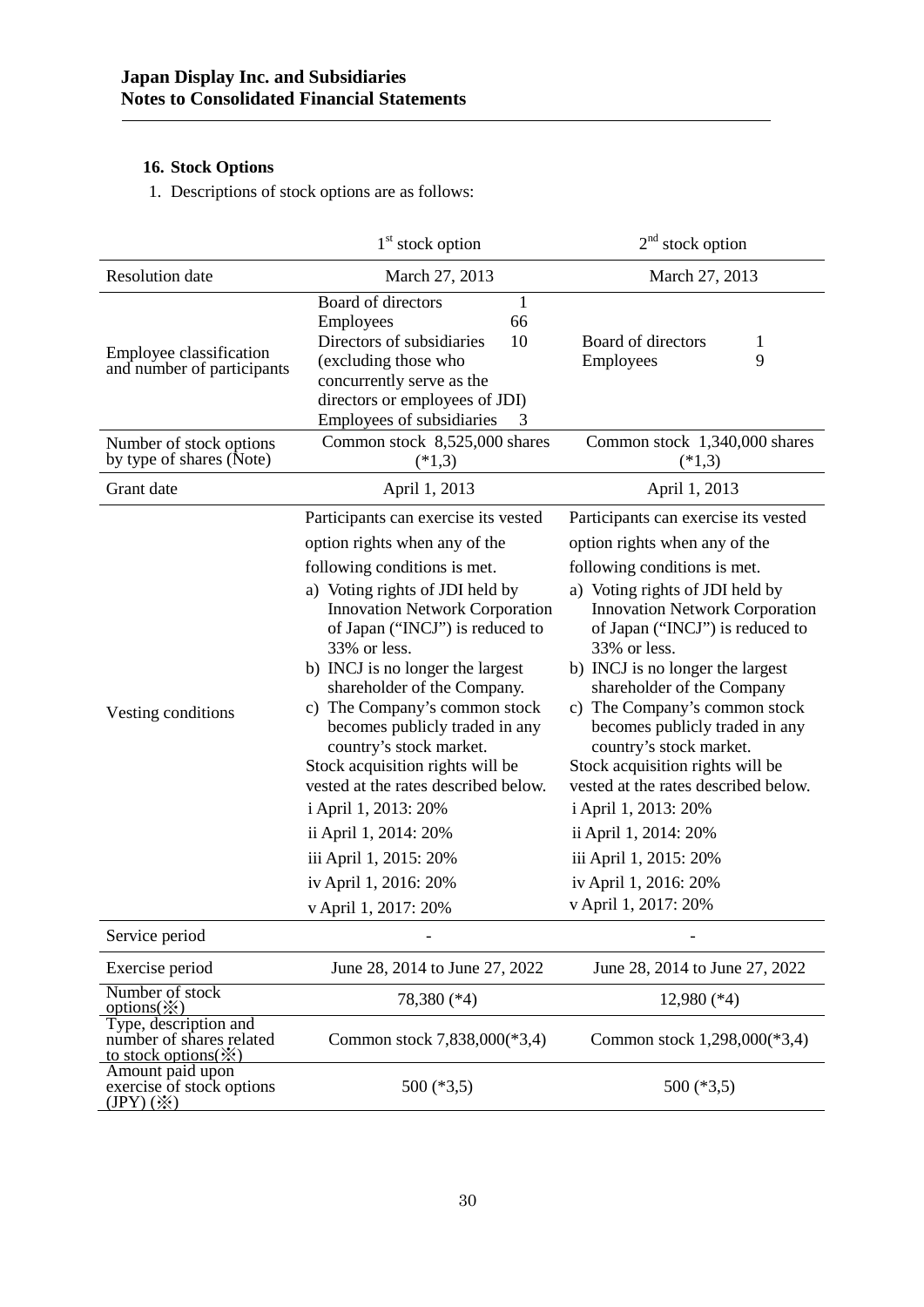| Issuance price of shares<br>and amount of paid-in<br>capital when shares are<br>issued upon exercise of<br>stock options $(\mathbb{X})$ | 500<br>Issuance price<br>Amount of paid-in capital 250<br>$(*3)$                                                                                                                                                                                                                                                                                                                                                                                                                                                                                                                                                   | Issuance price<br>500<br>Amount of paid-in capital 250<br>$(*3)$                                                                                                                                                                                                                                                                                                                                                                                                                                                                                                                                                  |
|-----------------------------------------------------------------------------------------------------------------------------------------|--------------------------------------------------------------------------------------------------------------------------------------------------------------------------------------------------------------------------------------------------------------------------------------------------------------------------------------------------------------------------------------------------------------------------------------------------------------------------------------------------------------------------------------------------------------------------------------------------------------------|-------------------------------------------------------------------------------------------------------------------------------------------------------------------------------------------------------------------------------------------------------------------------------------------------------------------------------------------------------------------------------------------------------------------------------------------------------------------------------------------------------------------------------------------------------------------------------------------------------------------|
| Conditions for exercising<br>stock options $(\mathbb{X})$                                                                               | $(*6)$                                                                                                                                                                                                                                                                                                                                                                                                                                                                                                                                                                                                             | $(*6)$                                                                                                                                                                                                                                                                                                                                                                                                                                                                                                                                                                                                            |
| Matters concerning the<br>transfer of stock options                                                                                     | Any acquisition of stock options<br>through transfer shall require the<br>approval of the Board of Directors<br>of the Company.                                                                                                                                                                                                                                                                                                                                                                                                                                                                                    | Any acquisition of stock options<br>through transfer shall require the<br>approval of the Board of Directors<br>of the Company.                                                                                                                                                                                                                                                                                                                                                                                                                                                                                   |
| Matters concerning the<br>grant of stock options in<br>connection with acts of<br>reorganization                                        | $(*7)$                                                                                                                                                                                                                                                                                                                                                                                                                                                                                                                                                                                                             | $(*7)$                                                                                                                                                                                                                                                                                                                                                                                                                                                                                                                                                                                                            |
|                                                                                                                                         | $3rd$ stock option                                                                                                                                                                                                                                                                                                                                                                                                                                                                                                                                                                                                 | $4th$ stock option                                                                                                                                                                                                                                                                                                                                                                                                                                                                                                                                                                                                |
| <b>Resolution</b> date                                                                                                                  | March 27, 2013                                                                                                                                                                                                                                                                                                                                                                                                                                                                                                                                                                                                     | March 27, 2013                                                                                                                                                                                                                                                                                                                                                                                                                                                                                                                                                                                                    |
| Employee classification<br>and number of participants                                                                                   | Employees<br>4                                                                                                                                                                                                                                                                                                                                                                                                                                                                                                                                                                                                     | Employees<br>1                                                                                                                                                                                                                                                                                                                                                                                                                                                                                                                                                                                                    |
| Number of stock options<br>by type of shares (Note)                                                                                     | Common stock 320,000 shares<br>$(*1,3)$                                                                                                                                                                                                                                                                                                                                                                                                                                                                                                                                                                            | Common stock 150,000 shares<br>$(*1,3)$                                                                                                                                                                                                                                                                                                                                                                                                                                                                                                                                                                           |
| Grant date                                                                                                                              | April 1, 2013                                                                                                                                                                                                                                                                                                                                                                                                                                                                                                                                                                                                      | April 1, 2013                                                                                                                                                                                                                                                                                                                                                                                                                                                                                                                                                                                                     |
| Vesting conditions                                                                                                                      | Participants can exercise its vested<br>option rights when any of the<br>following conditions is met.<br>d) Voting rights of JDI held by<br><b>Innovation Network Corporation</b><br>of Japan ("INCJ") is reduced to<br>33% or less.<br>e) INCJ is no longer the largest<br>shareholder of the Company.<br>The Company's common stock<br>f)<br>becomes publicly traded in any<br>country's stock market.<br>Stock acquisition rights will be<br>vested at the rates described below.<br>i October 1, 2013: 20%<br>ii April 1, 2014: 20%<br>iii April 1, 2015: 20%<br>iv April 1, 2016: 20%<br>v April 1, 2017: 20% | Participants can exercise its vested<br>option rights when any of the<br>following conditions is met.<br>d) Voting rights of JDI held by<br><b>Innovation Network Corporation</b><br>of Japan ("INCJ") is reduced to<br>33% or less.<br>e) INCJ is no longer the largest<br>shareholder of the Company<br>The Company's common stock<br>t)<br>becomes publicly traded in any<br>country's stock market.<br>Stock acquisition rights will be<br>vested at the rates described below.<br>i October 1, 2013: 20%<br>ii April 1, 2014: 20%<br>iii April 1, 2015: 20%<br>iv April 1, 2016: 20%<br>v April 1, 2017: 20% |
| Service period                                                                                                                          |                                                                                                                                                                                                                                                                                                                                                                                                                                                                                                                                                                                                                    |                                                                                                                                                                                                                                                                                                                                                                                                                                                                                                                                                                                                                   |
| Exercise period                                                                                                                         | January 31, 2015 to                                                                                                                                                                                                                                                                                                                                                                                                                                                                                                                                                                                                | February 28, 2015 to                                                                                                                                                                                                                                                                                                                                                                                                                                                                                                                                                                                              |
| Number of stock                                                                                                                         | January 30, 2023<br>$2,800$ (*4)                                                                                                                                                                                                                                                                                                                                                                                                                                                                                                                                                                                   | February 27, 2023<br>750 (*4)                                                                                                                                                                                                                                                                                                                                                                                                                                                                                                                                                                                     |
| options $(\mathcal{X})$<br>Type, description and<br>number of shares related<br>to stock options $(\mathcal{X})$                        | Common stock 280,000 (*3,4)                                                                                                                                                                                                                                                                                                                                                                                                                                                                                                                                                                                        | Common stock 75,000 (*3,4)                                                                                                                                                                                                                                                                                                                                                                                                                                                                                                                                                                                        |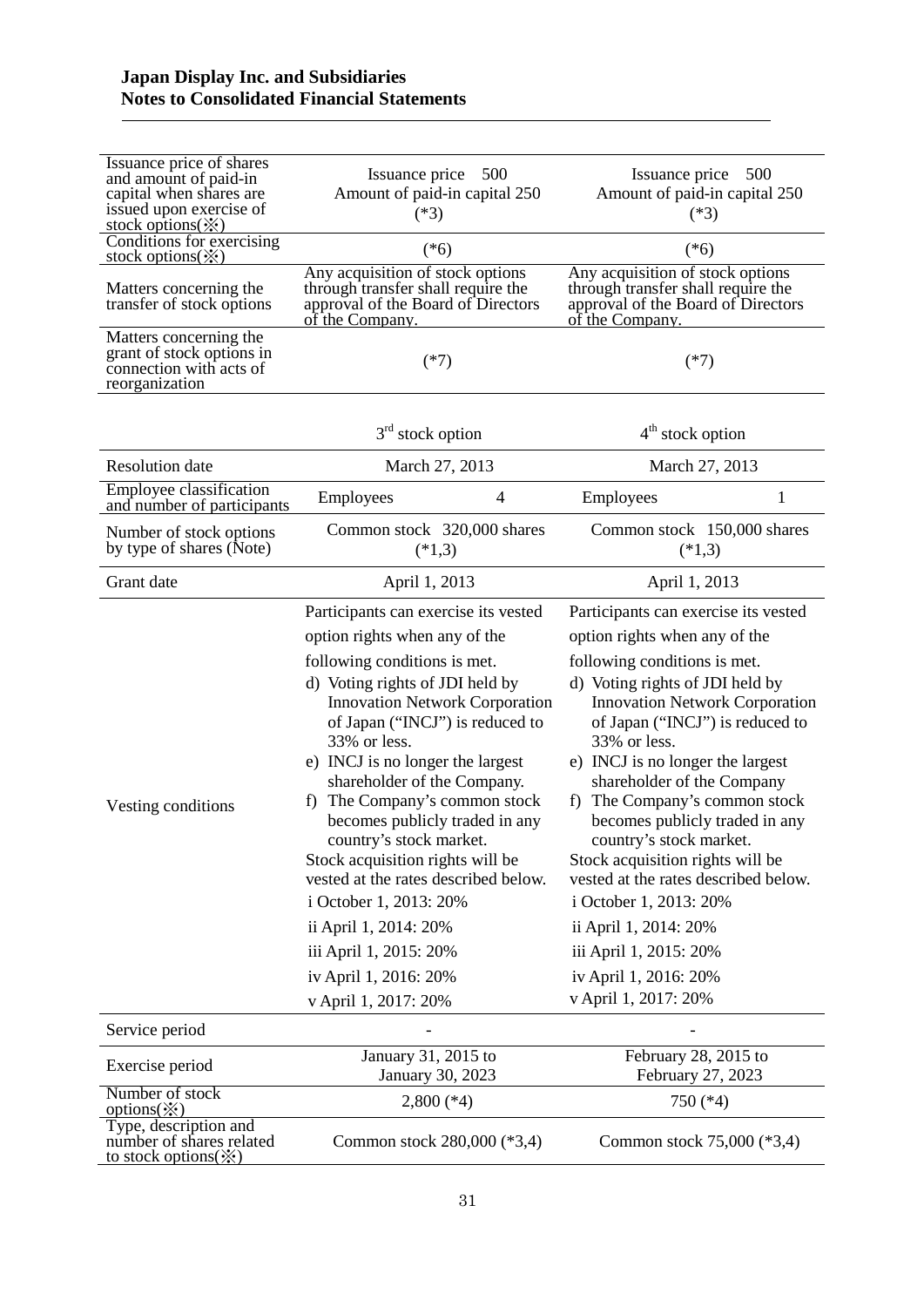# **Japan Display Inc. and Subsidiaries Notes to Consolidated Financial Statements**

| Amount paid upon<br>exercise of stock options<br>$(JPY) (\divideontimes)$                               | $500$ (*3,5)                                                                                                                                                                                                                                                                                                                                                                                                                                                                                                                                                                             | $500$ (*3,5)                                                                                                                                                                                                                                                                                                                                                                                                                                                                                                                                                                           |
|---------------------------------------------------------------------------------------------------------|------------------------------------------------------------------------------------------------------------------------------------------------------------------------------------------------------------------------------------------------------------------------------------------------------------------------------------------------------------------------------------------------------------------------------------------------------------------------------------------------------------------------------------------------------------------------------------------|----------------------------------------------------------------------------------------------------------------------------------------------------------------------------------------------------------------------------------------------------------------------------------------------------------------------------------------------------------------------------------------------------------------------------------------------------------------------------------------------------------------------------------------------------------------------------------------|
| Issuance price of shares<br>and amount of paid-in<br>capital when shares are<br>issued upon exercise of | 500<br>Issuance price<br>Amount of paid-in capital 250<br>$(*3)$                                                                                                                                                                                                                                                                                                                                                                                                                                                                                                                         | 500<br>Issuance price<br>Amount of paid-in capital 250<br>$(*3)$                                                                                                                                                                                                                                                                                                                                                                                                                                                                                                                       |
| stock options(※)<br>Conditions for exercising<br>stock options $(\mathbb{X})$                           | $(*6)$                                                                                                                                                                                                                                                                                                                                                                                                                                                                                                                                                                                   | $(*6)$                                                                                                                                                                                                                                                                                                                                                                                                                                                                                                                                                                                 |
| Matters concerning the<br>transfer of stock options                                                     | Any acquisition of stock options<br>through transfer shall require the<br>approval of the Board of Directors<br>of the Company.                                                                                                                                                                                                                                                                                                                                                                                                                                                          | Any acquisition of stock options<br>through transfer shall require the<br>approval of the Board of Directors<br>of the Company.                                                                                                                                                                                                                                                                                                                                                                                                                                                        |
| Matters concerning the<br>grant of stock options in<br>connection with acts of<br>reorganization        | $(*7)$                                                                                                                                                                                                                                                                                                                                                                                                                                                                                                                                                                                   | $(*7)$                                                                                                                                                                                                                                                                                                                                                                                                                                                                                                                                                                                 |
|                                                                                                         | $5th$ stock option                                                                                                                                                                                                                                                                                                                                                                                                                                                                                                                                                                       | $6th$ stock option                                                                                                                                                                                                                                                                                                                                                                                                                                                                                                                                                                     |
| <b>Resolution</b> date                                                                                  | July 19, 2013                                                                                                                                                                                                                                                                                                                                                                                                                                                                                                                                                                            | October 18, 2013                                                                                                                                                                                                                                                                                                                                                                                                                                                                                                                                                                       |
| Employee classification<br>and number of participants                                                   | Employees<br>6<br>Directors of subsidiaries                                                                                                                                                                                                                                                                                                                                                                                                                                                                                                                                              | 73<br>Employees                                                                                                                                                                                                                                                                                                                                                                                                                                                                                                                                                                        |
| Number of stock options<br>by type of shares (Note)                                                     | Common stock 560,000shares<br>$(*1,3)$                                                                                                                                                                                                                                                                                                                                                                                                                                                                                                                                                   | Common stock 2,596,000 shares<br>$(*1,3)$                                                                                                                                                                                                                                                                                                                                                                                                                                                                                                                                              |
| Grant date                                                                                              | August 2, 2013                                                                                                                                                                                                                                                                                                                                                                                                                                                                                                                                                                           | October 31, 2013                                                                                                                                                                                                                                                                                                                                                                                                                                                                                                                                                                       |
| Vesting conditions                                                                                      | Participants can exercise its vested<br>option rights when any of the<br>following conditions is met.<br>g) Voting rights of JDI held by<br><b>Innovation Network Corporation</b><br>of Japan ("INCJ") is reduced to<br>33% or less.<br>h) INCJ is no longer the largest<br>shareholder of the Company.<br>The Company's common stock<br>1)<br>becomes publicly traded in any<br>country's stock market.<br>Stock acquisition rights will be<br>vested at the rates described below.<br>i April 1, 2014: 20%<br>ii April 1, 2015: 20%<br>iii April 1, 2016: 20%<br>iv April 1, 2017: 20% | Participants can exercise its vested<br>option rights when any of the<br>following conditions is met.<br>g) Voting rights of JDI held by<br><b>Innovation Network Corporation</b><br>of Japan ("INCJ") is reduced to<br>33% or less.<br>h) INCJ is no longer the largest<br>shareholder of the Company<br>i) The Company's common stock<br>becomes publicly traded in any<br>country's stock market.<br>Stock acquisition rights will be<br>vested at the rates described below.<br>i October 1, 2014: 20%<br>ii April 1, 2015: 20%<br>iii April 1, 2016: 20%<br>iv April 1, 2017: 20% |
| Service period                                                                                          | v April 1, 2018: 20%                                                                                                                                                                                                                                                                                                                                                                                                                                                                                                                                                                     | v April 1, 2018: 20%                                                                                                                                                                                                                                                                                                                                                                                                                                                                                                                                                                   |
|                                                                                                         | August 1, 2015 to                                                                                                                                                                                                                                                                                                                                                                                                                                                                                                                                                                        | October 31, 2015 to                                                                                                                                                                                                                                                                                                                                                                                                                                                                                                                                                                    |
| Exercise period                                                                                         | July 31, 2023                                                                                                                                                                                                                                                                                                                                                                                                                                                                                                                                                                            | October 30, 2023                                                                                                                                                                                                                                                                                                                                                                                                                                                                                                                                                                       |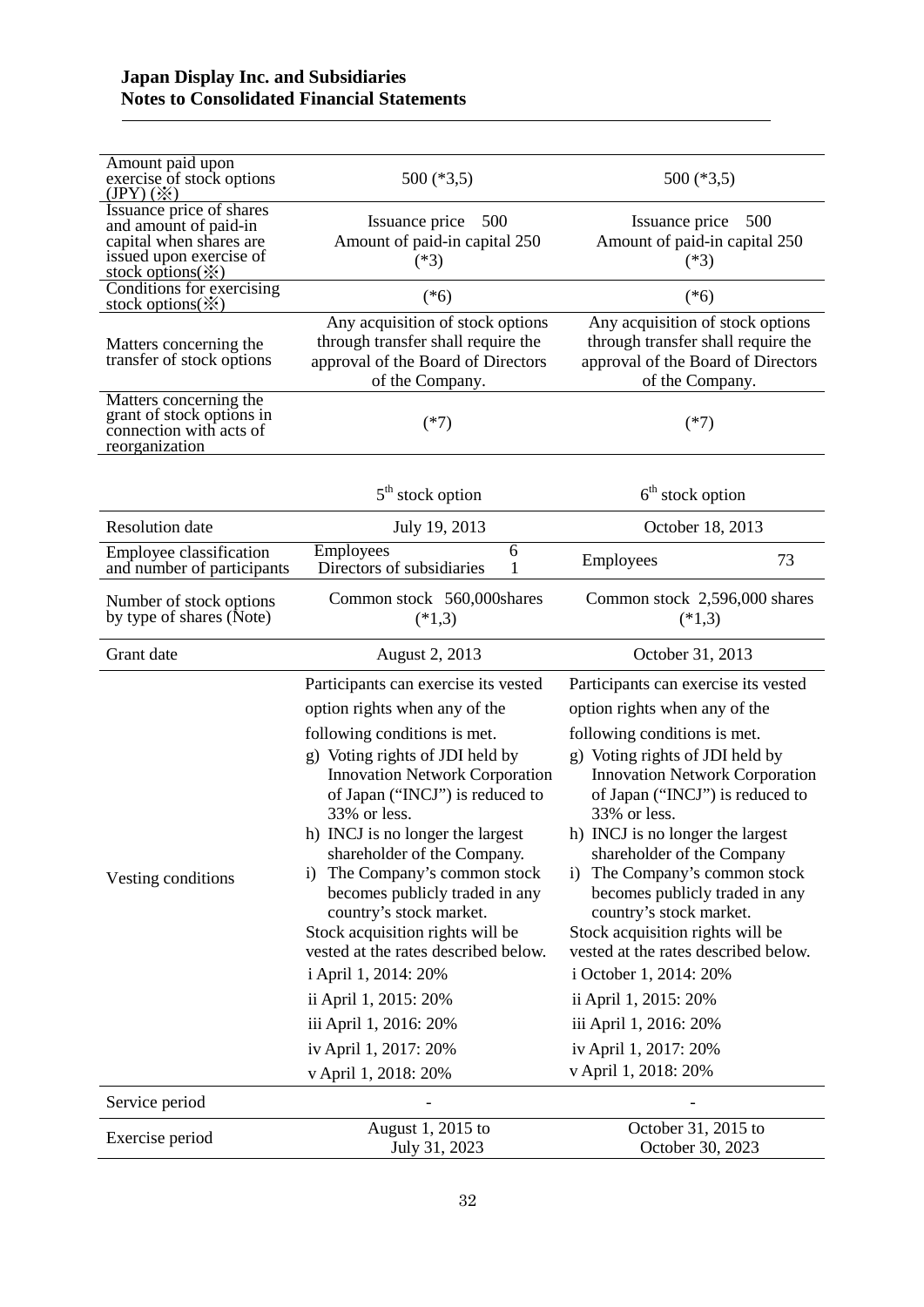| Number of stock                                                                                                                                          |                                                                                                                                                                                                                                                                                                                                                                                                                                                                                                                                                                                                                              |                                                                                                                                                                                                                                                                                                                                                                                                                                                                                                                                              |
|----------------------------------------------------------------------------------------------------------------------------------------------------------|------------------------------------------------------------------------------------------------------------------------------------------------------------------------------------------------------------------------------------------------------------------------------------------------------------------------------------------------------------------------------------------------------------------------------------------------------------------------------------------------------------------------------------------------------------------------------------------------------------------------------|----------------------------------------------------------------------------------------------------------------------------------------------------------------------------------------------------------------------------------------------------------------------------------------------------------------------------------------------------------------------------------------------------------------------------------------------------------------------------------------------------------------------------------------------|
| options $(\mathbf{\times})$                                                                                                                              | $5,200(*4)$                                                                                                                                                                                                                                                                                                                                                                                                                                                                                                                                                                                                                  | $24,160(*4)$                                                                                                                                                                                                                                                                                                                                                                                                                                                                                                                                 |
| Type, description and<br>number of shares related<br>to stock options( $\frac{\cdot}{\cdot}$ )                                                           | Common stock 520,000 (*3,4)                                                                                                                                                                                                                                                                                                                                                                                                                                                                                                                                                                                                  | Common stock 2,416,000 (*3,4)                                                                                                                                                                                                                                                                                                                                                                                                                                                                                                                |
| Amount paid upon<br>exercise of stock options<br>$(JPY) (\divideontimes)$                                                                                | 530 $(*3,5)$                                                                                                                                                                                                                                                                                                                                                                                                                                                                                                                                                                                                                 | $650$ (*3,5)                                                                                                                                                                                                                                                                                                                                                                                                                                                                                                                                 |
| Issuance price of shares<br>and amount of paid-in<br>capital when shares are<br>issued upon exercise of<br>stock options(※)<br>Conditions for exercising | Issuance price 530<br>Amount of paid-in capital 265*3                                                                                                                                                                                                                                                                                                                                                                                                                                                                                                                                                                        | Issuance price 650<br>Amount of paid-in capital 325*3                                                                                                                                                                                                                                                                                                                                                                                                                                                                                        |
| stock options( $\mathbf{\times}$ )                                                                                                                       | $(*6)$                                                                                                                                                                                                                                                                                                                                                                                                                                                                                                                                                                                                                       | $(*6)$                                                                                                                                                                                                                                                                                                                                                                                                                                                                                                                                       |
| Matters concerning the<br>transfer of stock options                                                                                                      | Any acquisition of stock options<br>through transfer shall require the<br>approval of the Board of Directors<br>of the Company.                                                                                                                                                                                                                                                                                                                                                                                                                                                                                              | Any acquisition of stock options<br>through transfer shall require the<br>approval of the Board of Directors<br>of the Company.                                                                                                                                                                                                                                                                                                                                                                                                              |
| Matters concerning the<br>grant of stock options in<br>connection with acts of<br>reorganization                                                         | $(*7)$                                                                                                                                                                                                                                                                                                                                                                                                                                                                                                                                                                                                                       | $(*7)$                                                                                                                                                                                                                                                                                                                                                                                                                                                                                                                                       |
|                                                                                                                                                          | $7th$ stock option                                                                                                                                                                                                                                                                                                                                                                                                                                                                                                                                                                                                           | 8 <sup>th</sup> stock option                                                                                                                                                                                                                                                                                                                                                                                                                                                                                                                 |
| <b>Resolution</b> date                                                                                                                                   | October 18, 2013                                                                                                                                                                                                                                                                                                                                                                                                                                                                                                                                                                                                             | June 23, 2015                                                                                                                                                                                                                                                                                                                                                                                                                                                                                                                                |
| Employee classification<br>and number of participants                                                                                                    | 1<br>Employees                                                                                                                                                                                                                                                                                                                                                                                                                                                                                                                                                                                                               | Board of directors<br>$\overline{2}$                                                                                                                                                                                                                                                                                                                                                                                                                                                                                                         |
| Number of stock options<br>by type of shares (Note)                                                                                                      | Common stock<br>34,000 shares<br>$(*1,3)$                                                                                                                                                                                                                                                                                                                                                                                                                                                                                                                                                                                    | Common stock 500,000 shares<br>$(*1)$                                                                                                                                                                                                                                                                                                                                                                                                                                                                                                        |
| Grant date                                                                                                                                               | October 31, 2013                                                                                                                                                                                                                                                                                                                                                                                                                                                                                                                                                                                                             | July 10, 2015                                                                                                                                                                                                                                                                                                                                                                                                                                                                                                                                |
| Vesting conditions                                                                                                                                       | Participants can exercise its vested<br>option rights when any of the<br>following conditions is met.<br>j) Voting rights of JDI held by<br><b>Innovation Network Corporation</b><br>of Japan ("INCJ") is reduced to<br>33% or less.<br>k) INCJ is no longer the largest<br>shareholder of the Company.<br>The Company's common stock<br>$\mathbf{I}$<br>becomes publicly traded in any<br>country's stock market.<br>Stock acquisition rights will be<br>vested at the rates described below.<br>i October 1, 2014: 20%<br>ii April 1, 2015: 20%<br>iii April 1, 2016: 20%<br>iv April 1, 2017: 20%<br>v April 1, 2018: 20% | Stock acquisition rights will be<br>vested at the rates described below;<br>provided, however, that even if all or<br>part of stock acquisition rights are<br>vested, such vested stock acquisition<br>rights may not be exercised unless<br>the conditions for exercising such<br>stock acquisition rights are satisfied<br>and after a period that allows the<br>exercise of such stock acquisition<br>rights.<br>i April 1, 2016: 20%<br>ii April 1, 2017: 20%<br>iii April 1, 2018: 20%<br>iv April 1, 2019: 20%<br>v April 1, 2020: 20% |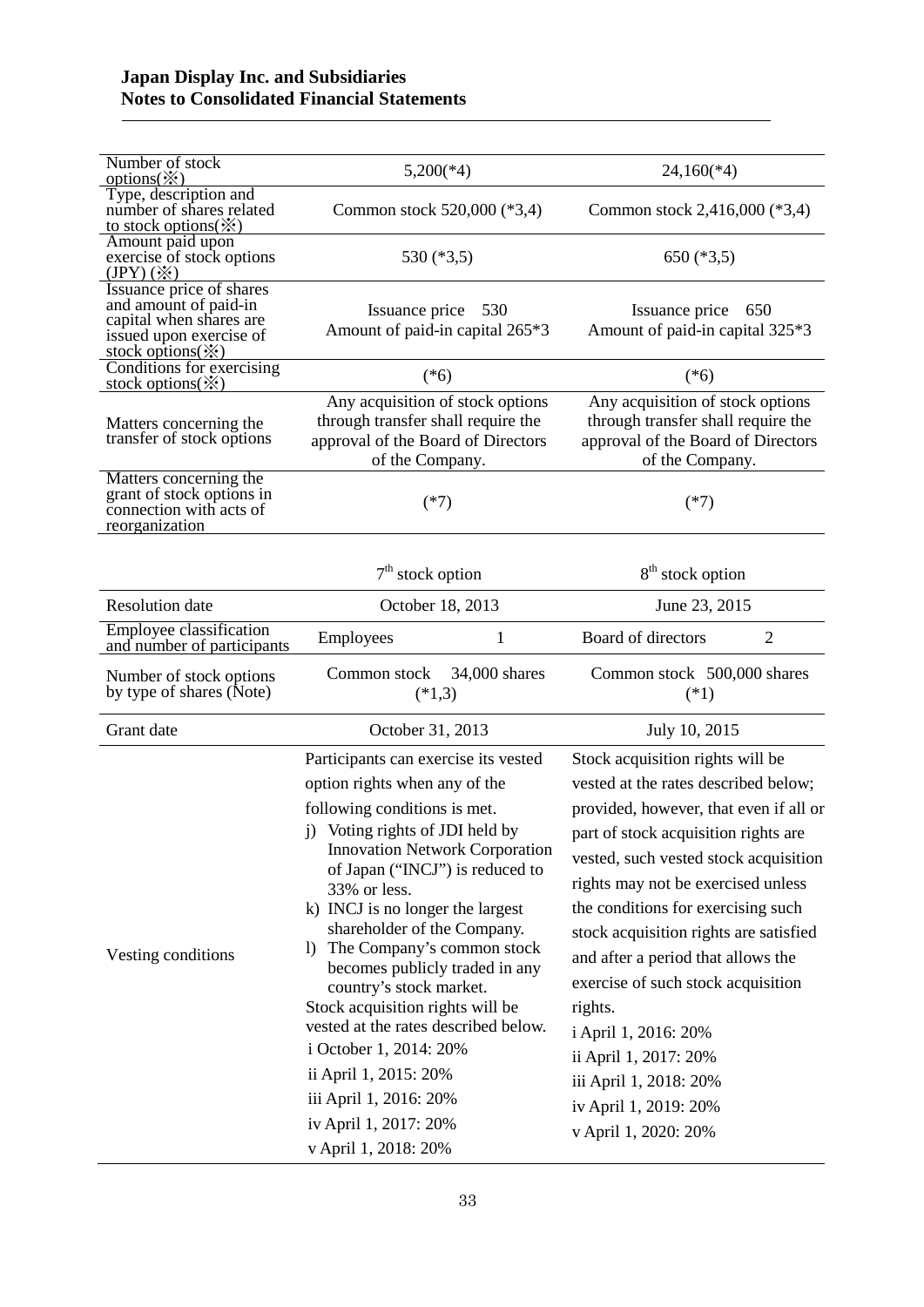| Service period                                                                                                                           |                                                                                                                                 |                                                                                                                                 |
|------------------------------------------------------------------------------------------------------------------------------------------|---------------------------------------------------------------------------------------------------------------------------------|---------------------------------------------------------------------------------------------------------------------------------|
| Exercise period                                                                                                                          | October 31, 2015 to<br>October 30, 2023                                                                                         | June 24,2017, to<br>June 23,2025,                                                                                               |
| Number of stock<br>options $(\mathbb{X})$                                                                                                | $340(*4)$                                                                                                                       | $2,600(*4)$                                                                                                                     |
| Type, description and<br>number of shares related<br>to stock options $(\mathbb{X})$                                                     | Common stock 34,000 (*3,4)                                                                                                      | Common stock 260,000 (*4)                                                                                                       |
| Amount paid upon<br>exercise of stock options<br>$(JPY) (\divideontimes)$                                                                | 650 $(*3,5)$                                                                                                                    | 542 $(*5)$                                                                                                                      |
| Issuance price of shares<br>and amount of paid-in<br>capital when shares are<br>issued upon exercise of<br>stock options $(\mathcal{X})$ | Issuance price<br>650<br>Amount of paid-in capital 325*3                                                                        | Issuance price<br>542<br>Amount of paid-in capital 271                                                                          |
| Conditions for exercising<br>stock options( $\divideontimes$ )                                                                           | $(*7)$                                                                                                                          | $(*7)$                                                                                                                          |
| Matters concerning the<br>transfer of stock options                                                                                      | Any acquisition of stock options<br>through transfer shall require the<br>approval of the Board of Directors<br>of the Company. | Any acquisition of stock options<br>through transfer shall require the<br>approval of the Board of Directors<br>of the Company. |
| Matters concerning the<br>grant of stock options in<br>connection with acts of<br>reorganization                                         | $(*7)$                                                                                                                          | $(*7)$                                                                                                                          |
|                                                                                                                                          | $9th$ stock option                                                                                                              | $10th$ stock option                                                                                                             |
| <b>Resolution</b> date                                                                                                                   | September 16, 2015                                                                                                              | June 21, 2017                                                                                                                   |
| Employee classification<br>and number of participants                                                                                    | Employees<br>2                                                                                                                  | Board of directors<br>1                                                                                                         |
| Number of stock options<br>by type of shares (Note)                                                                                      | Common stock 208,000 shares<br>$(*1)$                                                                                           | Common stock 500,000 shares<br>$(*1)$                                                                                           |
| Grant date                                                                                                                               | October 5, 2015                                                                                                                 | July 11, 2017                                                                                                                   |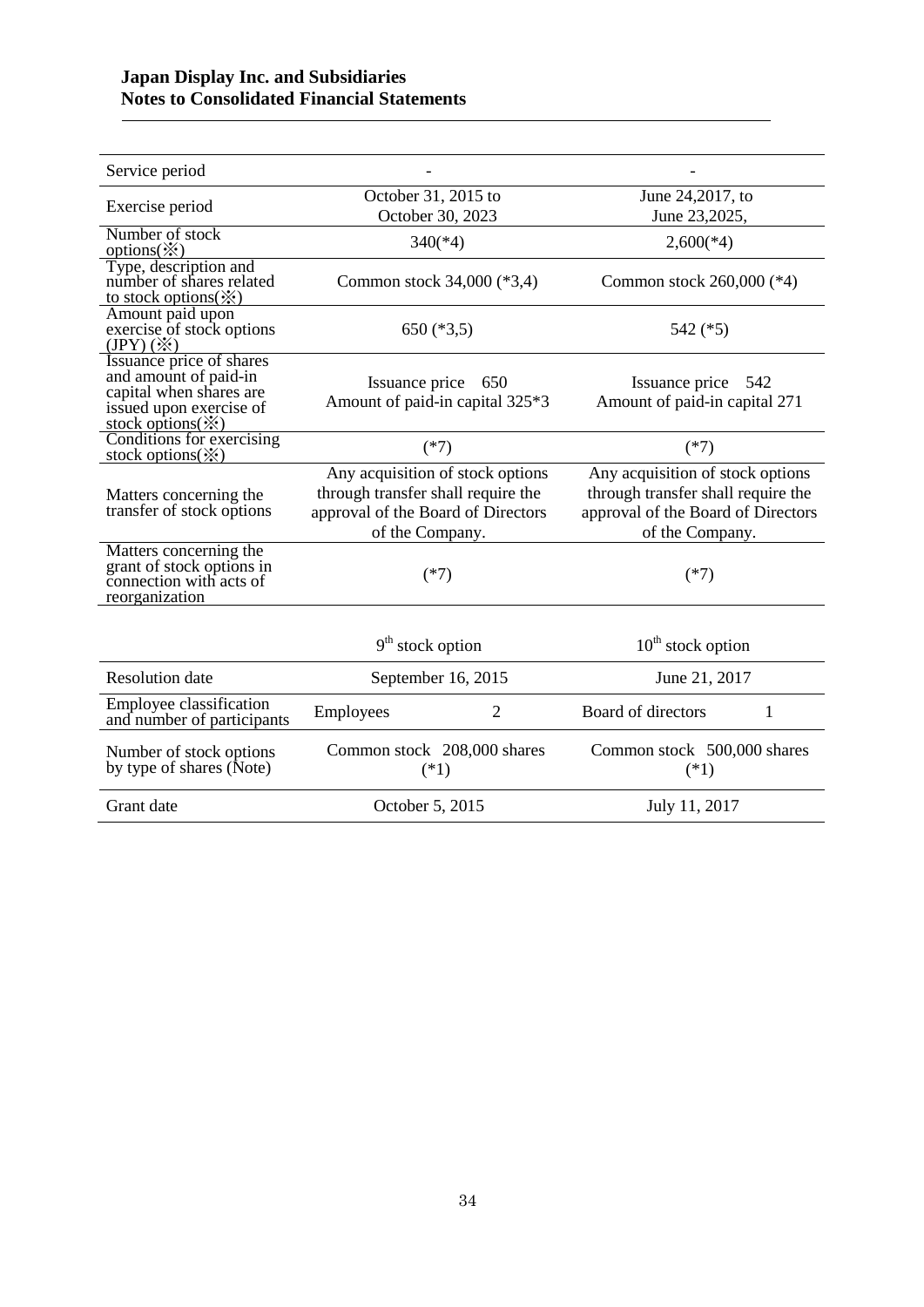|                                                                                                  | Stock acquisition rights will be                                         | Stock acquisition rights will be                                         |
|--------------------------------------------------------------------------------------------------|--------------------------------------------------------------------------|--------------------------------------------------------------------------|
|                                                                                                  | vested at the rates described below;                                     | vested at the rates described below;                                     |
|                                                                                                  | provided, however, that even if all or                                   | provided, however, that even if all or                                   |
|                                                                                                  | part of stock acquisition rights are                                     | part of stock acquisition rights are                                     |
|                                                                                                  | vested, such vested stock acquisition                                    | vested, such vested stock acquisition                                    |
|                                                                                                  |                                                                          |                                                                          |
|                                                                                                  | rights may not be exercised unless                                       | rights may not be exercised unless                                       |
|                                                                                                  | the conditions for exercising such                                       | the conditions for exercising such                                       |
| Vesting conditions                                                                               | stock acquisition rights are satisfied                                   | stock acquisition rights are satisfied                                   |
|                                                                                                  | and after a period that allows the                                       | and after a period that allows the                                       |
|                                                                                                  | exercise of such stock acquisition                                       | exercise of such stock acquisition                                       |
|                                                                                                  | rights.                                                                  | rights.                                                                  |
|                                                                                                  | i April 1, 2016: 20%                                                     | i April 1, 2018: 20%                                                     |
|                                                                                                  | ii April 1, 2017: 20%                                                    | ii April 1, 2019: 20%                                                    |
|                                                                                                  | iii April 1, 2018: 20%                                                   | iii April 1, 2020: 20%                                                   |
|                                                                                                  | iv April 1, 2019: 20%                                                    | iv April 1, 2021: 20%                                                    |
|                                                                                                  | v April 1, 2020: 20%                                                     | v April 1, 2022: 20%                                                     |
| Service period                                                                                   |                                                                          |                                                                          |
| Exercise period                                                                                  | September 17, 2017 to                                                    | June 22,2019, to                                                         |
|                                                                                                  | September 16, 2025                                                       | June 21,2027,                                                            |
| Number of stock<br>options $(\mathbb{X})$                                                        | $1,456[728]$ (*4)                                                        | 4,000 $(*4)$                                                             |
| Type, description and<br>number of shares related                                                | Common stock                                                             |                                                                          |
| to stock options $(\mathcal{X})$                                                                 | 145,600[72,800](*4)                                                      | Common stock $400,000(*4)$                                               |
| Amount paid upon                                                                                 |                                                                          |                                                                          |
| exercise of stock options<br>$(JPY) (\divideontimes)$                                            | 468 $(*5)$                                                               | $268$ (*5)                                                               |
| Issuance price of shares                                                                         |                                                                          |                                                                          |
| and amount of paid-in<br>capital when shares are                                                 | Issuance price<br>468                                                    | Issuance price<br>268                                                    |
| issued upon exercise of                                                                          | Amount of paid-in capital 234                                            | Amount of paid-in capital 134                                            |
| stock options $(\mathbb{X})$<br>Conditions for exercising                                        |                                                                          |                                                                          |
| <u>stock options(<math>\hat{\mathbf{x}}</math>)</u>                                              | $(*6)$                                                                   | $(*6)$                                                                   |
|                                                                                                  | Any acquisition of stock options                                         | Any acquisition of stock options                                         |
| Matters concerning the<br>transfer of stock options                                              | through transfer shall require the<br>approval of the Board of Directors | through transfer shall require the<br>approval of the Board of Directors |
|                                                                                                  | of the Company.                                                          | of the Company.                                                          |
| Matters concerning the<br>grant of stock options in<br>connection with acts of<br>reorganization | $(*7)$                                                                   | $(*7)$                                                                   |

(※) Details as of the end of the consolidated accounting period are described. Regarding the items that have been changed after the end of the business year before May 31, 2018, the descriptions as of the end of the previous month are described in square brackets and no changes have been made to other items from the details as of the end of the business year.

\*1. The number of stock options is converted into the number of shares.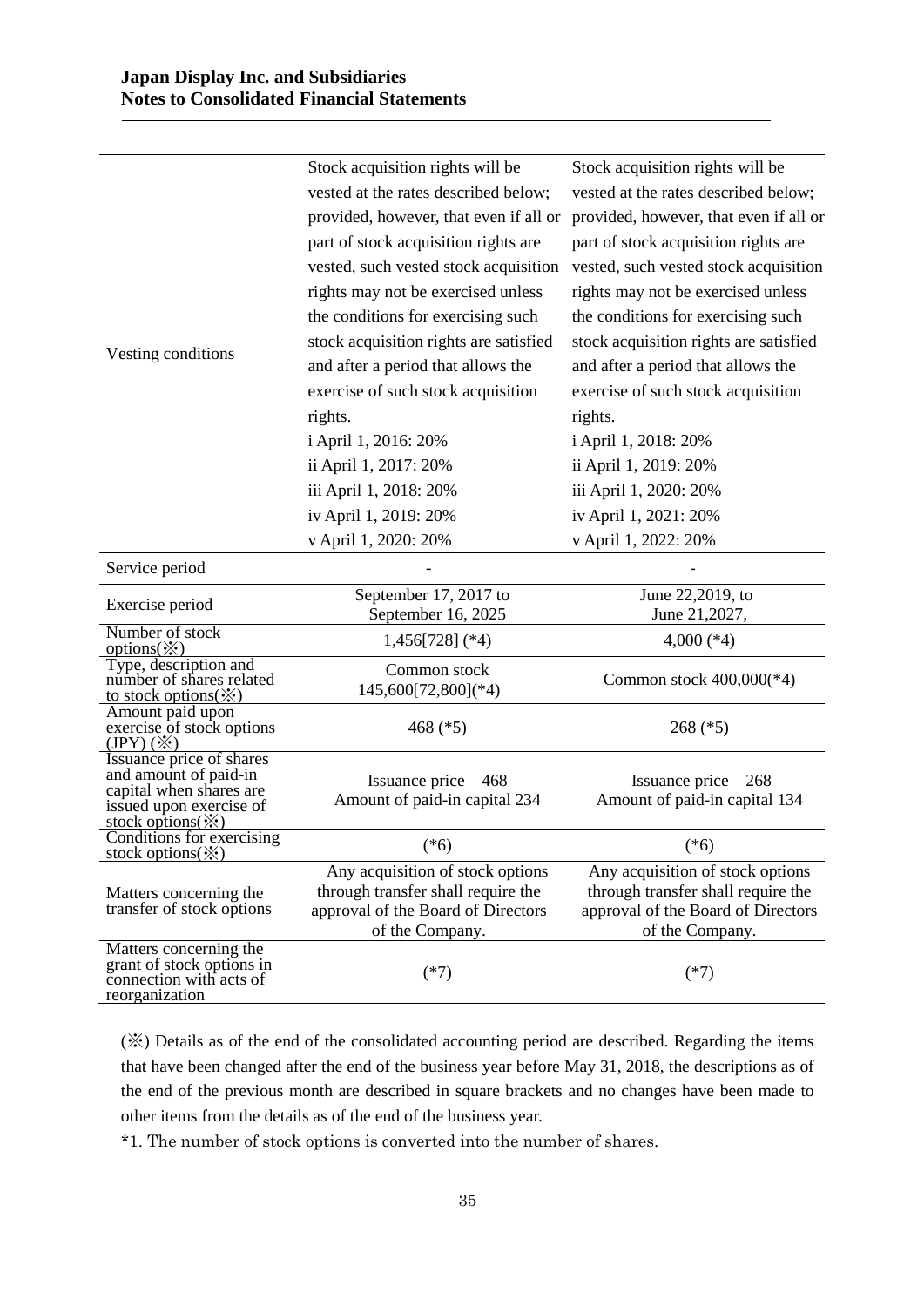- \*2. The 1st to the 4th stock options were granted to the stock option holders of former Japan Display Inc. due to the merger on April 1, 2013.
- \*3. As of January 28, 2014, the Company implemented a stock split at a ratio of 100 shares per common share upon resolution at the Board of Directors held on December 19, 2013 and the Class Meeting of class a preference shareholders held on January 27, 2014.As a result, "type, description and number of shares related to stock options", "amount paid upon exercise of stock options" and "issuance price of shares and amount of paid-in capital when shares are issued upon exercise of stock options" for the 1st to the 7th stock options have been adjusted.
- \*4. The number of shares newly issued upon exercise of one (1) stock option, or treasury shares owned by the Company to be transferred instead, shall be one (1) common share for the 1st to the 7th stock options and 100 shares for the 8th to the 10th stock options. If the Company conducts a stock split (including grant of shares without contribution. Hereinafter the same shall apply) or stock consolidation, the number of shares granted shall be adjusted based on the following formula, after the grant date for the 1st to the 7th stock options or the date of resolution of the Board of Directors for the 8th to the 10th stock options. The total number of shares related to the stock options shall be the number of granted shares after adjustment multiplied by the total number of stock options (excluding those that were executed, cancelled or extinguished at such points of time).

(Adjusted number of granted shares) =

(Non-adjusted number of granted shares) x (Ratio of stock split/stock consolidation)

Any fraction of less than one (1) share in the number of shares issued upon exercise of the stock options shall be rounded down.

In addition to the above, if any unavoidable circumstances requiring adjustment of the number of granted shares arise on the grant date or after the date of resolution of the Board of Directors, the Company shall adjust the number of granted shares within a reasonable range, considering conditions for capital reduction, merger, company split or share exchange.

\*5. If the Company conducts a common stock split or common stock consolidation on or after the grant date, the exercise price shall be adjusted based on the following formula. The exercise price after adjustment shall apply on and after the following date of the record date of the stock split (if a record date is not determined, the effective date) or on or after the date on which the stock consolidation takes effect.

(Adjusted exercise price)

 $=$  (Non-adjusted exercise price) / (Ratio of stock split/stock consolidation)

Apart from the above, with respect to the 1st to the 7th stock options, the exercise price shall be subject to necessary adjustment upon resolution of the Board of Directors in the following cases:

- ① When the exercise price needs to be adjusted due to an absorption-type merger with the Company as the surviving company, absorption-type company split with the Company as the succeeding company or share exchange with the Company as the wholly owning parent company.
- ② When the exercise price needs to be adjusted due to change in the number of common shares, etc.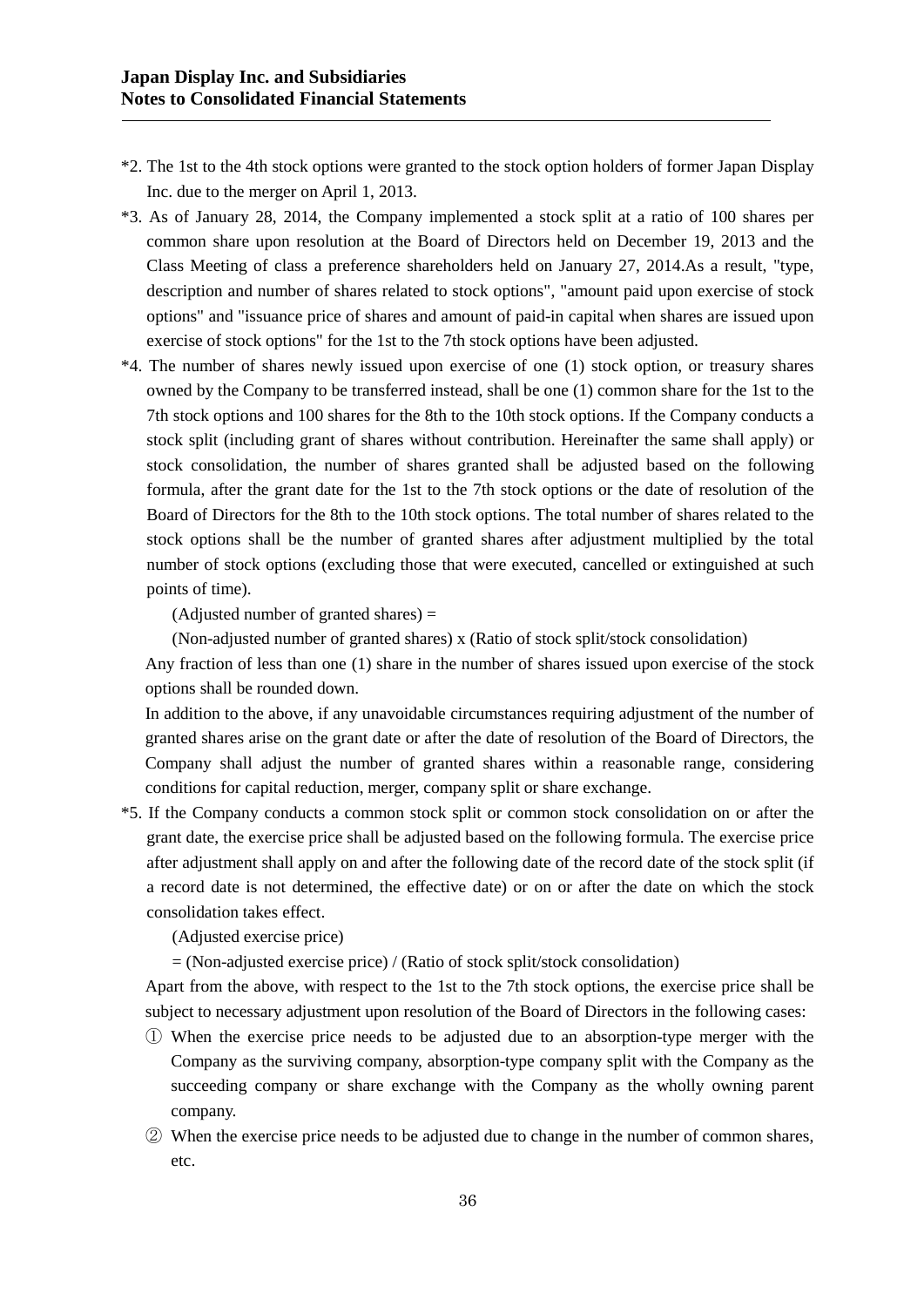In addition to the above, with respect to the 8th to the 10th stock options, the exercise price shall be subject to necessary adjustment upon resolution of the Board of Directors in the following cases:

- ① When the Company issues offered shares at a price lower than the market value (including cases in which treasury stock is disposed of; and excluding cases in which stock options (including bonds with stock options) are exercised, new shares are issued at fair value and securities convertible to common stock are converted)
- ② When any unavoidable circumstances requiring adjustment of the exercise price, such as when the Company reduces capital or conducts a merger, stock split or share exchange
- \*6. Conditions for exercising stock options
	- (1) Vesting

Stock options issued to stock option holders shall be vested five (5) times at the rates described above; provided, however, that even if all or part of the stock options are vested, the vested stock options may be exercised only when the conditions for exercising such stock options are met and during a period that allows the exercise of such stock option.

- (Note 1) The number of stock options to be vested shall be calculated by multiplying the number of stock options issued to stock option holders on the grant date by the vesting ratio and any fraction less than one (1) share shall be rounded down. If the total sum of the fractions rounded down on their respective vesting dates is more than one (1) share, such one (1) share shall be vested.
- (Note 2) Notwithstanding Note 1, with respect to the 1st to the 7th stock options, unvested portion of stock options (excluding the portions that have been determined not to be vested) shall be all vested at such time as any of the following conditions is met:
	- ① Voting rights of the Company held by Innovation Network Corporation of Japan ("INCJ") is reduced to 33% or less.
	- ② INCJ is no longer the largest shareholder of the Company.
	- ③ The Company's common stock becomes publicly traded in any country's stock market.
- (Note 3) Notwithstanding the above, with respect to the 8th to the 10th stock options, the vesting ratio shall be 0% if the stock option holders retire from the Company or its subsidiary (which means they are no longer directors, executive officers or employees of the Company or its subsidiary and includes cases in which they lose such positions due to their death. The same hereinafter).
- (Note 4) Vesting means that the rights to exercise stock options are granted to stock option holders upon arrival of prescribed period or fulfillment of certain conditions.
- (2) The stock option holders for the 1st to the 7th stock options may exercise the vested stock options they own only if any of the following conditions is met:
	- ① Voting rights of the Company held by INCJ is reduced to 33% or less.
	- ② INCJ is no longer the largest shareholder of the Company.
	- ③ The Company's common stock becomes publicly traded in any country's stock market.
- (3) The conditions for exercising stock options when stock option holders retire from the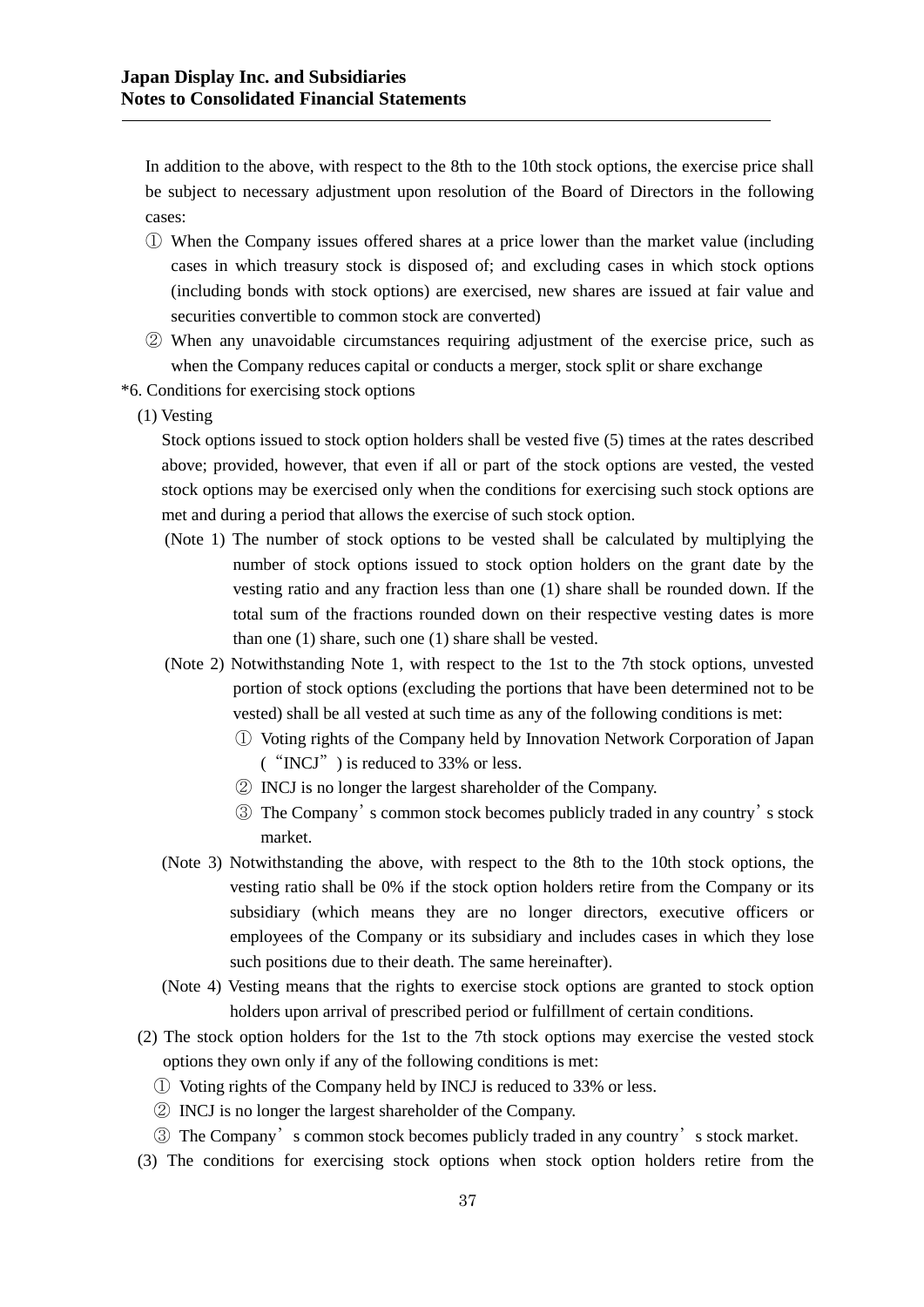Company or its subsidiary are as follows:

- ① Stock option holders may not exercise all of their stock options if they are subject to disciplinary dismissal on gross misconduct, disciplinary dismissal on serious misconduct or equivalent disciplinary action, except when the exercise is exceptionally approved for the stock option holders for the 8th to the 10th stock options by the Board of Directors of the Company.
- ② If they voluntarily retire from the Company, stock option holders may not exercise a half of the stock options vested at the time, except when the exercise is exceptionally approved for the stock option holders for the 8th to the 10th stock options by the Board of Directors of the Company.
- (4) When the Company's common stock becomes publicly traded in any country's stock market, the stock option holders for the 1st to the 7th stock options may not exercise their stock options until one year has passed from the listing date.
- (5) Stock option holders may not exercise their stock options if they assume positions as officers or employees of an entity substantially in competition with the Company, except when they obtain prior written consent from the Company.
- (6) If a stock option holder dies, a person who succeeds his/her stock options may exercise them upon approval by the Board of Directors.
- (7) The stock option holders for the 1st and the 3rd to the 6th stock options may not exercise their stock options if the total exercise price exceeds JPY 12 million for a given calendar year.
- (8) Stock option holders may not transfer, grant security interest on or dispose of all or part of the stock options and their contractual positions and rights and obligations.
- \*7. In case of merger (only if the Company distincts in the merger), absorption-type company split or incorporation-type company split (but only if the Company becomes a split company in either case) or share exchange or share transfer (only if the Company becomes a wholly owned subsidiary in either case) (hereinafter collectively referred to as "organization restructuring activities"), the Company will grant the holders of remaining stock options immediately before the effective date of organization restructuring activities the stock options prescribed in each of the following items on the stock companies specified in Article 236, paragraph (1), item (viii), sub-item (a) to (e) of the Companies Act (hereinafter referred to as the "reorganized company") (hereinafter referred to as "succeeding stock options") in each case. This shall be limited to the cases where it is stipulated in the absorption-type merger agreement, consolidation-type merger agreement, absorption-type split agreement, incorporation-type company split plans, share exchange agreement or share transfer plans that the stock options of the reorganized companies that meet the following conditions will be granted:
	- (1) Number of succeeding stock options

The number of succeeding stock options to be granted in lieu of the stock options shall be one for each stock option.

- (2) Number and types of shares to be issued upon the exercise of succeeding stock options
	- ① The types of shares to be issued upon the exercise of succeeding stock options shall be the common stock of the reorganized company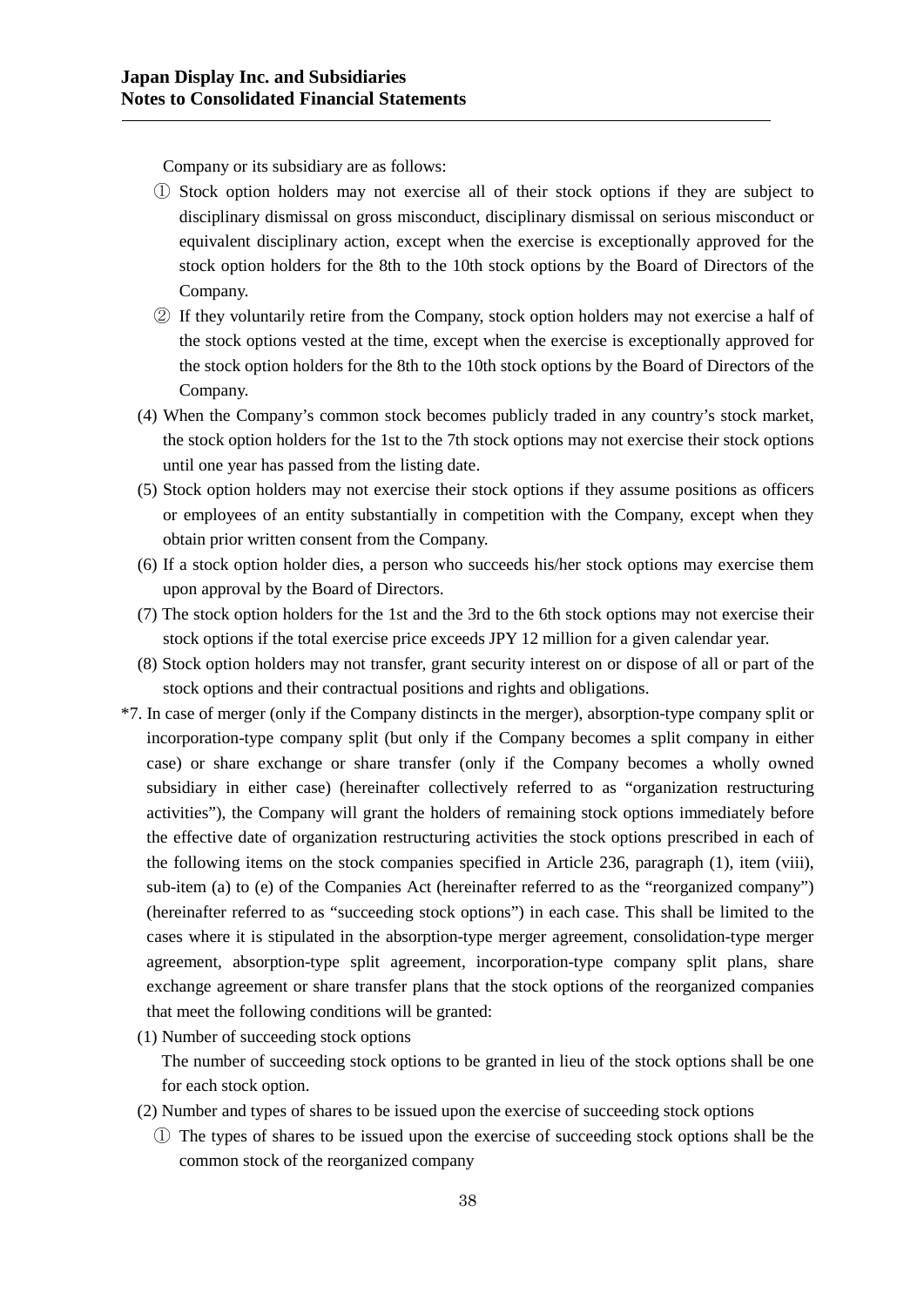- ② The number of shares to be issued upon the exercise of succeeding stock options shall be the number of shares specified in Note 4 (adjusted number of shares if adjustments are made) with reasonable adjustment after considering the conditions for organization restructuring activities, etc.However, fractions less than one (1) share shall be rounded down
- (3) Value of the property to invest in the exercise of succeeding stock options
- The value of the property to invest in the exercise of succeeding stock options shall be the amount obtained by multiplying the exercise price specified in Note 5 (adjusted price if adjustments are made) upon reasonable adjustment with considering the conditions of organization restructuring activities, etc. by the number of shares of the reorganized company to be issued upon the exercise of succeeding stock options that will be determined based on the above (2) ②.
- (4) Period during which succeeding stock options can be exercised (exercise period)

From the start date of the period during which the stock options specified above can be exercised or the effective date of organization restructuring activities, whichever is later, until the expiration date of such period

(5) Matters related to paid-in capital and capital reserve that will increase when shares are issued upon the exercise of succeeding stock options

The amount of paid-in capital that will increase when the Company's shares are issued upon the exercise of succeeding stock options shall be half the maximum increased amount of the paid-in capital, etc. calculated pursuant to Article 17 (1) of the Rules of Corporate Accounting (but any fraction less than one JPY as a result of calculation shall be rounded up) and the remaining amount shall be capital reserve.

- (6) Restriction on acquisition of succeeding stock options through transfer Acquisition of succeeding stock options through transfer shall require approval by resolution at the Board of Directors of the reorganized company.
- (7) Conditions on the exercise of succeeding stock options and acquisition provisions
	- ① The conditions on the exercise of succeeding stock options shall be determined based on Note 6.
	- ② The reorganized company can obtain all or part of succeeding stock options without consideration on the date separately provided by the Board of Directors of the reorganized company.When part of succeeding stock options are acquired, the succeeding stock options to be acquired shall be determined by resolution at the Board of Directors of the reorganized company.

Unit prices as of March 31, 2018 are as follows (Yen):

|                                                   | $1st$ stock option | $2nd$ stock option |
|---------------------------------------------------|--------------------|--------------------|
| Exercise price                                    | 500                | 500                |
| Average stock price when<br>options are exercised |                    |                    |
| Fair value at the grant date                      |                    |                    |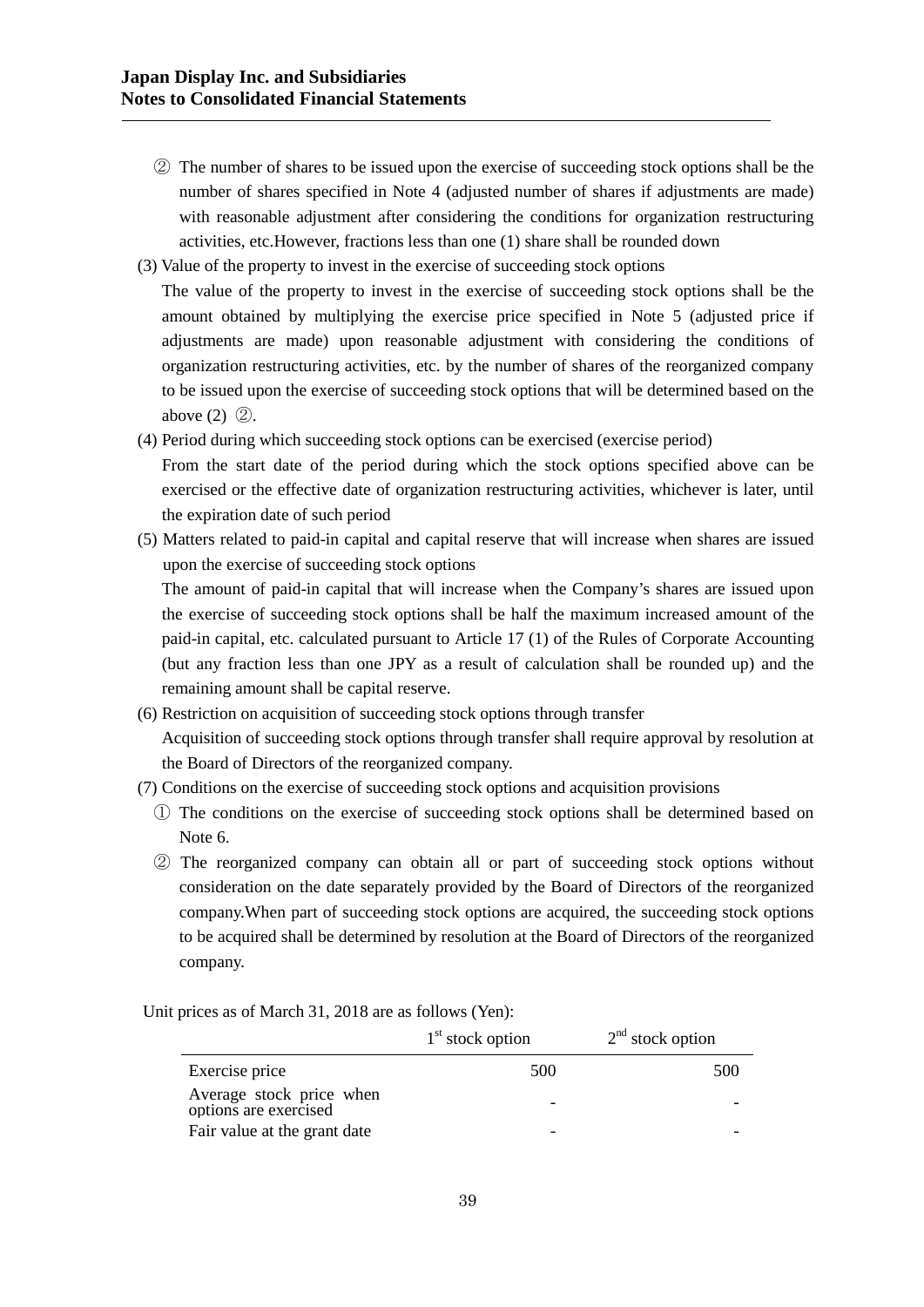|                                                   | $3rd$ stock option              | $4th$ stock option               |
|---------------------------------------------------|---------------------------------|----------------------------------|
| Exercise price $(*)$                              | 500                             | 500                              |
| Average stock price when<br>options are exercised |                                 |                                  |
| Fair value at the grant date                      |                                 |                                  |
|                                                   | $5th$ stock option              | $6th$ stock option               |
|                                                   |                                 |                                  |
| Exercise price $(*)$                              | 530                             | 650                              |
| Average stock price when<br>options are exercised |                                 |                                  |
| Fair value at the grant date                      |                                 |                                  |
|                                                   |                                 |                                  |
|                                                   |                                 |                                  |
|                                                   | 7 <sup>th</sup><br>stock option | 8 <sup>th</sup> stock option     |
| Exercise price $(*)$                              | 650                             | 542                              |
| Average stock price when<br>options are exercised |                                 |                                  |
| Fair value at the grant date                      |                                 | 107                              |
|                                                   |                                 |                                  |
|                                                   | 9 <sup>th</sup><br>stock option | $10^{\text{th}}$<br>stock option |
| Exercise price $(*)$                              | 468                             | 268                              |
| Average stock price when<br>options are exercised |                                 |                                  |
| Fair value at the grant date                      | 102                             | 73                               |

## 2. Method of estimating the fair value of stock options

The fair value of 10th Stock Option is estimated using the Black-Scholes model. The following assumptions were used to determine the fair value.

| Share price volatility (Notel)     | 47.45%            |
|------------------------------------|-------------------|
| Projected remaining period (Note2) | 6 year            |
| Projected dividend (Note 3)        | ¥0 per share      |
| Risk-free interest rate (Note4)    | $\Delta 0.0143\%$ |
|                                    |                   |

Notes:

1. Calculated based on share price results the past two years (from March, 2014 to July, 2017).

- 2. There is no sufficient data accumulation, for a reasonable estimate is difficult, are estimated to estimate shall be exercised at the midpoint of the exercise period.
- 3. Dividend amount, we have a dividend.
- 4. The rate of return on government bonds over the projected remaining period.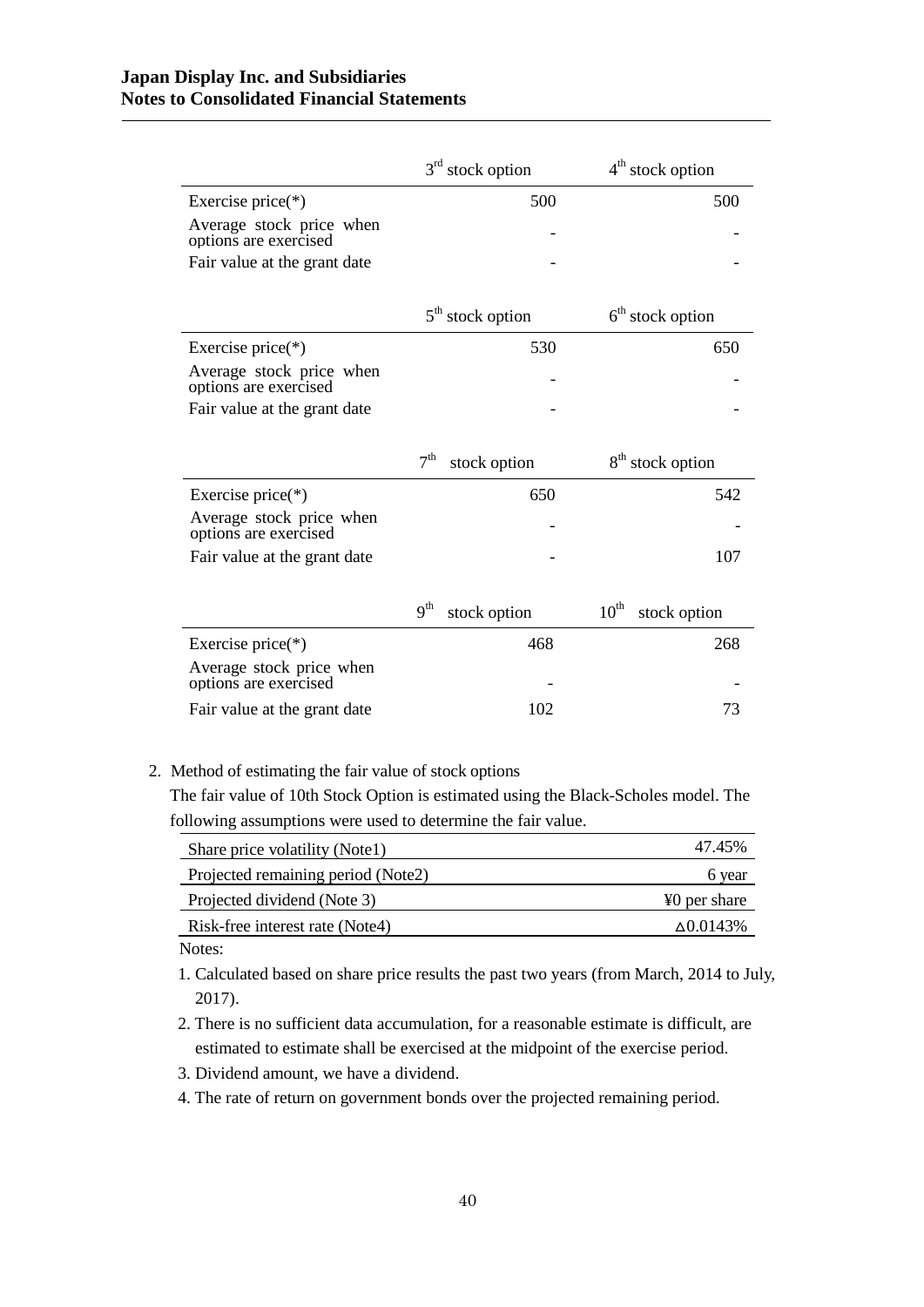3. Method of estimating the number of stock options vested

Since it is difficult to reasonably estimate the number of stock option expired, the Company use the method that reflects only the actual number of expiration.

- 4. Total amount of intrinsic value of stock options as of the end of the current fiscal year calculated based on intrinsic value per unit and total amount of intrinsic value of exercised stock options on the exercise date
	- (1) Total amount of intrinsic value of stock options as of the end of the current consolidated fiscal year

: None

(2) Total amount of intrinsic value at the exercise date of stock options exercised during the consolidated fiscal year

: None

# **17. Segment information**

The Company has only one segment; small-and medium-size display panels. Therefore, the segment information is omitted.

## **<Related information>**

Sales by region/countries for the year ended March 31, 2018 are as follows:

|         |           |           |           | (Millions of Yen)         |
|---------|-----------|-----------|-----------|---------------------------|
| Japan   | Ireland   | China     | Other     | Total                     |
| 52,859  | 390,012   | 147,539   | 127,110   | 717,522                   |
|         |           |           |           | (Thousands of US Dollars) |
| 497,553 | 3,671,047 | 1,388,742 | 1,196,442 | 6,753,784                 |
|         |           |           |           |                           |

(Note) Sales are classified by the customers' location, which is by country or region.

Major customers and related sales amount for the year ended March 31, 2018 are as follows: (¥ in millions, US\$ in thousands)

| Name of customer | <b>Sales</b> |           | Related segment                            |
|------------------|--------------|-----------|--------------------------------------------|
|                  | ¥            |           |                                            |
| Apple Inc. Group | 393,847      | 3,707,154 | Small and medium<br>size<br>display panels |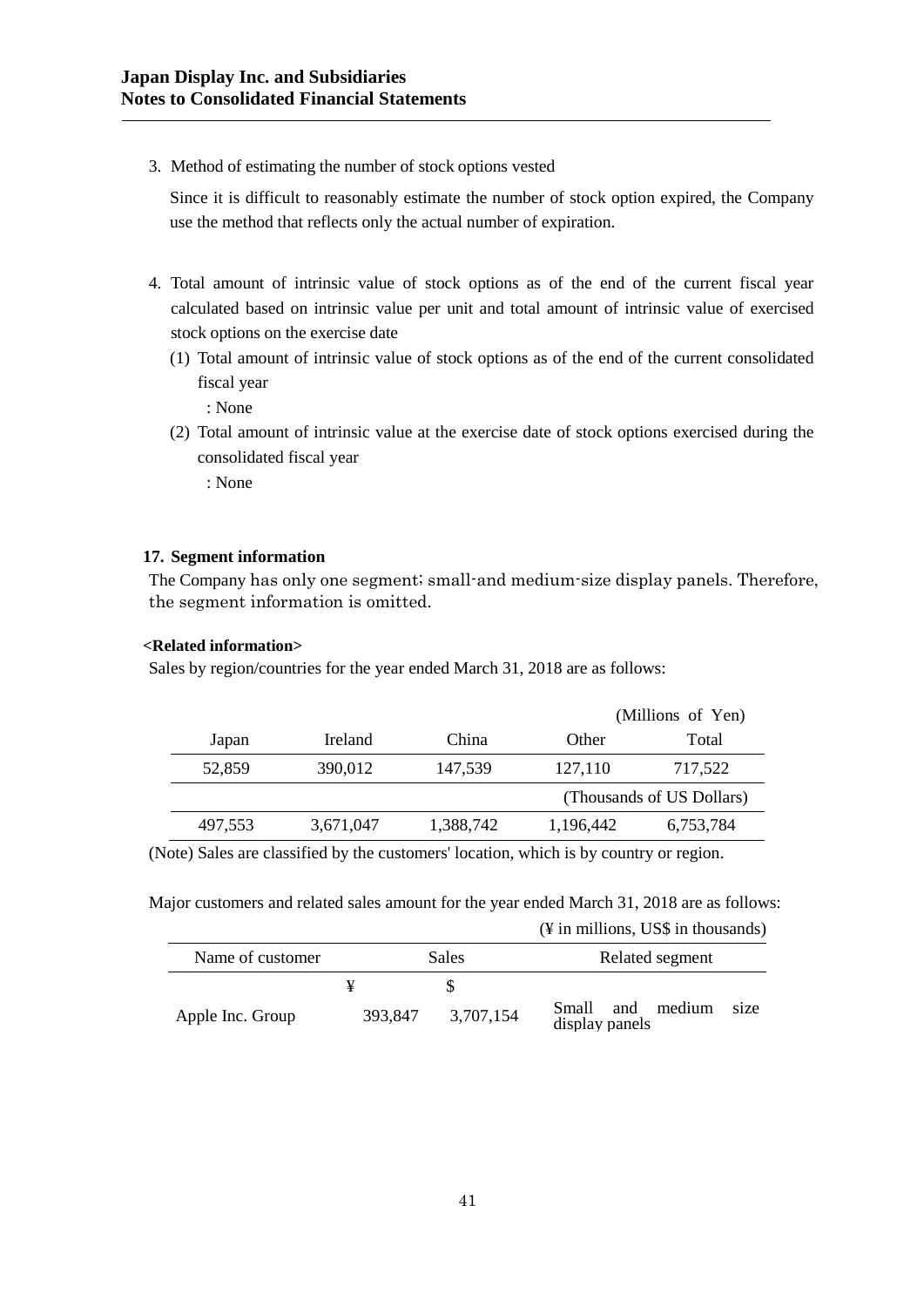# **18. Guarantees and Commitments**

Assets pledged as collateral are as follows:

|                                                                     | (¥ in millions, US\$ in thousands) |                   |  |
|---------------------------------------------------------------------|------------------------------------|-------------------|--|
|                                                                     | March 31, 2018                     |                   |  |
| ¥                                                                   | S                                  |                   |  |
| Building and structures                                             | 121,196                            | 1,140,785         |  |
| Machinery,<br>equipment<br>and vehicles<br>Land                     | 94,138<br>8,080                    | 886,088<br>76,054 |  |
| Construction in progress                                            | 24,086                             | 226,713           |  |
| Other(Property, plant and<br>equipment)<br>Other(Intangible assets) | 567<br>39                          | 5,347<br>367      |  |
| Investment securities                                               | 12,188                             | 114,731           |  |
| Total                                                               | 260,296                            | 2,450,085         |  |

Liabilities with collaterals are as follows:

|                          | $(\frac{1}{2})$ in millions, US\$ in thousands) |         |           |
|--------------------------|-------------------------------------------------|---------|-----------|
|                          | March 31, 2018                                  |         |           |
|                          | ¥                                               |         |           |
| Advances received        |                                                 | 126,295 | 1,188,780 |
| Short-term loans payable |                                                 | 98,000  | 922,440   |
| Long-term loans payable  | 30,000<br>282,380                               |         |           |

## **19. Allowance for doubtful accounts**

The Company recorded allowance for doubtful accounts at an amount corresponding to estimated losses on uncollectible trade receivables from Wintek Corporation (headquartered in Taichung, Taiwan) for the fiscal year ended March 31, 2015. Based on the proposed plan of its reorganization released by the entity on October 23, 2017, allowance for doubtful accounts has been additionally recognized in response to an expected increase in uncollectible portion of the trade receivables.

## **20. Business structure improvement expenses**

Our Group aims to improve profitability by implementing drastic structural reform to streamline the organization. The expenses associated with the structural reform are recorded as business structure improvement expenses.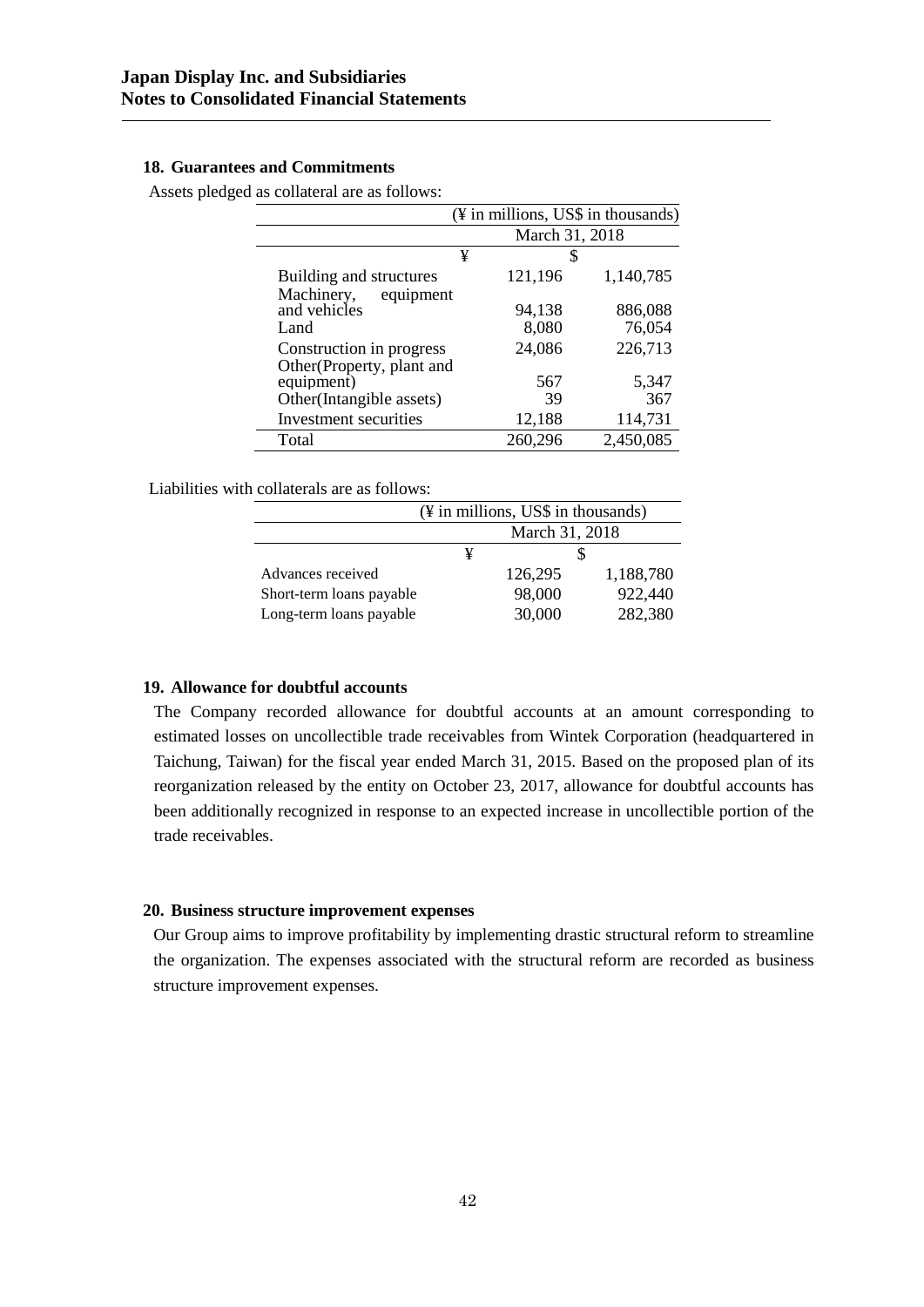The breakdown of the expenses is as follows:

|                                                | (¥ in millions, US\$ in thousands) |         |                |
|------------------------------------------------|------------------------------------|---------|----------------|
|                                                |                                    |         | March 31, 2018 |
|                                                | ¥                                  | \$      |                |
| Impairment loss on non-current assets (Note 1) |                                    | 103,824 | 977,268        |
| Loss on restructuring of subsidiaries (Note 2) |                                    | 15,467  | 145,586        |
| Loss on valuation of inventories               |                                    | 11,628  | 109,460        |
| Removal cost of facilities                     |                                    | 5,050   | 47,543         |
| Early extra retirement payment (Note 3)        |                                    | 2,435   | 22,920         |
| Cost of production transfer                    |                                    | 1,134   | 10,683         |
| Subsidy return loss                            |                                    | 700     | 6,589          |
| Loss on sales of non-current assets            |                                    | 621     | 5,845          |
| Other                                          |                                    | 1,397   | 13,159         |
| Total                                          |                                    | 142,260 | 1,339,053      |

(Note 1) Amounts related to impairment loss on non-current assets are as follows:

(¥ in millions, US\$ in thousands)

|                           |                                                                                                                                                                                  |                                                                         |   | March 31, 2018 |         |
|---------------------------|----------------------------------------------------------------------------------------------------------------------------------------------------------------------------------|-------------------------------------------------------------------------|---|----------------|---------|
| Use application           | Asset type                                                                                                                                                                       | Location                                                                | ¥ | \$             |         |
| <b>Business</b><br>assets | Building and structures<br>Machinery, equipment and<br>vehicles<br>Lease assets<br>Construction in progress<br>Other property, plant and<br>equipment<br>Other intangible assets | Mobara plant<br>Mobara city,<br>Chiba Prefecture                        |   | 71,531         | 673,305 |
| <b>Business</b><br>assets | Machinery, equipment and<br>vehicles<br>Lease assets<br>Construction in progress<br>Other property, plant and<br>equipment<br>Other intangible assets                            | Ishikawa Plant<br>Kawakita town,<br>Nomi-gun,<br>Ishikawa<br>Prefecture |   | 5,471          | 51,506  |
| <b>Business</b><br>assets | Machinery, equipment and<br>vehicles<br>Lease assets<br>Construction in progress<br>Other property, plant and<br>equipment<br>Other intangible assets                            | Higashiura Plant<br>Higashiura town,<br>Chita-gun, Aichi<br>Prefecture  |   | 2,925          | 27,532  |
| <b>Business</b><br>assets | Machinery, equipment and<br>vehicles<br>Construction in progress<br>Other property, plant and<br>equipment<br>Other intangible assets                                            | Philippines                                                             |   | 1,657          | 15,606  |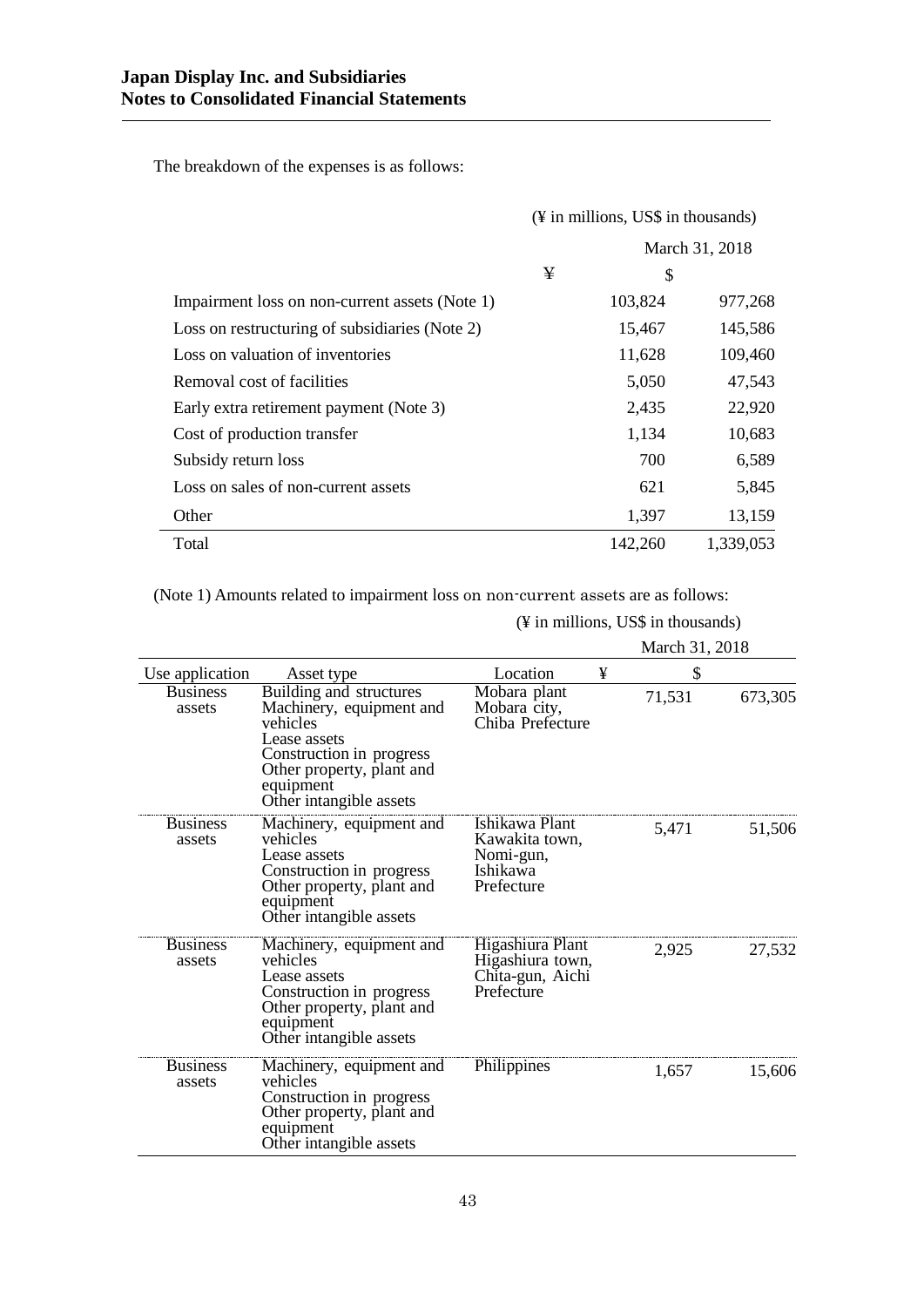| Idle assets | Other intangible assets                                                                                                                                                          | Headquarters<br>Minato-ku,<br>Tokyo<br>Metropolis                       | 401     | 3,774   |
|-------------|----------------------------------------------------------------------------------------------------------------------------------------------------------------------------------|-------------------------------------------------------------------------|---------|---------|
| Idle assets | Other intangible assets                                                                                                                                                          | Ebina office<br>Ebina city,<br>Kanagawa<br>Prefecture                   | 4       | 38      |
| Idle assets | Building and structures<br>Machinery, equipment and<br>vehicles<br>Lease assets<br>Construction in progress<br>Other property, plant and<br>equipment<br>Other intangible assets | Mobara plant<br>Mobara city,<br>Chiba Prefecture                        | 10,751  | 101,205 |
| Idle assets | Building and structures<br>Machinery, equipment and<br>vehicles<br>Construction in progress<br>Other property, plant and<br>equipment<br>Other intangible assets                 | Ishikawa Plant<br>Kawakita town,<br>Nomi-gun,<br>Ishikawa<br>Prefecture | 4,768   | 44,880  |
| Idle assets | Building and structures<br>Machinery, equipment and<br>vehicles<br>Construction in progress<br>Other property, plant and<br>equipment<br>Other intangible assets                 | Nomi Plant<br>Nomi city,<br>Ishikawa<br>Prefecture                      | 1,121   | 10,552  |
| Idle assets | Machinery, equipment and<br>vehicles<br>Construction in progress<br>Other property, plant and<br>equipment                                                                       | Tottori Plant<br>Tottori city,<br>Tottori<br>Prefecture                 | 115     | 1,091   |
| Idle assets | Building and structures<br>Machinery, equipment and<br>vehicles<br>Other property, plant and<br>equipment<br>Other intangible assets                                             | Higashiura Plant<br>Higashiura town,<br>Chita-gun, Aichi<br>Prefecture  | 21      | 198     |
| Idle assets | Building and structures<br>Machinery, equipment and<br>vehicles<br>Other property, plant and<br>equipment                                                                        | Suzhou city<br>Guandong<br>province, China                              | 2,113   | 19,898  |
| Idle assets | Building and structures<br>Machinery, equipment and<br>vehicles<br>Other property, plant and<br>equipment<br>Other intangible assets                                             | Philippines                                                             | 2,940   | 27,683  |
| Total       |                                                                                                                                                                                  |                                                                         | 103,824 | 977,268 |

The Company generally classifies its assets into business assets, lease assets and groups idle assets as an independent cash-generating unit.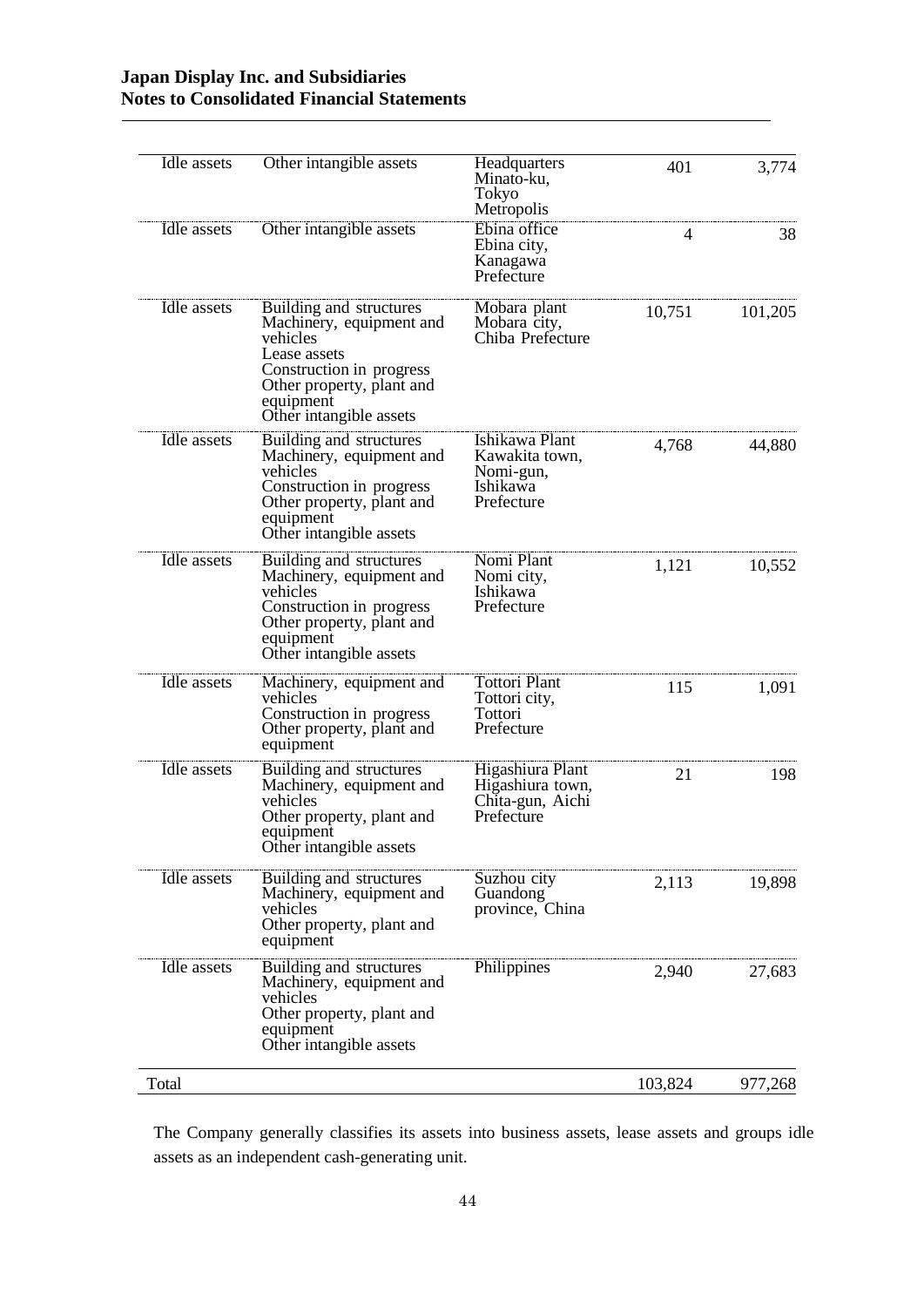In terms of business assets, the business environment of the market for smartphones, the Company's main product, is being intensified in competitiveness since LCD has been replaced by OLED increasingly and Chinese display manufacturers are expanding their production capacity. Due to lower profitability of a part of its manufacturing facilities, the Company has reduced the book value of the assets to the recoverable value, and recorded the reduction of 81,586 million yen (767,949 thousands of US Dollars) (\*1) in extraordinary losses.

The recoverable value of the business assets is measured by net realizable value, and the net realizable value is evaluated using some criteria such as the appraisal value.

As the idle assets are no longer expected to be used, the Company has written down the book value of the assets to the recoverable value, and recorded the reduction of 22,237 million yen (209,319 thousands of US Dollars) (\*2) in extraordinary losses.

The recoverable amount of the idle assets is zero.

- \*1. Including 24,609 million yen (231,636 thousands of US Dollars) from machinery, equipment and vehicles, 7,350 million yen (69,183 thousands of US Dollars) from lease assets and 45,408 million yen (427,410 thousands of US Dollars) from construction in progress.
- \*2. Including 4,273 million yen (40,220 thousands of US Dollars) from buildings and structures, 10,260 million yen (96,574 thousands of US Dollars) from machinery, equipment and vehicles and 4,869 million yen (45,830 thousands of US Dollars) from construction in progress.
- (Note 2) "Loss on restructuring of subsidiaries" is an account recorded at estimated amount of losses on sales of two of the Company's subsidiaries, Shenzhen JDI Inc. and Suzhou JDI Devices Inc.
- (Note 3) "Early extra retirement payment" is an account related to additional retirement benefits for applicants for voluntary retirement.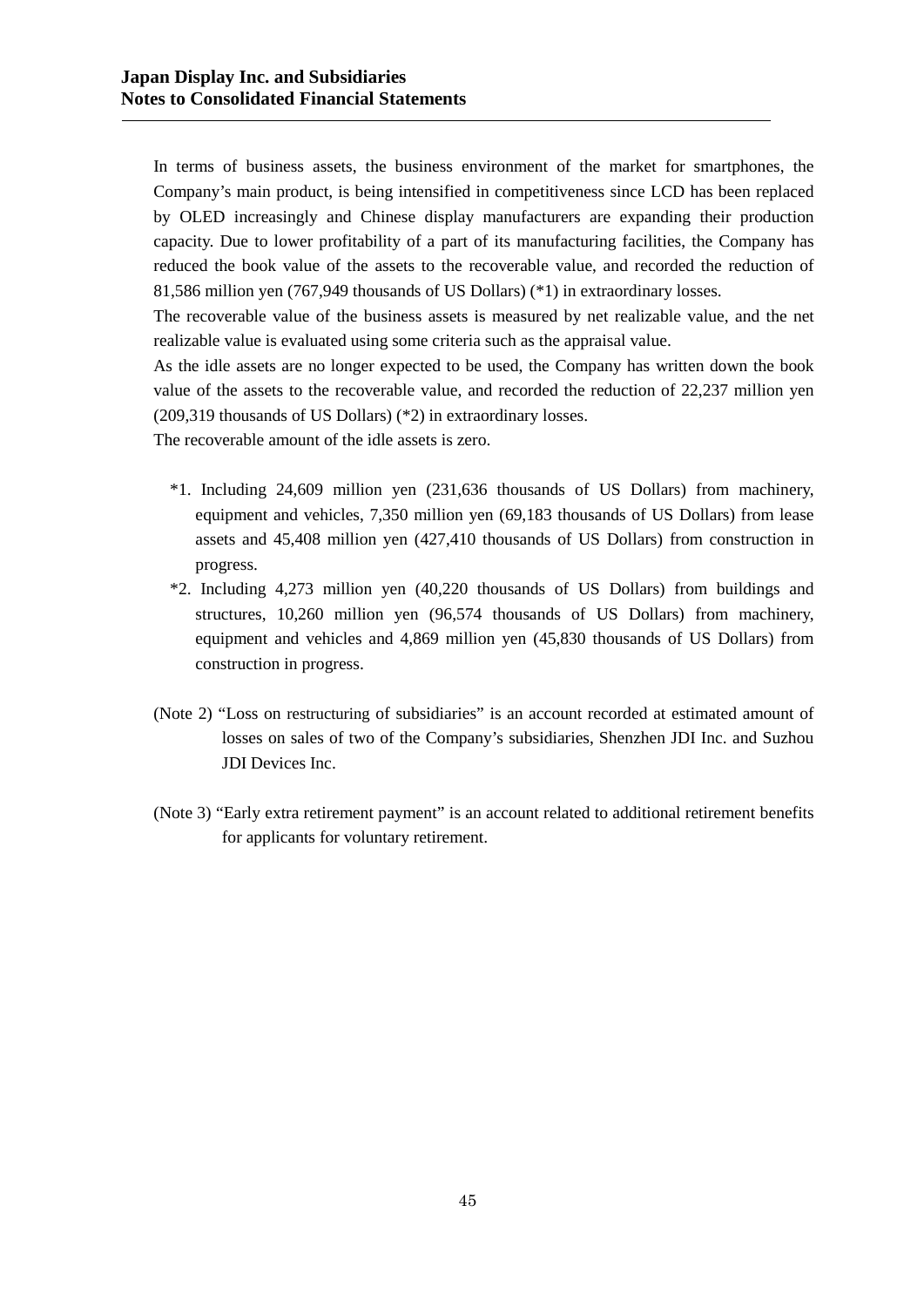# **21. Significant Subsequent Events**

(Issuance of new shares through a third-party allotment)

At the Board of Directors meetings held on March 30, 2018 and April 10, 2018, the Company resolved to issue new shares through a third-party allotment to overseas institutional investors and NICHIA CORPORATION, and the payment procedures were completed on April 25, 2018.

# 1. Overview of the third-party allotment

|     | 1. Thing party anothiont to overseas mistitutional investors |                                                                                                                                                                                                                                         |  |  |
|-----|--------------------------------------------------------------|-----------------------------------------------------------------------------------------------------------------------------------------------------------------------------------------------------------------------------------------|--|--|
| (1) | Date of payment                                              | April 25, 2018                                                                                                                                                                                                                          |  |  |
| (2) | Number of new shares issued                                  | 209,788,900 common shares                                                                                                                                                                                                               |  |  |
| (3) | Amount paid                                                  | 143 yen (1.35 US Dollars) per share                                                                                                                                                                                                     |  |  |
| (4) | Total amount paid                                            | 29,999,812,700 yen (282,377,767 US Dollars)                                                                                                                                                                                             |  |  |
| (5) | Amount to be incorporated into<br>capital                    | 71.5 yen (0.65 US Dollars) per share                                                                                                                                                                                                    |  |  |
| (6) | Total amount to be<br>incorporated into capital              | 14,999,906,350 yen (141,188,883 US Dollars)                                                                                                                                                                                             |  |  |
| (7) | Method of offering or allotment                              | All of the new shares issued were allotted through a<br>third-party allotment to 30 funds of overseas<br>institutional investors.                                                                                                       |  |  |
| (8) | Use of proceeds                                              | The proceeds from the third-party allotment are<br>scheduled to be used as additional working capital<br>for mass production of FULL ACTIVE TM and as<br>capital investment for back-end process (module<br>assembly) of FULL ACTIVE TM |  |  |

## I. Third-party allotment to overseas institutional investors

# II. Third-party allotment to NICHIA CORPORATION

| $\left(1\right)$ | Date of payment                                  | April 25, 2018                                                                                                                                                                                                                              |
|------------------|--------------------------------------------------|---------------------------------------------------------------------------------------------------------------------------------------------------------------------------------------------------------------------------------------------|
| (2)              | Number of new shares issued                      | 34,965,000 common shares                                                                                                                                                                                                                    |
| (3)              | Amount paid                                      | 143 yen (1.35 US Dollars) per share                                                                                                                                                                                                         |
| (4)              | Total amount paid                                | 4,999,995,000 yen (47,063,208 US Dollars)                                                                                                                                                                                                   |
| (5)              | Amount to be incorporated into<br>capital        | 71.5 yen (0.65 US Dollars) per share                                                                                                                                                                                                        |
| (6)              | Total amount to be.<br>incorporated into capital | 2,499,997,500 yen (23,531,604 US Dollars)                                                                                                                                                                                                   |
| (7)              | Method of offering or allotment                  | All of the new shares issued were allotted through a<br>third-party allotment to NICHIA CORPORATION.                                                                                                                                        |
| (8)              | Use of proceeds                                  | The proceeds from the third-party allotment are<br>scheduled to be used as additional working capital<br>for mass production of FULL ACTIVE TM and as<br>capital investment for back-end process (module<br>assembly) of FULL ACTIVE $TM$ . |